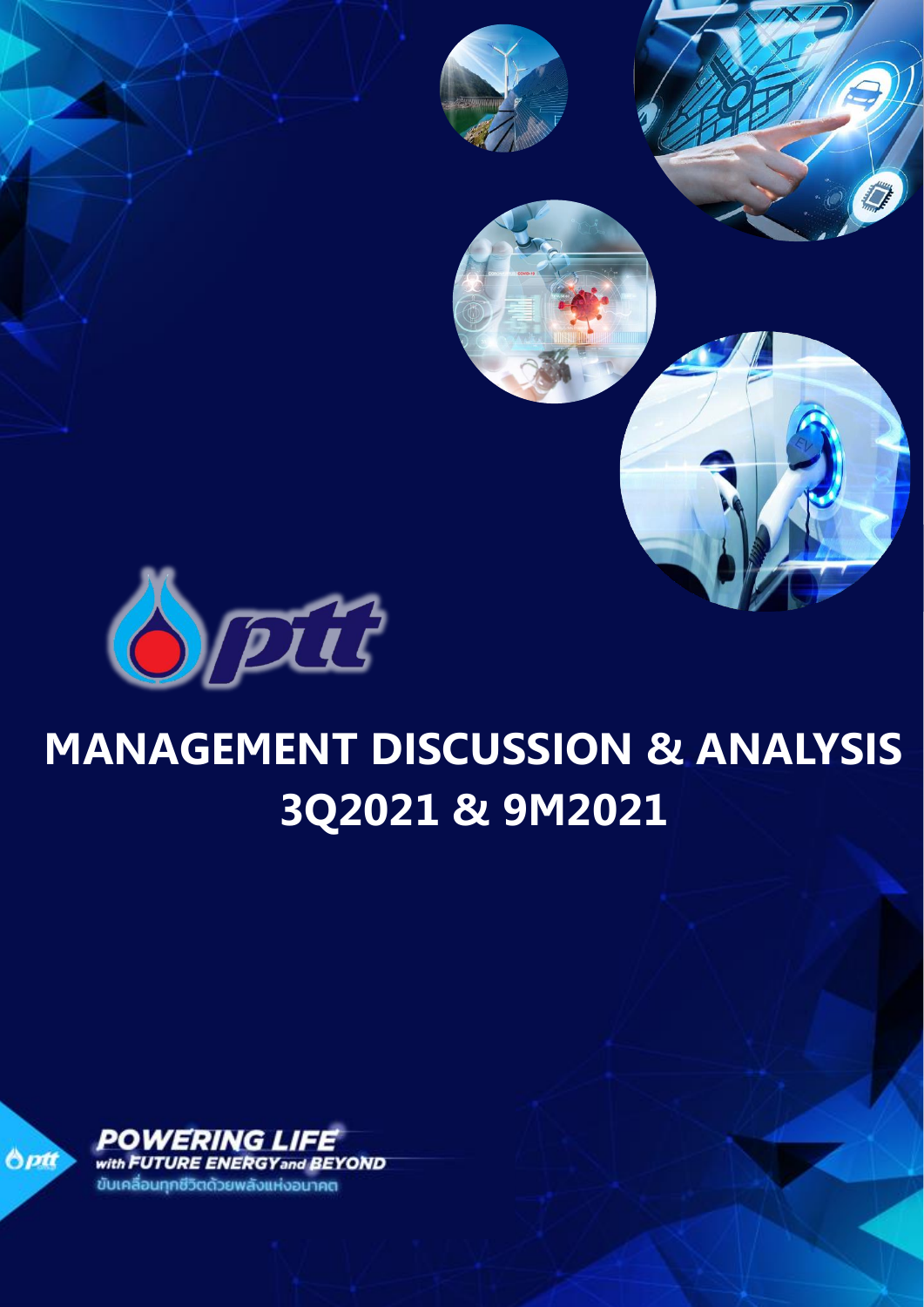

*Management's Discussion and Analysis (MD&A) and operating result for the three-month and nine-month periods ended 30 September 2021*

#### *E***xecutive Summary**

| Unit: Million Baht              | 3Q2020  | 2Q2021  | 3Q2021  | %Inc. (Dec.) |        | 9M2020    | 9M2021    | % Inc. (Dec.) |
|---------------------------------|---------|---------|---------|--------------|--------|-----------|-----------|---------------|
|                                 |         |         | YoY     |              | QoQ    |           |           |               |
| Sales Revenue                   | 383.599 | 533.256 | 558.888 | 45.7%        | 4.8%   | 1.208.491 | 1.569.981 | 29.9%         |
| <b>EBITDA</b>                   | 67.465  | 113.166 | 110.522 | 63.8%        | (2.3)% | 154.058   | 326.685   | $>100.0\%$    |
| Net Profit                      | 14.120  | 24,578  | 23,653  | 67.5%        | (3.8)% | 24,619    | 80,819    | $>100.0\%$    |
| Earnings per share (Baht/share) | 0.50    | 0.86    | 0.82    | 64.0%        | (4.7)% | 0.86      | 2.82      | $>100.0\%$    |
| Average Dubai Price             | 42.9    | 66.9    | 71.7    | 67.1%        | 7.2%   | 41.4      | 66.2      | 59.9%         |

*In the third quarter of 2021 (3Q2021), PTT and its subsidiaries reported Earnings before Interest, Tax, Depreciation and Amortization or EBITDA in an amount of Baht 110,522 million, decreased by Baht 2,644 million or 2.3% from the second quarter of 2021 (2Q2021) of Baht 113,166 million mostly from the decrease in the performance of Petrochemical and Refining businesses due to lower sales volume affected from PTT group's refinery maintenance shutdown, higher crude premium and increased petrochemical feedstock as well as higher hedging loss. Oil Business's performance reduced mainly from lower sales volume. Additionally, PTT Group's stock gain decreased approximately by Baht 1,400 million because of the lower extent of the crude oil prices' increase compared to the previous quarter. However, Gas business and Exploratonand Production business increased mainly from the increase of average selling prices. In 3Q2021, there was the recognition of non-recurring items (PTT's portion) mainly from the write-off on obsolete materials and supplies approximately by Baht 900 million from PTT net off gain on fair value measurement of Ubon Ethanol Public Company Limited (UBE) approximately by Baht 290 million from Thai Oil Public Company Limited (TOP). Whereas, in 2Q2021, there was PTT Global Chemical Public Company Limited ( GC) 's impairment loss on investment in joint venture approximately by Baht 1,500 million. As a result, net income of PTT and its subsidiaries in 3Q2021 was reported at Baht 23,653 million, decreased by Baht 925 million or 3.8% from Baht 24,578 million in 2Q2021.*

*In the third quarter of 2021 (3Q2021), PTT and its subsidiaries reported EBITDA increased by Baht 43,057 million or 63.8% from the third quarter of 2020 (3Q2020) of Baht 67,465 million. This was mainly from Petrochemical and Refining businesses that the Petrochemical business's performance increased from the higher of overall petrochemical product spreads both of Olefins and Aromatics as well as the increased sales volume offset with the decline in the Refining business's performance due to lower sales volume and increased hedging loss in this quarter. However, PTT Group's*  stock gain increased approximately by Baht 2,000 million following crude oil prices increased in higher extent compared *to 3Q2020. Exploration and Production business's performance improved due to higher sales volume mainly from the acquisition of Oman Block 61 in March 2021 as well as higher average selling prices. The performance of Gas business enhanced from Gas Separation Plant business (GSP) and Supply and Marketing business ( S&M) due to the higher average referenced selling prices as aforementioned. Net income of PTT and subsidiaries in 3Q2021 was Baht 23,653*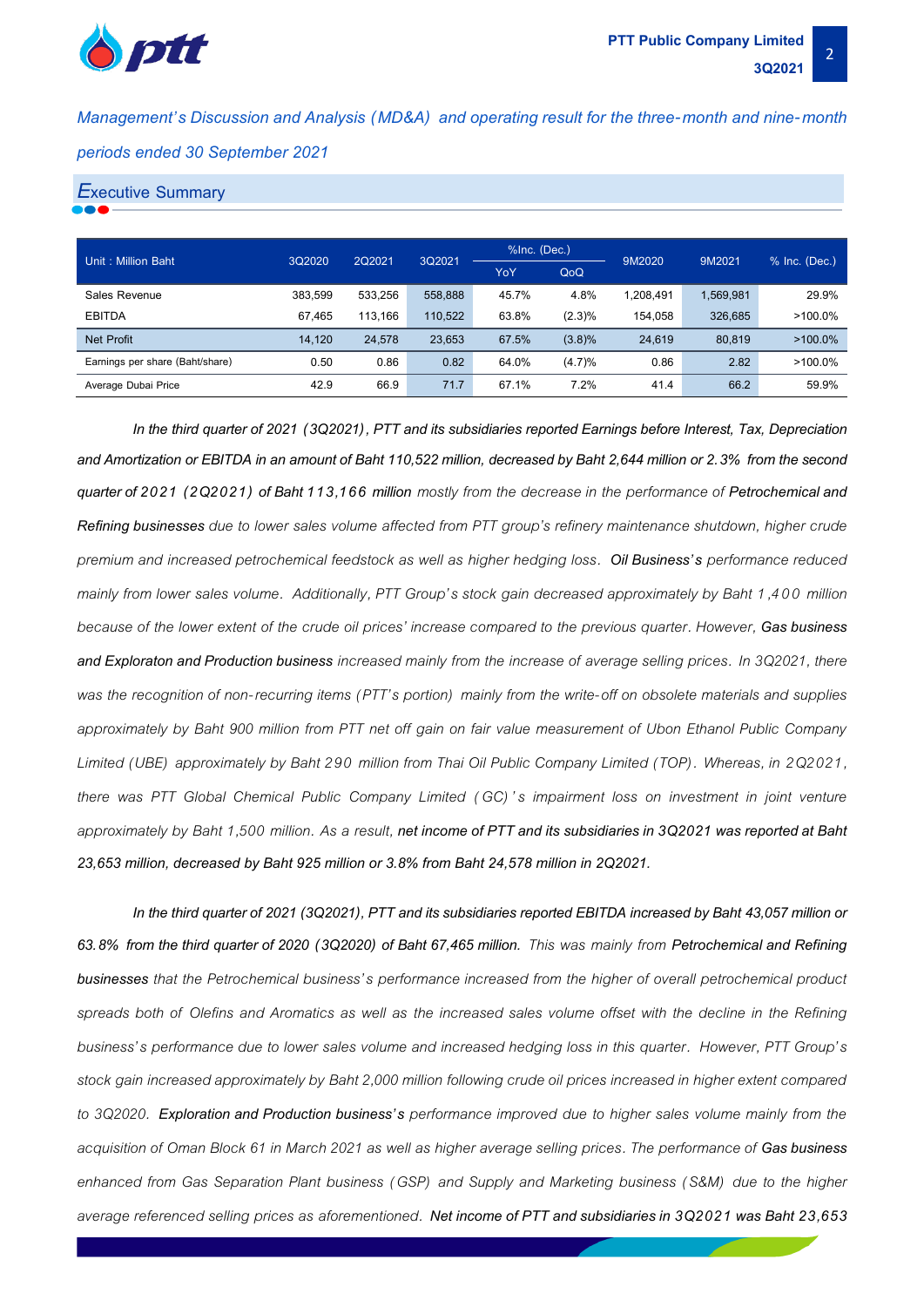

*million, increased by Baht 9,533 million or 67.5% from Baht 14,120 million in 3Q2020. This resulted from the improved EBITDA despite higher losses on derivatives, foreign exchange rate, and income tax expense in this quarter. In 3Q2021, there was the recognition of non-recurring items as aforementioned. While in 3Q2020, there was PTT Global Management Company Limited (PTTGM)'s impairment loss of coal assets approximately by Baht 1,000 million.*

*For nine month period ended 30 September 2021 (9M2021), PTT and its subsidiaries reported EBITDA of Baht 326,685 million, increased by Baht 172,627 million or more than 100.0% from Baht 154,058 million from the first nine-month of 2020 (9M2020) . This was primarily from Petrochemical and Refining businesses which significantly improved from the increased Accounting GRM, from loss US\$ 1.8 per barrel in 9M2020 to gain US\$ 4.9 per barrel in 9M2021. In addition, petrochemical product spreads both of Olefins and Aromatics increased. Besides, PTT Group had stock gain approximately by Baht 39,000 million in 9M2021 following the crude oil prices increased from the end of 2020 while there was the stock loss approximately by Baht 2 7,000 million in 9M2 0 2 0. Furthermore, Exploration and Production business's performance enhanced mainly due to higher sales volume and average selling prices. Moreover, Gas business's performance increased mainly from GSP and S&M businesses. The performance of GSP rose due to higher average selling prices and sales volume. Additionally, S&M business's performance increased from the higher of both sales volume and the fuel oil referenced selling prices for industrial customers as well as the lower gas cost. Net income*  of PTT and its subsidiaries in 9M2021 was Baht 80,819 million, increased by Baht 56,200 million or more than 100.0% from *Baht 24,619 million in 9M2020 in line with the improved EBITDA. In addition, there was the recognition of non-recurring items (PTT's portion) mainly from PTT Exploration and Production Public Company Limited (PTTEP)'s gain on bargain purchase in Oman Block 61 approximately by Baht 7,000 million and TOP's gain on fair value measurement of UBE approximately by Baht 290 million. Meanwhile, there were PTTEP's partial write-off of exploration and evaluation assets of the exploration project in Brazil approximately by Baht 2,900 million, GC's impairment loss on investment in joint venture approximately by Baht 1,500 million, and PTT's write-off on obsolete materials and supplies approximately by Baht 900 million. In 9M2020, there were impairment loss on assets approximately by Baht 2,000 million mainly from Mariana Oil Sands Project of PTTEP and Coal Mining of PTTGM. Moreover, loss on derivatives, foreign exchange rate, and income tax expense increased in 9M2021 compared to 9M2020.*

 *As of 30 September 2021, PTT and its subsidiaries had the total assets amounting to Baht 2,970,002 million, increased by Baht 425,819 million or 16.7% from 31 December 2020, mainly from the increase in property, plant, and equipment by Baht 117,515 million due to PTTEP's business acquisition of Oman Block 61 and the increase in trade accounts receivable and inventories from the higher product prices. In addition, the long- term investments increased mainly from the investment in PT Chandra Asri Petrochemical Tbk (CAP) of TOP. Whereas, the total liabilities were recorded at Baht 1,535,242 million, increased by Baht 276,904 million or 22.0% primarily from an increase in the shortterm and long-term loans amounting to Baht 140,157 million mainly from long-term loan and bond issuancesof PTT, GC,*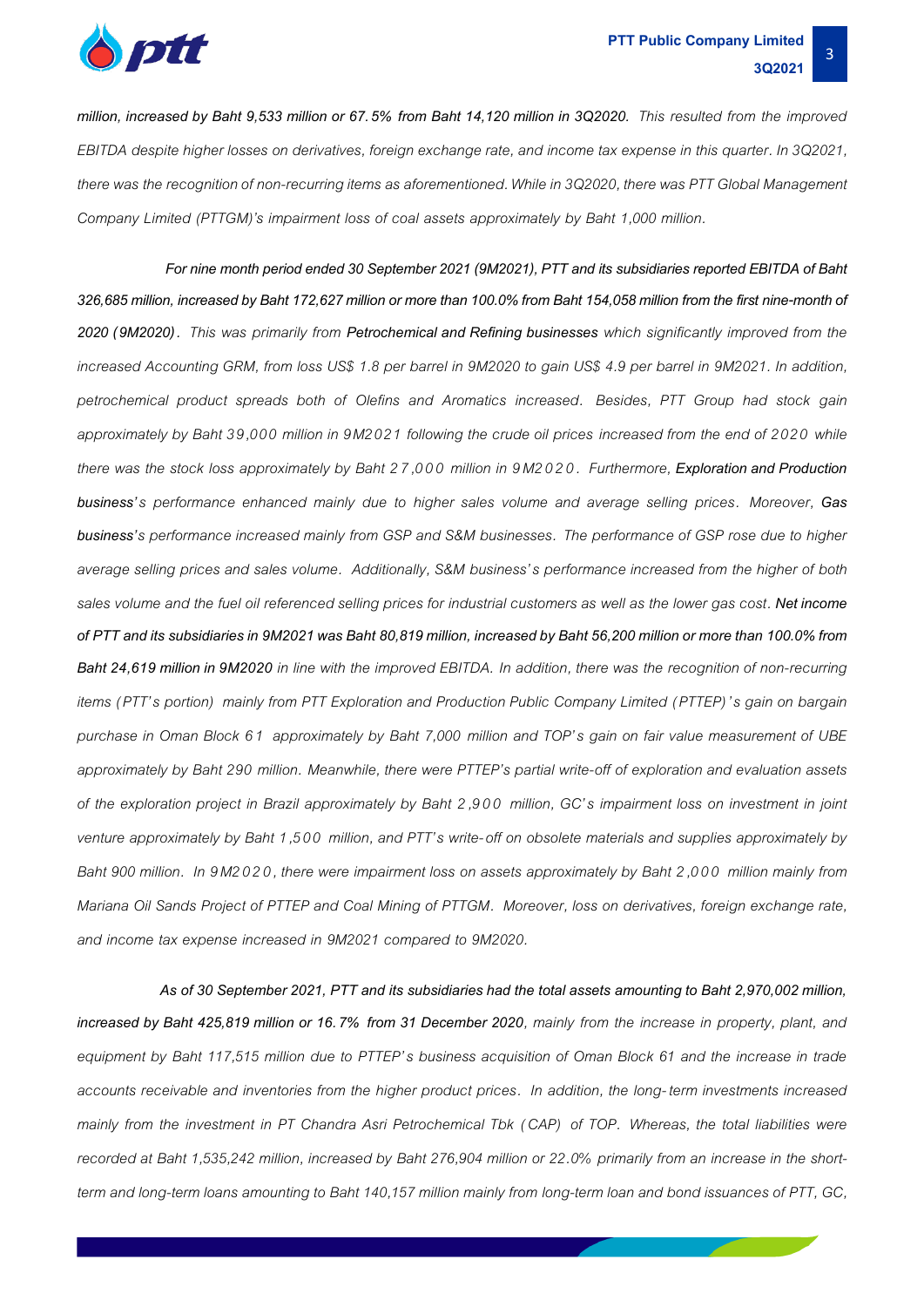

 $\sim 10^{11}$  m  $^{-1}$ 

*and TOP together with the increase in accounts payable as a result of the increase in the purchased prices. The total shareholders' equity was Baht 1,434,760 million, increased by Baht 148,915 million or 11.6%, mainly from PTT Oil and Retail Business Public Company Limited (OR) 's capital increase and PTT and its subsidiaries' net income of 9M2021 offset with dividend payment from the operating results of the second half of 2020 and the first half of 2021.*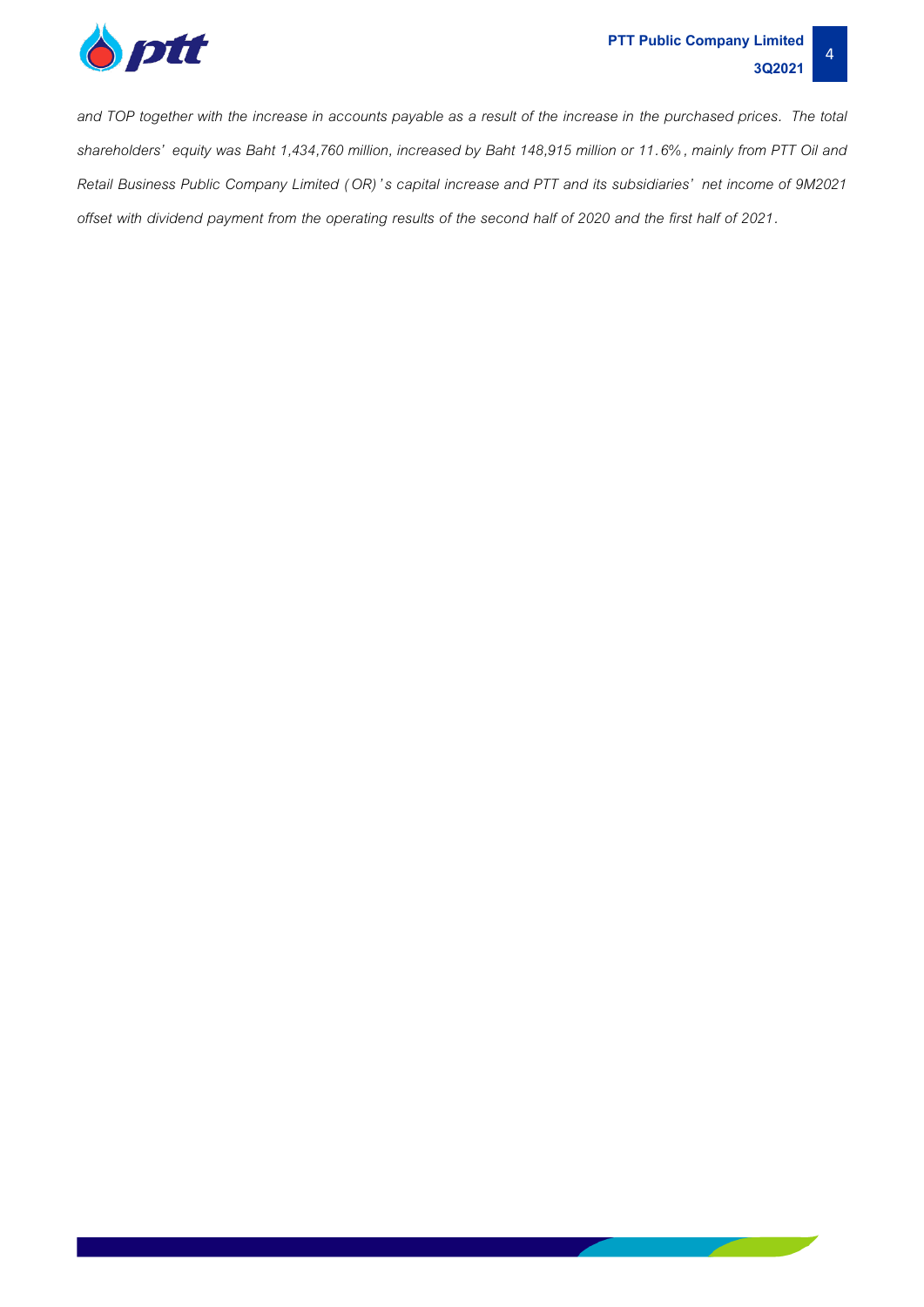

### *Economic Overview in the Third Quarter of 2021*

The **world economy** in 3Q2021 recovered at a slower rate from 2Q2021, due to the spread of the Delta COVID-19 variant which has forced many Emerging and Developing countries to reimpose lockdown measures. In addition, the shortages of key inputs and global supply chain disruptions, coupled with the release of pent-up demand in Advanced Economies, and the rise in commodity prices, resulted in an accelerated inflation rate in several countries. As a result, many central banks have shifted their monetary policies. Especially, the Federal Reserves (the Fed) and the European Central Bank ( ECB) in late September 2021 signaled the potential tightening of monetary policies. The International Monetary Fund (IMF) in October 2021 has slightly revised down its global growth forecast for 2021 to 5.9% from its previous forecast of 6.0% in July 2021.

Thai economy in 3Q2021 contracted from 2Q2021, mainly due to the contraction in private consumption and private investment which had been affected by a new prolonged and severe outbreak of the Delta COVID-19 variant, forcing the government to impose harsher lockdown restrictions in many areas for almost 2 months (12 July - 30 August 2021). Also, the tourism sector had been pressured by the high level of domestic COVID-19 cases, despite the government approved quarantine free travel to foreign tourists in some pilot destinations, including " Phuket Sandbox" and " Samui Plus" . Meanwhile, the merchandise exports continued to expand, albeit at a slower pace due to the highly contagious of the Delta COVID-19 variant that slowed economic activities in many countries and prompted supply chain disruption which resulted from the closure of factories in Thailand as well as the production stoppage in trading-partner countries in the same supply chain. While, government spending continued to expand, supported byadditional relief measures, including subsidies for social welfare card holders (Round 3), "Khon La Khrueng" phase 3, "Ying Chai Ying Dai" scheme, utility subsidy, and financial assistance for people and businesses affected by the government's partial COVID-19 lockdown in 29 provinces. The Bank of Thailand, in September 2021, kept its Thai economic forecast for 2021 at 0.7%, similar to the previous forecast in June 2021.

According to IHS Markit ( IHS) report of October 2021, global oil demand in 3Q2021 was averaged at 98.3 million barrels per day (MMBD), increasing from 2Q2021 at 96.2 MMBD and from 3Q2020 at 92.4 MMBD. It was resulted from easing lockdown measures and wide spread vaccines rollout as well as economic stimulus packages which lead to the increasing of oil demand, especially in Europe and Middle East. However, the new variance of Delta COVID-19, especially in Asia, still pressures the oil demand throughout the remaining of the year. In 2021, global oil demand is expected to be averaged at 96.7 MMBD, increasing from 2020 at 91.1 MMBD following economic recovery and stimulus packages in each countries.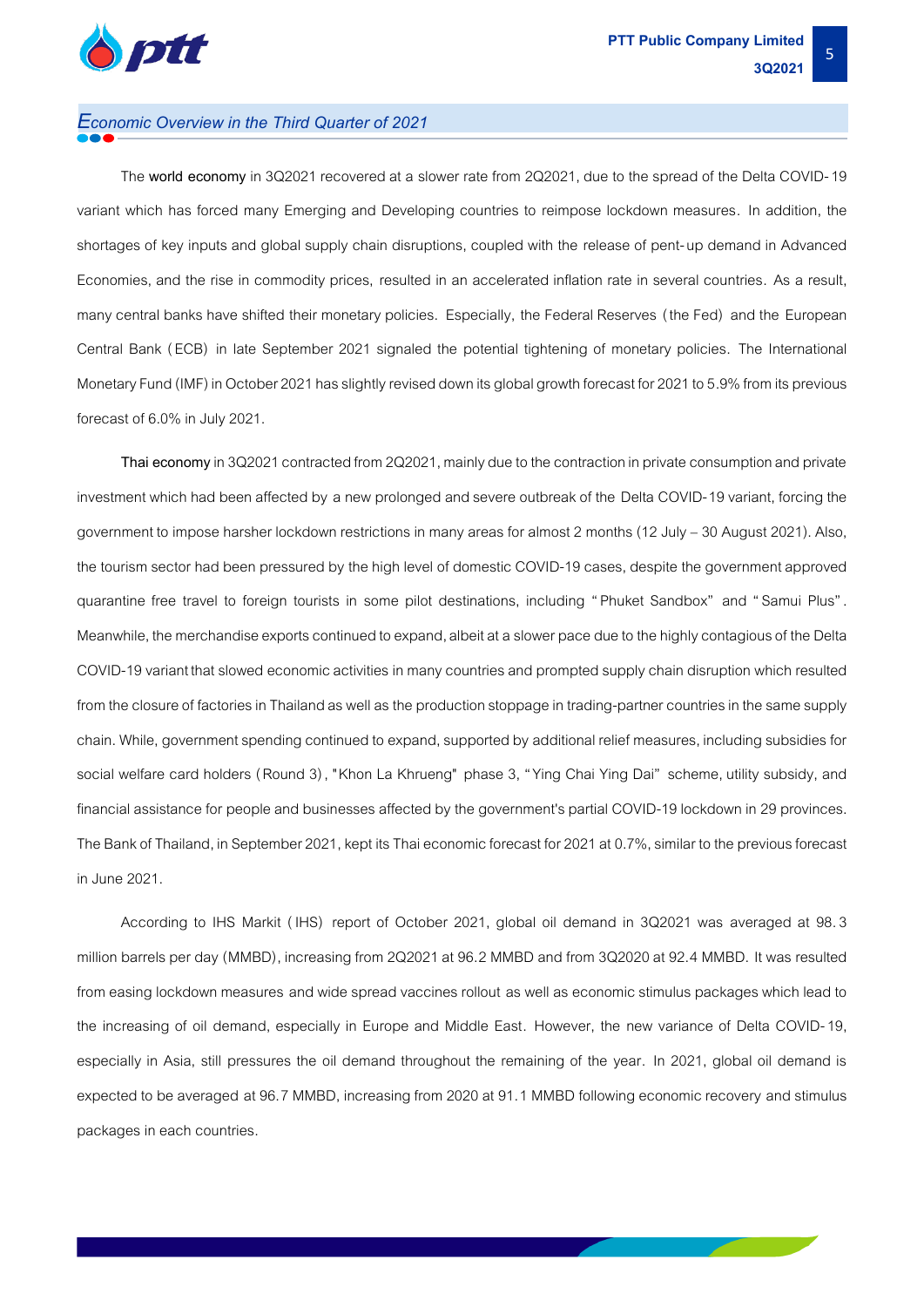

|       |        |        | YoY        | QoQ   |                 |       | 9M2021 % Inc. (Dec.) |
|-------|--------|--------|------------|-------|-----------------|-------|----------------------|
| 42.9  | 66.9   | 71.7   | 67.1%      | 7.2%  | 41.4            | 66.2  | 59.9%                |
| 4.4   | 9.9    | 11.8   | $>100.0\%$ | 19.2% | 4.5             | 9.6   | $>100.0\%$           |
| 4.2   | 5.3    | 5.4    | 28.6%      | 1.9%  | 7.0             | 5.1   | $(27.1\%)$           |
| (2.5) | (5.8)  | (3.4)  | $(36.0\%)$ | 41.4% | (3.8)           | (4.2) | $(10.5\%)$           |
|       | 3Q2020 | 2Q2021 | 3Q2021     |       | $%$ Inc. (Dec.) |       | 9M2020               |

GRM-Singapore Crack 0.05 2.1 3.8 >100.0% 90.0% 0.12 2.5 >100.0%

**Dubai crude oil price** in 3Q2021 was averaged at US\$71.7 per barrel, increasing from 2Q2021 at US\$66.9 per barrel, and from 3Q2020 at US\$42.9 per barrel following supply disruption from the impact of Hurricane Ida on the Gulf of Mexico from the end of August through mid of September 2021, resulting in the decreasing of US crude oil supply around 1.74 MMBD. In addition, OPEC and its allies (OPEC+) agreed at the meeting on 1 September 2021 to affirm the increase of oil production quota at 0.4 MMBD per month from August 2021 to April 2022, together with some of OPEC+members such as Nigeria, Angola, and Kazakhstan produced oil well below the agreed level amid countries' investment limitation. As a result, the oil supply did not increase as much as the increase in oil demand which was nearly back to the pre-COIVD-19 level, resulted from easing lockdown policy and economic stimulus packages. Also, Northern Hemisphere cold weather and high gas price drove higher refined product demand such as diesel and fuel oil, leading global crude oil inventory to stay below 5 year average. Also, fund flow to commodities help drive higher oil price. However, the new variance of Delta COVID-19 still put pressure on the oil demand.

#### **Petroleum product prices at Singapore spot market**

- Gasoline crack spread in 3Q2021 was averaged at US\$11.8 per barrel, increasing from 2Q2021 at US\$9.9 per barrel and from 3Q2 0 20 at US\$4.4 per barrel, due to the increase of demand from easing lockdown policy especially in US, Europe, and other Asia countries. The crack spread was also supported by the outage of US refineries, resulted from the impact of Hurricane Ida, and lower inventories. However, the resurgence of COVID-19 in China pressured on the crack spread.
- **Diesel crack spread** in 3Q2021 was averaged at US\$5.4 per barrel, slightly increasing from 2Q2021 at US\$5.3 per barrel and 3Q2020 at US\$ 4.2 per barrel, due to higher demand from economic recovery and the higher Liquefied Natural Gas (LNG) price which help pushing diesel demand for electricity generation as well as lower supply from refineries' turnaround. However, the rise of Delta variant of COVID-19 cases in Asia and Monsoon season in China, India, and Japan put pressure on the crack spread.
- **Higher Sulfur fuel oil 3.5% crack spread (HSFO)** in 3Q2021 was averaged at US\$ -3.4 per barrel, increasing from 2Q2021 at US\$ -5.8 per barrel, due to the increase in demand of power generation in South Asia and Middle East regions as well as the higher gas and coal prices which resulted in low level of fuel oil inventory.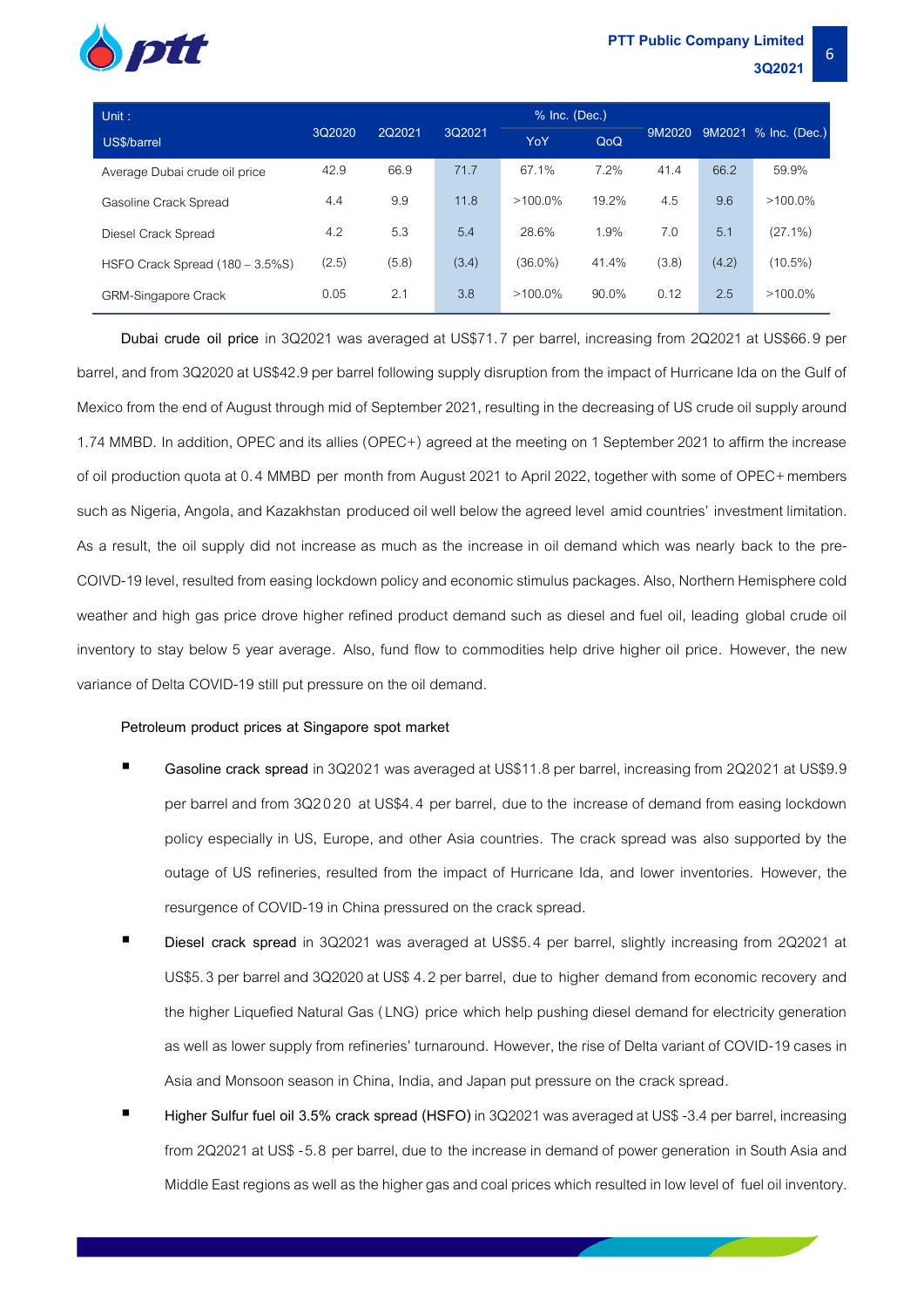

However, High Sulfer fuel oil 3.5% crack spread in 3Q2021 decreased from 3Q2020 at US\$ -2.5 per barrel due to higher HSFO supply from the gradually increasing of OPEC+ sour crude production and increasing refinery run which put pressure on fuel oil crack spread.

**Singapore Gross Refining margin** (GRM) in 3Q2021 was averaged at US\$3.8 per barrel, increasing from 2Q2021 at US\$2.1 per barrel, and from 3Q2020 at US\$0.05 per barrel from increasing products' demand in US, Asia, and Europe as well as high LNG price led to increasing petroleum product demand, especially diesel and fuel oil for power generation. However, the new variance of COVID-19 and increasing refineries run will put pressure on Singapore GRM through the end of this year.

| Unit: US\$/Ton       | 3Q2020 | 2Q2021 | 3Q2021 |            | % Inc. (Dec.) | 9M2020 | 9M2021 |                 |
|----------------------|--------|--------|--------|------------|---------------|--------|--------|-----------------|
|                      |        |        | YoY    |            | QoQ           |        |        | $%$ Inc. (Dec.) |
| <b>HDPE: CFR SEA</b> | 919    | 1,191  | 1,138  | 23.8%      | $(4.5\%)$     | 839    | 1,158  | 38.0%           |
| PP: CFR SFA - Film   | 968    | 1,338  | 1,250  | 29.1%      | $(6.6\%)$     | 943    | 1,318  | 39.8%           |
| BZ: FOB Korea        | 427    | 966    | 993    | $>100.0\%$ | 2.8%          | 471    | 904    | 91.9%           |
| BZ - Naphtha         | 30     | 360    | 318    | $>100.0\%$ | (11.7%)       | 101    | 291    | $>100.0\%$      |
| PX: CFR Taiwan       | 546    | 859    | 919    | 68.3%      | 7.0%          | 583    | 848    | 45.5%           |
| PX - Naphtha         | 149    | 253    | 243    | 63.1%      | $(4.0\%)$     | 213    | 235    | 10.3%           |
| Naphtha (MOPJ)       | 397    | 606    | 676    | 70.3%      | 11.6%         | 370    | 613    | 65.7%           |

**Petrochemical prices** of Olefins in 3Q2021 softened from 2Q2021, due to sluggish demand, amid slow economic recovery, a surge in COVID-19 cases in many countries, and strengthen enforcement of China's dual control policy. The policy, which limits domestic energy consumption and reduce energy intensity to achieve its climate goal, mainly in Guangdong, Zhejiang, and Jiangsu, has curtailed downstream demand in both olefins and aromatics due to power shortage which effects to the production in many industries including downstream sector. Meanwhile, the petrochemical prices have remained high following the increasing of the feedstock prices including, crude oil, naphtha, LPG, and coal.

- **Olefins:** High density polyethylene (HDPE) and polypropylene (PP) prices decreased from 2Q2021, due to weak demand caused by a surge in COVID-19 cases particularly in ASEAN, a monsoonseason, and China's dual control policy. Additionally, new plants starting up in China and Vietnam also pressured the price. However, Olefins prices remained firm from higher production costs due to higher feedstock and freight costs. In addition, some Coal-to-Olefin (CTO) and Methanol-to-Olefin (MTO) plants decided to cut their production due to higher coal price and the implementation of stringent dual control policy.
- **Aromatics:** Benzene (BZ) price increased from 2Q2021. However, higher crude oil and naphtha prices caused BZ spread over naphtha to decrease. Moreover, BZ downstream demand in China was impacted by the strict dual control policy. Besides, styrene monomer (SM) manufacturers' demand also declined due to planned maintenance shutdowns in China and unplanned shutdowns in US from the impact of hurricane Ida. Meanwhile, BZ supply in Asia increased due to steady production by operable plants outside of China,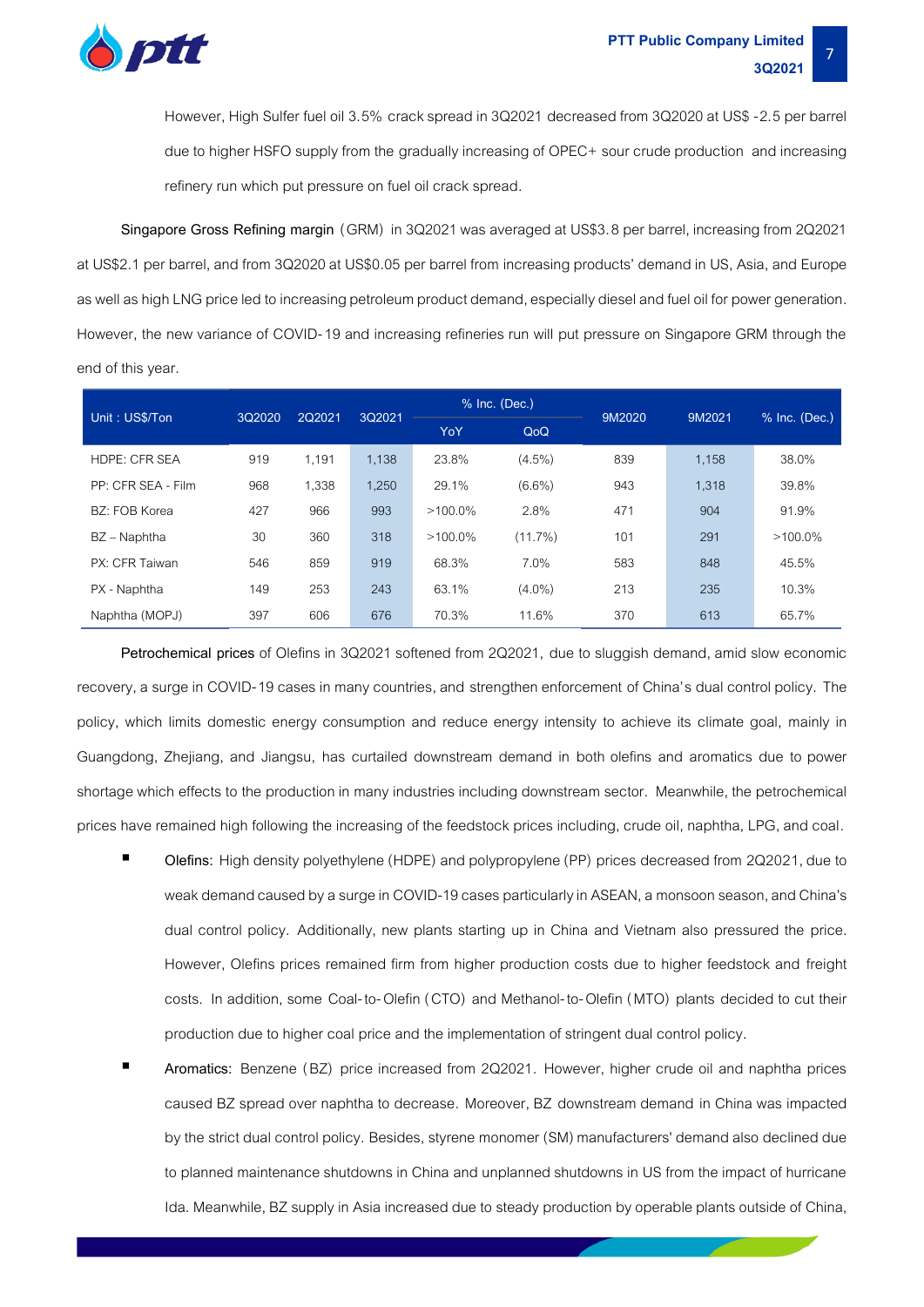

an increase in the use of naphtha as the feedstock for production, and no arbitrage window from Asia to US. Paraxylene (PX) price also increased from 2Q2021. However, PX spread over naphtha decreased due to the increase in crude oil and naphtha prices which were unable to passthrough to the end products' price. In addition, PX demand decreased following a slowdown in the downstream demand for both Purified terephthalic acid (PTA) and Polyester in China, due to the strict dual control policy, high inventory level, and problems of products' distribution and export in China.

Comparing to the same period last year, petrochemical prices of Olefins and Aromatics in 3Q2021 increased, following higher demand boosted by a gradual global economic recovery after the easing of COVID-19 restriction measures, the widespread of COVID-19 vaccination globally, especially in major economies, coupled with a sharp rise in crude oil and naphtha prices.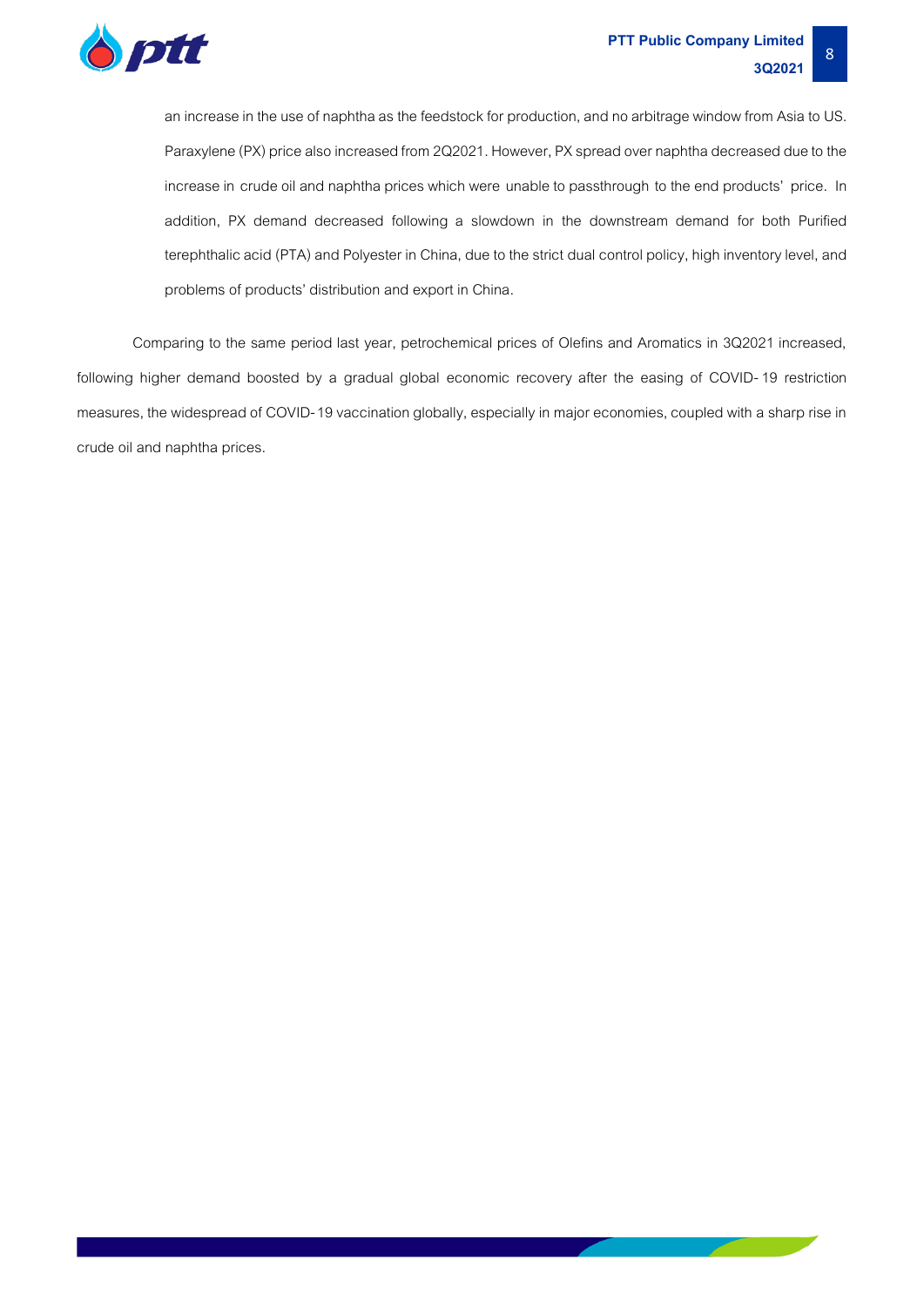

#### *Non-recurring items in the third quarter of2021 until present*

Summary of non-recurring items in the third quarter of 2021 until present are as follows:

- **July 2021 IRPC**: On 2 July 2021, IRPC's Board of Directors has approved the investment in the Refinery Efficiency and Diesel Quality Improvement Project (Ultra Clean Fuel Project: UCF) for EURO V Standards Compliance which Ministry of Energy dertermines to start the policy since1 January 2024. The investment cost is approximately Baht 13,300 million and has been planned to commercial operate within January 2024.
	- **GC**: On 10 July 2021, PTTGC International (Netherlands) B.V. ( "GC Inter B.V."), the wholly owned subsidiary of GC has signed Shares Purchase Agreement to acquire the ordinary shares in Allnex Holding GmbH (a global leader in specialty coating resins and crosslinkers business) from Allnex Holdings S.à.r.lequivalent to 100 percent of the total shares, Shareholder Loanand the preferred shares. The total consideration of the transactions is EURO 4,002.2 million or equivalent to approximately Baht 148,417 million.This acquisition highly fits to the Company Group's growth strategy that aims to diversify the Company Group's business toward specialties arena, specifically to increase profit contribution from and capture growth opportunities in High Value Business ("HVB"). The transaction is anticipated to complete by 31 December 2021. GC and PTT Treasury Center Company Limited ("PTT TCC") also signed the loan agreement in the amount of not exceeding Baht 73,920 million, contract period of 24 months and at the comparable to the market interest rate of not exceeding 2.5% per year on 7 July 2021. The objective is to support for investment in High Value Business ("HVB") Project.
	- **GPSC**: On 13 July 2021, Global Renewable Synergy Company Limited ( "GRSC" ) (a whollyowned subsidiary of GPSC) has completed the acquisition of the shares in Avaada Energy Private Limited ("Avaada") in the Republic of India. GRSC has invested by way of subscription of new shares approximately 41.6% of total equity interest in Avaada with total investment of approximately Baht 14,825 million. Avaada has developed and is operating a large portfolio of solar power plants in India, with a total committed capacity of approximately 4,560 megawatts, of which approximately 1,500megawatts are in operations and approximately3,060megawatts are under construction with expected commercial operations by 2021 –2022.
	- **GPSC**: On 14July 2021, GRSC (a wholly-owned subsidiary of GPSC) has entered into Share Purchase Agreements to acquire a 25% interest in CI Changfang Limited and CI Xidao Limited ( "Target Companies" ) with Copenhagen Infrastructure II K/ S ( " CI- II" ) and Copenhagen Infrastructure III K/S ("CI-III"), with the total investment (until the project completion) of approximately USD 500 million. The Target Companies are developing and constructing an offshore wind power project in Taiwan with a total capacity of 595 megawatts, comprising the Changfang Project and the Xidao Project with capacity of 547 megawatts and 48 megawatts, respectively. The project is expected to start full commercial operation date in the first quarter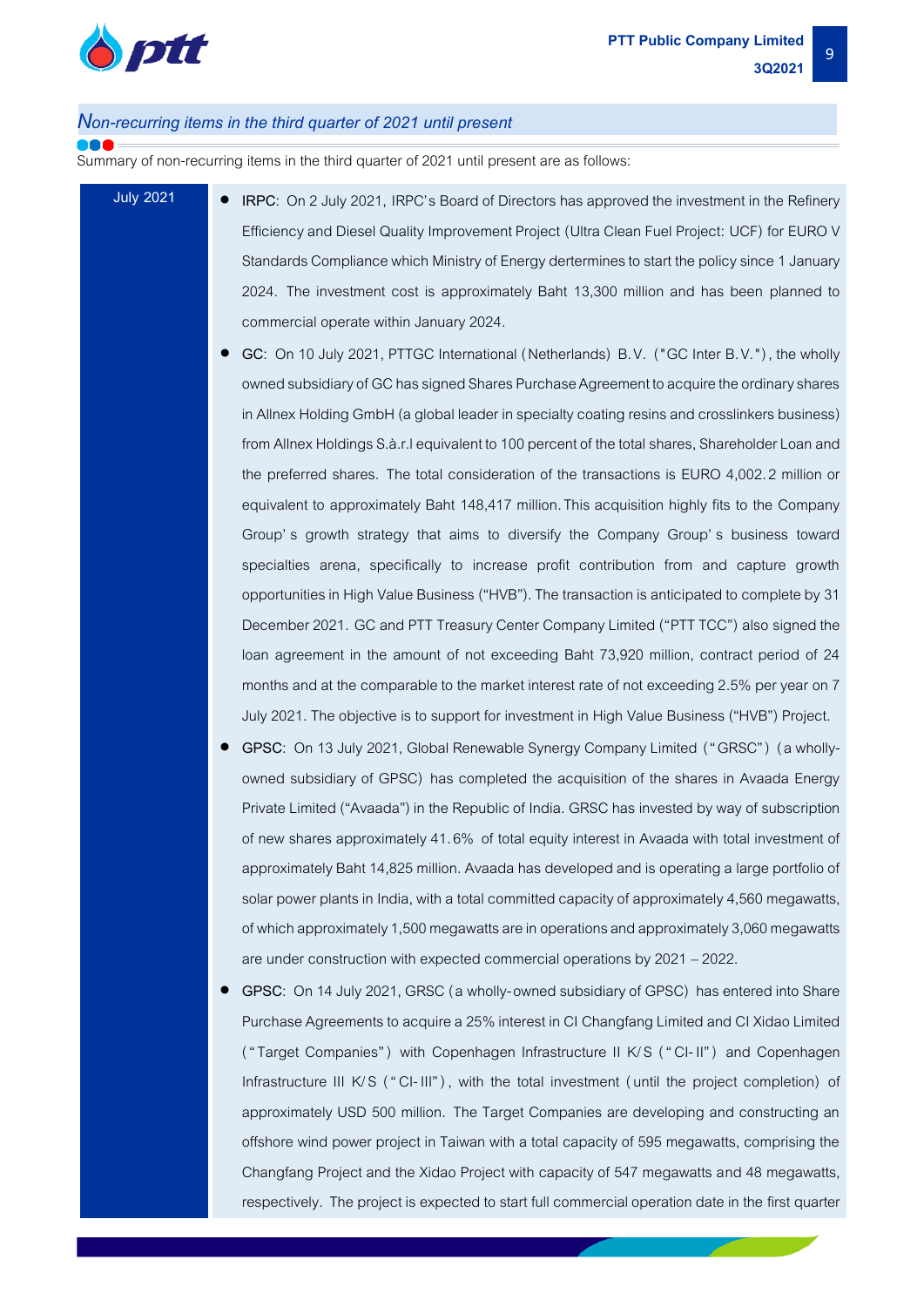

of 2024. GPSC expects that the conditions precedent will be satisfied, and that the transfer of shares will be completed by the end of the second quarter of 2022.

- **OR**: On 20 July 2021, OR's Management Committee has approved Modulus Venture Company Limited ("Modulus") (a 100% owned subsidiary of OR) to establish a new wholly owned subsidiary to operate business related to online automotive service with the initial registered capital not exceeding Baht 106 million.
- **PTT**: On 22July 2021, ON-I ON SOLUTIONS Co., Ltd. (a wholly owned subsidiary of PTT) has registered to change the company name to ARUN PLUS Co. , Ltd. ( " ARUN PLUS" ) and increased its registered capital to Baht 5,000 million (initial registered capital is Baht 30 million). ARUN PLUS will be responsible for operating in EV value chain business in accordance with New S-Curve strategy to support PTT's expansion plan in EV business. Moreover, ARUN PLUS has established EVME PLUS Co., Ltd. ("EVME PLUS") which is 100% owned by ARUN PLUS, with the registered capital of Baht 1,000 million and initial paid-up capital of Baht 340 million. The objective of the company establishment is to operate in the electric vehicle business through the digital platform in order to promote and to create an EV ecosystem for the widespread use of electric vehicles in Thailand which includes EV rental services, information services for the charging and maintenance stations**.**
- **PTT & GPSC**: On 27 July 2021, Global Renewable Power One Co., Ltd. ("GRP1") (a wholly owned subsidiary of Global Renewable Power Co., Ltd. ("GRP") which GRP is a subsidiary that PTT and GPSC equally hold at 50% ) has met the conditions precedent under the share purchase agreement to acquire 90% stakes in Sheng Yang Energy Co., Ltd. ("Sheng Yang") from Tatung Forever Energy Co. , Ltd. with the total value of approximately Baht 2,560 million. This transaction resulted that Sheng Yang will be a subsidiary of PTT. Currently, Sheng Yang operates a solar power generation business in Taiwan with a total installed generation capacity of 55.8 MW which all commenced commercial operation.
- **PTT & TOP**: On 29 July 2021, notification on the direct investment in PT Chandra Asri Petrochemical Tbk ("CAP") which will be made by PT TOP Investment Indonesia (TOP's subsidiary) up to 15.38 percent of CAP's total shares with the total value of the Share Acquisition Transaction will not exceed USD 1,183 million or approximately Baht 39,116 million. The investment proceeds will be exclusively used for the investment in the development and construction of a petrochemical plant by PT Chandra Asri Perkasa ("CAP2"). CAP is the premier petrochemical producer with an integrated plant incorporating world class, state of-the-art technology and supporting facilities in the Republic of Indonesia. Moreover, TOP's Board of Director approved to enter into the Facilities Agreement with PTT with the bridging loan amount not exceed USD 670 million, duration not exceed 18 months and interest rate not exceed 2.5 percent per annum in line with market rate as well as approved the long-term recapitalization plan including sale of GPSC's share of not exceeding 10.8 percent of GPSC's paid up capital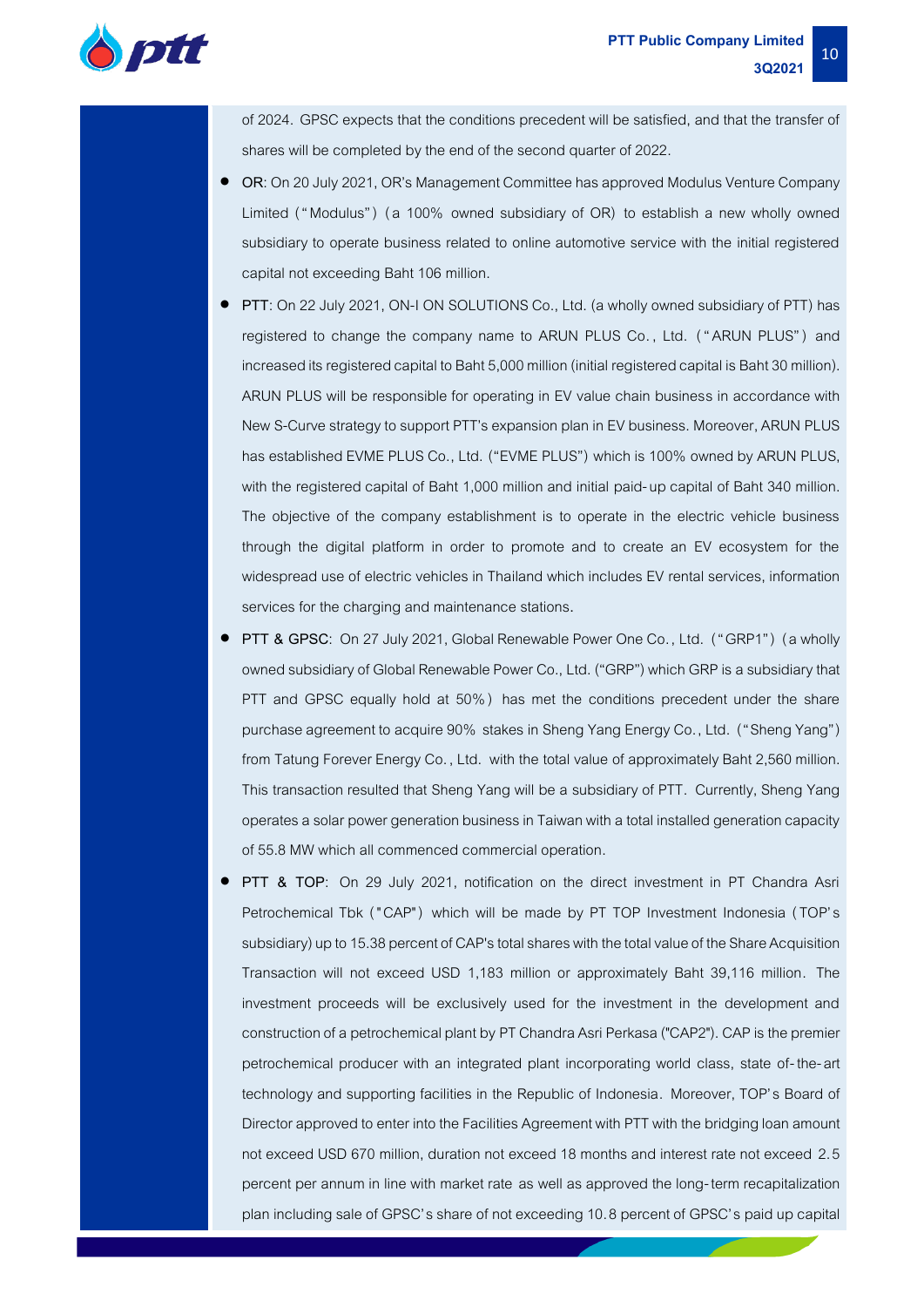

and approximately Baht 10,000 million capital increase which is in consideration for the appropriate fund raising structure. PTT will support TOP's long-term recapitalization plan**.**

- **PTTEP**: On 30 July 2021, Participations and Explorations Corporation and Partex ( Brazil) Corporation, subsidiaries of PTTEP, entered into a Sale and Purchase Agreement (SPA) to sell Partex Brasil Ltda. and Partex Brasil Operações Petrolíferas Ltda., which are registered in the Federative Republic of Brazil, altogether with all obligations to Ubuntu Engenharia e Serviços Ltda. The project has the average crude sales volume of 94 barrels per day (50% interest). The Completion of sale has been fulfilled on 29 October 2021.
- 
- **August 2021 PTT:** On 6 August 2021, PTT has issued unsubordinated and unsecured debentures No. 1/2021 for the total amount of Baht 47,000 million at interest rate of compound THOR+0.18% to 2.37% per annum with a tenor of 1 year 6 months to 10years to the institutional investors and/or high net worth investors (excluding individual) . The debentures are issued under Medium -Term Note Program (MTN Program) Baht 130,000 million.
	- **GC:** On 10 August 2021, Board of Directors of NatureWorks LLC ("NatureWorks"), which GC International Corporation (a wholly owned subsidiary of GC) holds 50 percent of shares and Cargill, Incorporated holds 50 percent of shares, has approved NatureWorks to invest in the Bioplastic Polylactic Acid ("PLA") Plant 2 located in Nakorn Sawan Biocomplex, Thailand. The plant will use sugar from sugar cane as the main feedstock for production of lactic acid, which is used for the production of PLA at the nameplate capacity of 75,000 metric tons per year. This investment will ensure growth of the green business strategy of GC. The project has been planned to commercial operate within 2024.
	- **GC:** On 16 August 2021, GC Marketing Solutions Company Limited ("GCM") which is a whollyowned subsidiary of GC, has established a subsidiarycompany called GC Marketing Solutions ( Shanghai) CompanyLimited. GCM holds 100% in GC Marketing Solutions ( Shanghai) Company Limited which has the registered capital USD 600,000 to support trading business on import and export and to do retail and wholesale distribution of Polymers products in the People's Republic of China.
	- **GC:** On 17 August 2021, the Board of Directors of PTTGC International Private Limited ( "GC Inter"), a wholly-owned subsidiary of PTTGC has approved GC Inter to enter into a Share Purchase Agreement ("SPA") to sell, together with Sime Darby Plantation Berhad ("SDP"), their collective 100% of ordinary shares in the Asia Pacific business of Emery Oleochemicals (M) Sdn. Bhd. ("EOM") and Emery Specialty Chemicals Sdn. Bhd. ("ESC") (Emery Group is a 50:50 joint venture between GC Inter and SDP) to Edenor Technology Sdn. Bhd. ("ETSB") for a total cash consideration of RM 38 million. The divestment is conditional upon the restructuring of Emery Group into separate standalone groups in respect of its Asia Pacific business and the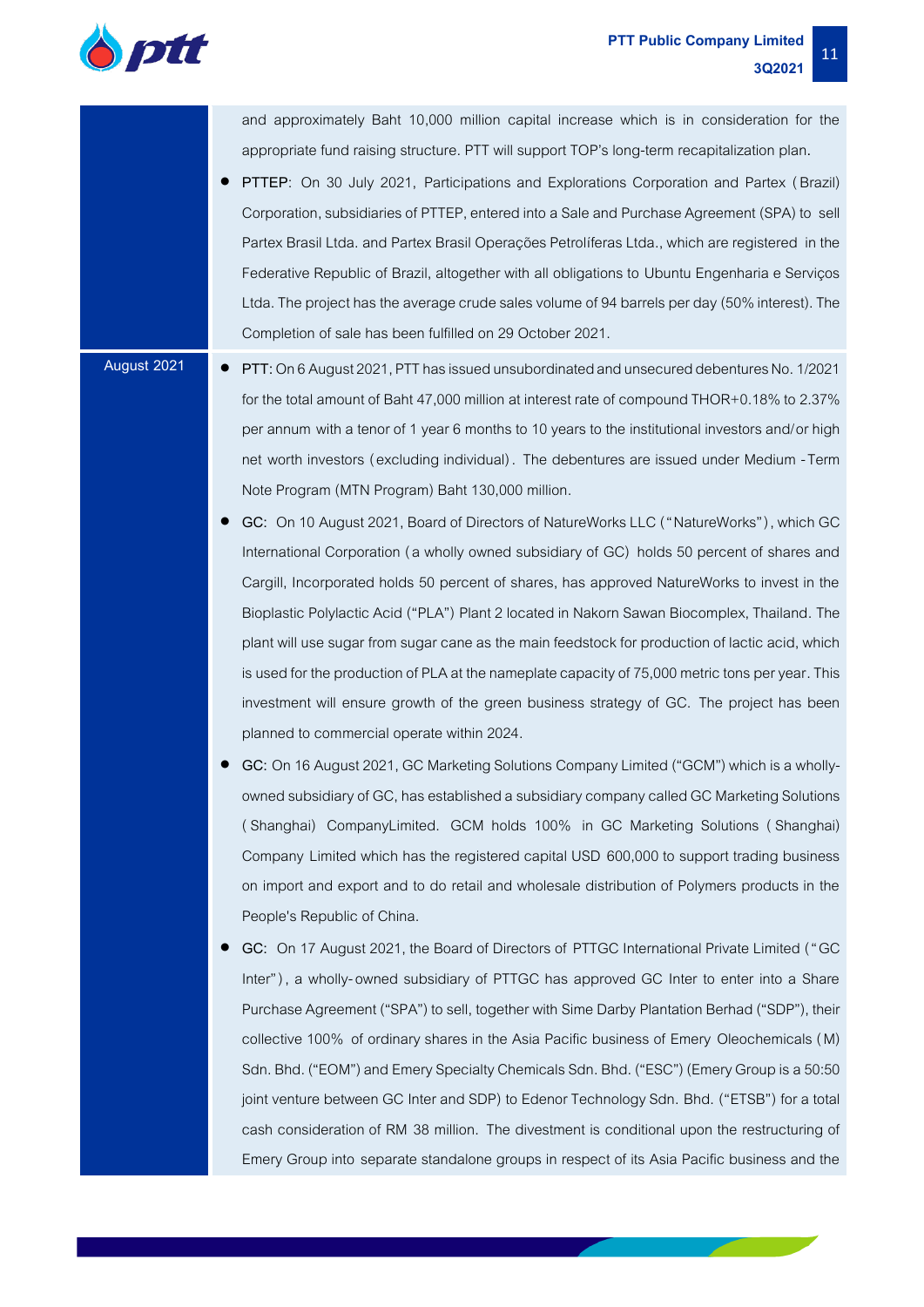

North America and Europe business. On 1 November 2021, GC Inter and SDP have completed the sale of their collective 100% of ordinary shares.

• **PTT:** On 23 August 2021, PTT Global LNG Company Limited ("PTTGL" ) (a subsidiary of PTT which PTT and PTTEP equally hold at 50% shares) completely subscribed the 250,000 newly issued ordinary shares in B.Grimm Power LNG JV Limited ("BGP LNG JV") with the subscription price at par value of Baht 100 per share, totaling Baht 25,000,000. As a result, PTTGL and B.Grimm Power Company Limited ("BGRIM") equally hold 50% stakeholding in BGP LNG JV. The objective of BGP LNG JV is to procure and supply LNG and explore other business opportunities related to LNG value chain both domestically and internationally as well as creating business alliance with the potential partner to expand our business opportunities.

- **September 2021 PTTEP:** On 6 September 2021, PTTEP has established two subsidiaries to support future investments in renewable energy business, per the following details:
	- Asia Power and Transportation SG Holding Pte. Ltd. has been established with registered capital of USD 50,000 with 100% shareholding by EP-Tech Ventures Holding Company Limited, a subsidiary of PTTEP.
	- Delta Gas Transportation SG Holding Pte. Ltd. has been established with registered capital of USD 50,000 with 100% shareholding by Asia Power and Transportation SG Holding Pte. Ltd.
	- **PTT:** On 14 September 2021, Arun Plus (PTT's 100% owned subsidiary) has signed the joint venture agreement with Lin Yin International Investments Co., Ltd. ("Lin Yin"), the wholly owned affiliate of Hon Hai Precision Industry Company Limited("Foxconn") and established the joint venture company with the registered capital not in excess of Baht 3,220 million. Arun Plus and Lin Yin will hold 60% and 40% stakes respectively. The objective of the company establishment is to operate the electric vehicle manufacturing business in Thailand using Foxconn' s state-of- the-art technology in manufacturing and developing of MIH (Mobility-In-Harmony) platform collectively with PTT Group's expertise in business operation within Thailand and the final investment decision shall reach within the second half of 2022. The joint venture company is expected to complete its registration by the fourth quarter of 2021.
	- **PTT:** On 16 September 2021, PTT's Board of Directors has approved a resolution of interim dividend payment for the first six-month performance of year 2021 to PTT's shareholders at the rate of Baht 1.20 per share, totaling approximately Baht 34,276 million, or 60% of the consolidated net income. The Record Date to entitle rightful shareholders who may receive the interim dividend was on 30 September 2021. The payment of the interim dividend was made on 15 October 2021.
	- **GPSC:** On 16 September 2021, the Glow Energy Phase 5 power plant had an unplanned outage from August 14, 2021. The Company is operating a reparationand inspecting the cause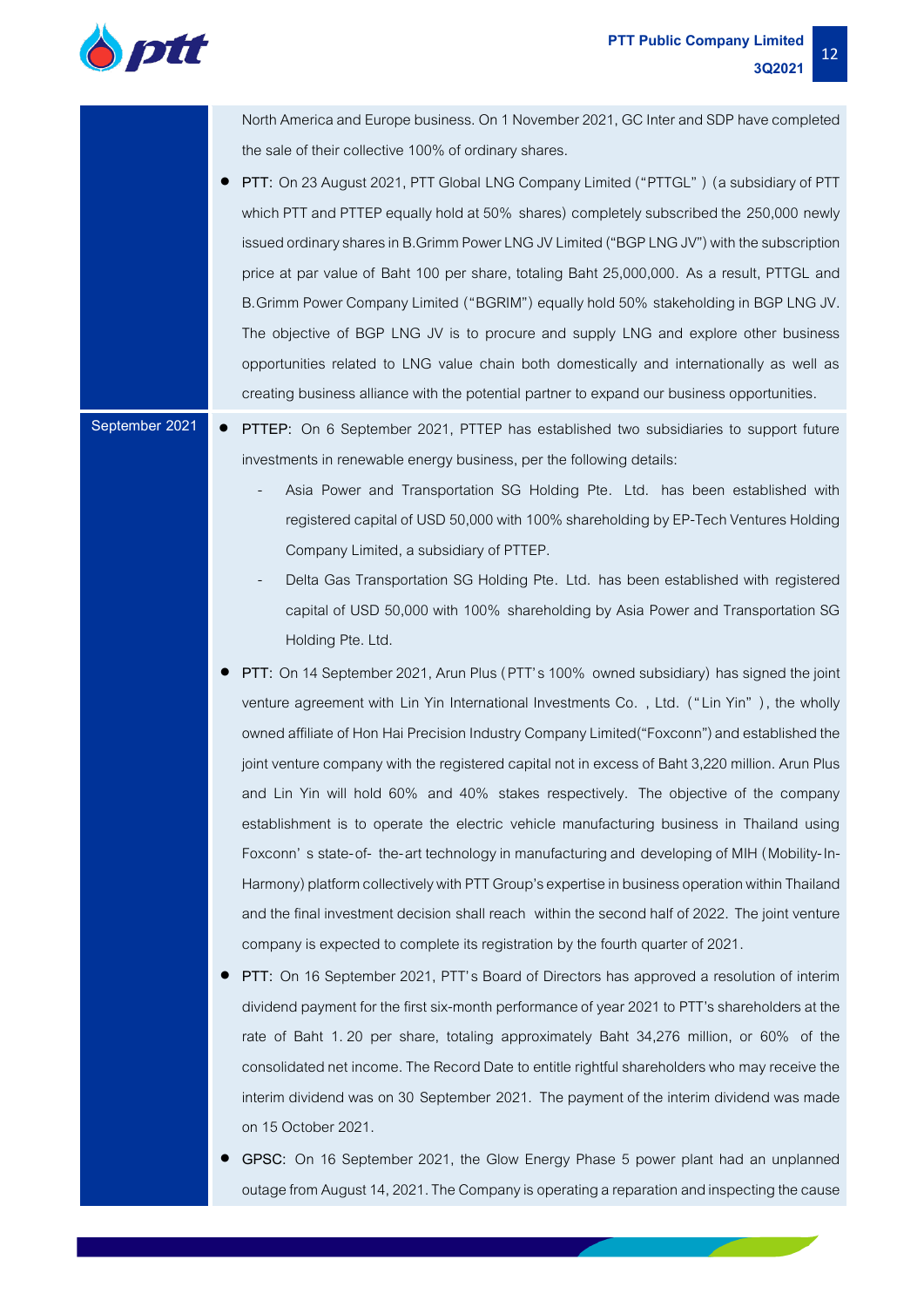

with technical specialists from the manufacturer and insurance company. It is expected to resume normal operation in early 2022. The outage had no impact on the sale of electricity and steam to industrial customers.

- **PTT:** On 18 September 2021, PTT's Board of Directors has approved the dissolution of PTT Regional Treasury Center Pte. Ltd. ( "PTT RTC" ), PTT's wholly owned subsidiary. As of 18 September 2021, PTT RTC has been completely dissolved which aligned to PTT's policy to close down the dormant company that did not affect to PTT's business operation.
- **PTTEP:** On 21 September 2021, AI and Robotics Ventures Company Limited ( "ARV" ), a subsidiary of PTTEP, has established four subsidiaries namely Rovula (Thailand) Company Limited ("ROVULA"), Skyller Solutions Company Limited ("SKYLLER"), Varuna (Thailand) Company Limited ("VARUNA"), and Cariva (Thailand) Company Limited ("CARIVA"). Eachhas been incorporated with an initial registered capital of Baht 1,000,000. ARV has 100% shareholding in all four companies to support its business growth plans. ROVULA focuses on using advanced artificial intelligence ("AI") and robotics to provide end-to-end subsea and marine inspection, repair, and maintenance. SKYLLER provides integrated asset inspection and management services via its proprietary platform to industry asset owners by leveraging multiple fleets from drones to robotics and AI platform-as-a-service ( " PAAS" ) . VARUNA leverages AI, satellite technology, and unmanned aerial vehicles ("UAV") to offer state-of theart smart-farming and smart-forestry solutions to farmers and agricultural businesses. CARIVA is a health data network which leverages AI, IoT, and robotics to empower and generate health insights to users, both individuals and businesses.
- **October 2021 PTT:** On 5 October 2021, PTT's Board of Directors has approved Siam Management Holding Co., Ltd. ("SMH") (PTT's 100% owned subsidiary) to establish PTT and TGES Optec Company Limited ( "Optec"), a new joint investment with Tokyo Gas Engineering Solutions Corporation ("TGES") (a 100% owned subsidiary of Tokyo Gas Co. , Ltd.) with the registered capital not in excess of Baht 60 million. SMH and TGES will hold 51% and 49% shareholdings, respectively in this joint investment. The Joint Venture Agreement has already been signed on 5 October 2021. The investment objective aims to provide One- stop Total Improving Efficiency Technology Solutions and Services for Machinery and Equipment including fuel supply to the customers in industrial, power, and utilities sectors. The company is expected to complete its registration by the fourth quarter of 2021 and to start operating within the first quarter of 2022.
	- **OR:** On 5 October 2021, OR's Board of Directors has approved PTTOR International Holdings (Singapore) Pte. Ltd. ("SGHoldCO"), OR's wholly-owned subsidiary, together with companies in 500 Startups Group ("500 Startups"), to set up a Private Fund registered in Delaware, USA, in the form of Limited Partnership under the name ORZON VENTURES, L. P. ( " ORZON VENTURES") with an initial investment value of USD 25 million, and the investment value can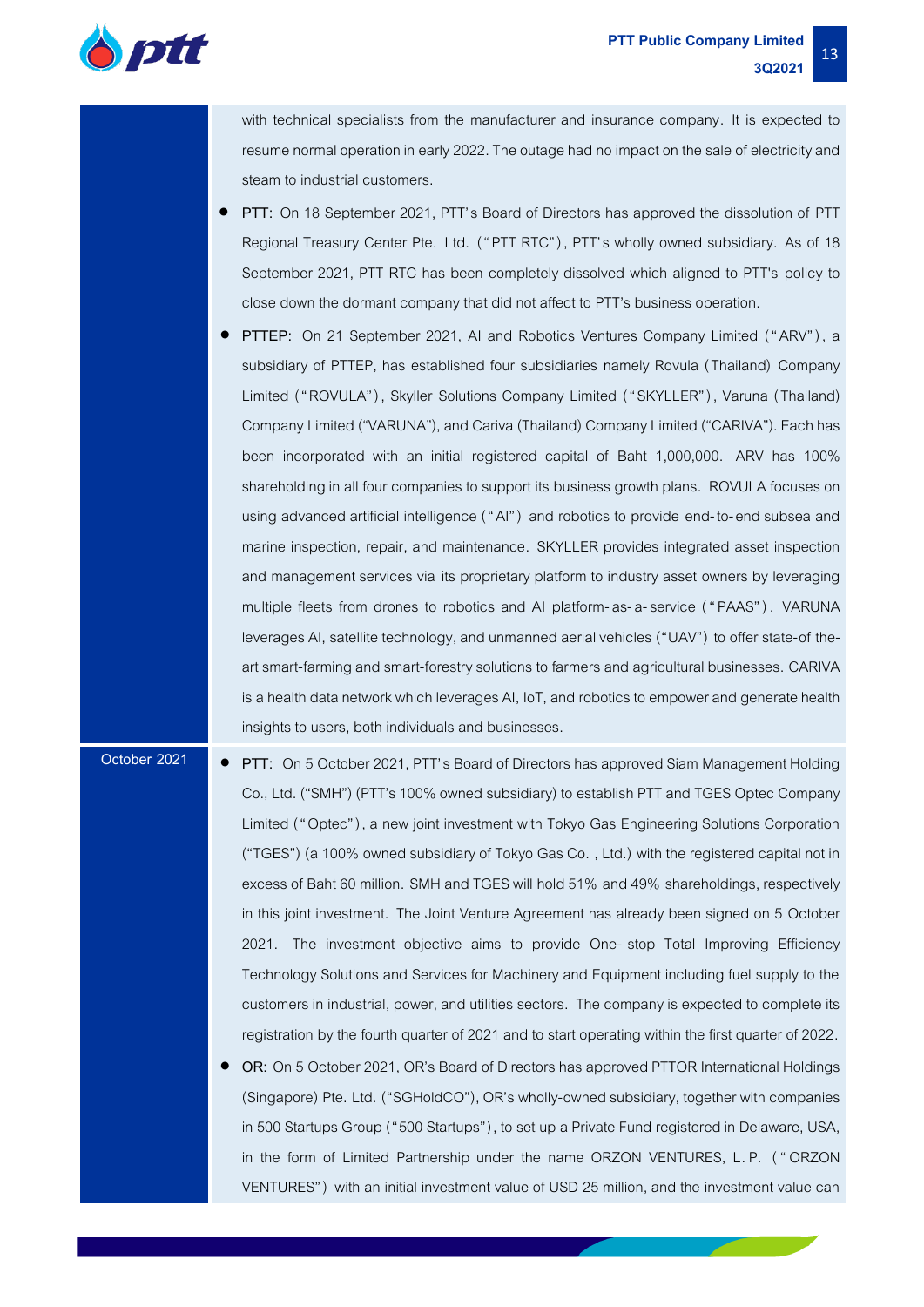

be increased to USD 50 million thereafter, where SGHoldCO will have 99% stake and 1% stake will be held by the 500 Startups company and individual investors in 500 Startups Group. The investment objectives of a venture capital are to invest in high-potential startup companies in Thailand and Southeast Asia, to seek new opportunities to build new S-Curve, which is a strategy to strengthen and expand OR's business.

- **PTTEP:** On 27 October 2021, PTTEP has established three subsidiaries to support future investments in renewable energy business, per the following details:
	- FutureTech Energy Ventures Company Limited has been established with registered capital of Baht 5,000,000, with 100% shareholding by EP-Tech Ventures Holding Company Limited, a subsidiary of PTTEP.
	- FutureTech Solar (Thailand) Company Limited has been established with registered capital of Baht 1,000,000, with 100% shareholding by FutureTech Energy Ventures Company Limited.
	- Delta Gas Transportation Limited has been established with registered capital of USD 50,000, with 100% shareholding by Delta Gas Transportation SG Holding Pte. Ltd. , a subsidiary of PTTEP.
- **OR:** 27 October 2021, OR's Management Committee has approved Modulus, a wholly-owned subsidiary of OR, to invest by purchasing newly issued common shares of Imsub Global Cuisine Company Limited ("ISGC"), with a total investment amount not exceeding Baht 192 million. After such investment, Modulus will hold 25% and the ISGC's former shareholders will hold 75% of all common shares issued by ISGC. ISGC owns and operates KOUEN Brand, a Japanese restaurant, along with other brands. The investment objective is to strengthen OR's food and beverage business by increasing product diversification and creating opportunities for domestic and international growth.
- **GPSC:** 29 October 2021, GRSC has been established Global Renewable Synergy Company Limited Taiwan ("GRSC TW"), new subsidiary of the Company in Taiwan on October 21, 2021. GRSC holds a 100 percent stake and has an initial paid-up capital of NTD 500,000. The objective is to invest in renewable energy in Taiwan.
- **November 2021 PTTEP:** 5 November 2021, PTTEP has completed the issuance of name- registered unsubordinated and unsecured digital debentures to general public for the total amount of Baht 6,000 million carrying a step-up interest rate of 2.00% - 2.75% p.a., averaging to 2.25% p.a., with the tenor of 5 years.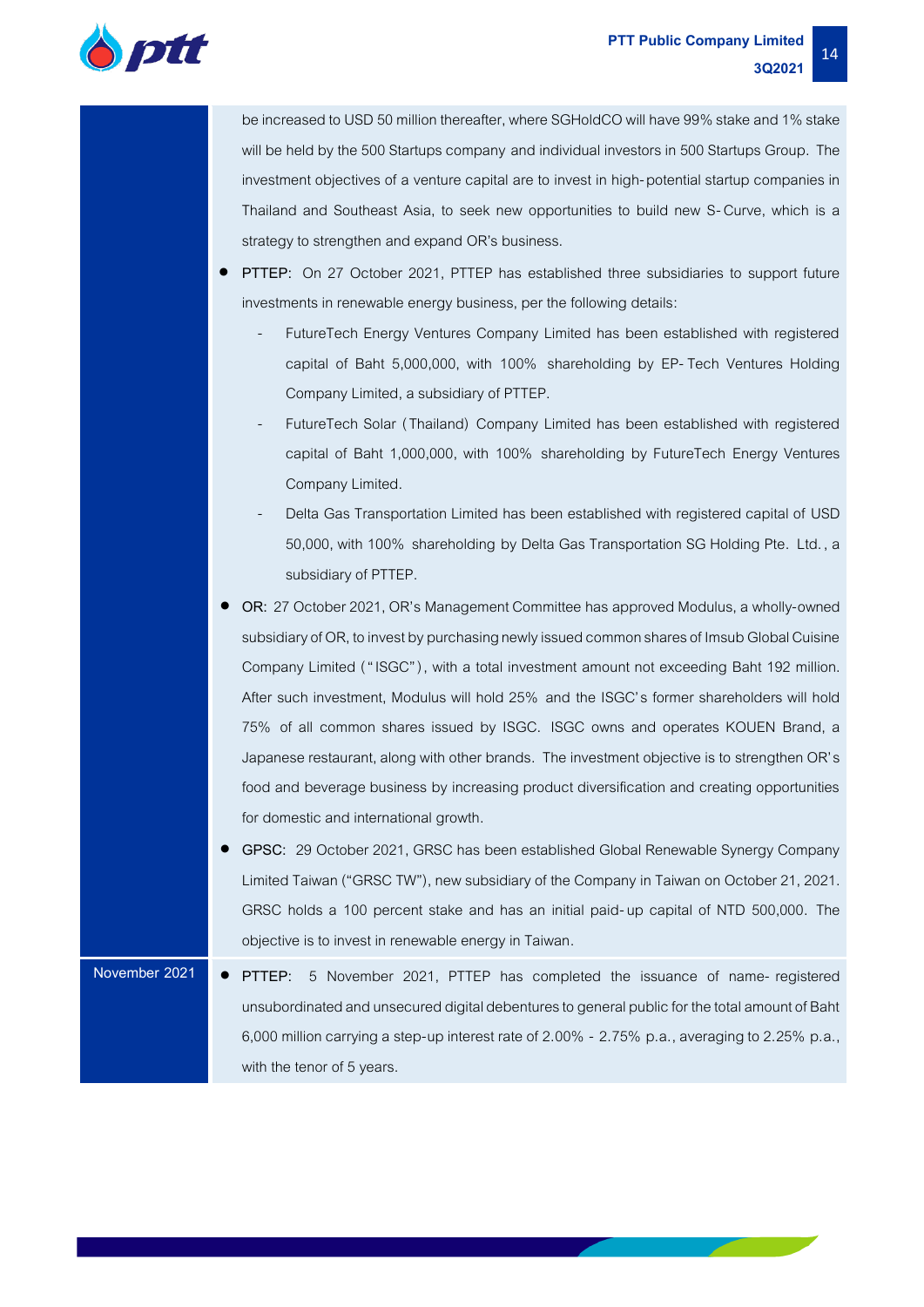

# *Financial Results of PTT Group by Business*

Financial performance of 3Q2021 compared with 3Q2020 and 2Q2021 as well as 9M2021 compared with 9M2020

#### are summarized as follows:

| Unit: Million Baht                            | 3Q2020  | 2Q2021   | 3Q2021    | % Inc. (Dec.) |                                                     | 9M2020    | 9M2021    | $%$ Inc.         |
|-----------------------------------------------|---------|----------|-----------|---------------|-----------------------------------------------------|-----------|-----------|------------------|
|                                               |         |          |           | YoY           | QoQ                                                 |           |           | (Dec.)           |
| Sales revenue                                 | 383,599 | 533,256  | 558,888   | 45.7%         | 4.8%                                                | 1,208,491 | 1,569,981 | 29.9%            |
| : Exploration & Production                    | 39,263  | 54,830   | 58,295    | 48.5%         | 6.3%                                                | 120,277   | 155,879   | 29.6%            |
| : Gas                                         | 98,514  | 112,927  | 115,933   | 17.7%         | 2.7%                                                | 312,026   | 331,574   | 6.3%             |
| : Coal                                        | 1,810   | 3,137    | 4,947     | $>100.0\%$    | 57.7%                                               | 8,039     | 11,209    | 39.4%            |
| : Oil                                         | 105,439 | 119,466  | 117,274   | 11.2%         | $(1.8\%)$                                           | 320,569   | 355,630   | 10.9%            |
| : International trading                       | 154,814 | 254,807  | 287,583   | 85.8%         | 12.9%                                               | 493,600   | 768,488   | 55.7%            |
| : Petrochemical & Refining                    | 173,616 | 247,825  | 254,978   | 46.9%         | 2.9%                                                | 537,497   | 727,232   | 35.3%            |
| : Technology and Engineering Business         | 18,565  | 19,483   | 19,438    | 4.7%          | $(0.2\%)$                                           | 57,913    | 56,999    | $(1.6\%)$        |
| : Others                                      | 864     | 862      | 938       | 8.6%          | 8.8%                                                | 2,548     | 2,669     | 4.7%             |
| <b>EBITDA</b>                                 | 67,465  | 113,166  | 110,522   | 63.8%         | (2.3%)                                              | 154,058   | 326,685   | >100.0%          |
| : Exploration & Production                    | 28,038  | 42,161   | 42,961    | 53.2%         | 1.9%                                                | 84,385    | 116,946   | 38.6%            |
| : Gas                                         | 13,279  | 22,134   | 23,388    | 76.1%         | 5.7%                                                | 38,740    | 67,297    | 73.7%            |
| : Coal                                        | 380     | 934      | 2,051     | $>100.0\%$    | $>100.0\%$                                          | 2,275     | 4,215     | 85.3%            |
| : Oil                                         | 5,958   | 5,605    | 4,158     | $(30.2\%)$    | $(25.8\%)$                                          | 12,837    | 16,294    | 26.9%            |
| : International trading                       |         |          |           |               |                                                     |           |           |                  |
| - Excluding effect of FX and derivatives      | (446)   | 3,410    | 3,409     | $>100.0\%$    | $(0.0\%)$                                           | (1,798)   | 10,794    | $>100.0\%$       |
| - Including effect of FX and derivatives      | 601     | 907      | 1,942     | $>100.0\%$    | $>100.0\%$                                          | 2,759     | 3,987     | 44.5%            |
| : Petrochemical & Refining                    | 14,984  | 33,408   | 30,260    | $>100.0\%$    | $(9.4\%)$                                           | 1,895     | 97,160    | $>100.0\%$       |
| : Technology and Engineering Business         | 5,429   | 5,881    | 5,178     | $(4.6\%)$     | $(12.0\%)$                                          | 17,132    | 16,495    | $(3.7\%)$        |
| : Others                                      | (666)   | (706)    | (868)     | $(30.3\%)$    | $(22.9\%)$                                          | (1,875)   | (2,224)   | $(18.6\%)$       |
| Depreciation and amortization expenses        | 34,590  | 38,608   | 39,295    | 13.6%         | 1.8%                                                | 105,057   | 112,939   | 7.5%             |
| Operating income (loss)                       | 32,875  | 74,558   | 71,227    | $>100.0\%$    | $(4.5\%)$                                           | 49,001    | 213,746   | >100.0%          |
| : Exploration & Production                    | 11,980  | 22,477   | 23,060    | 92.5%         | 2.6%                                                | 36,089    | 60,864    | 68.6%            |
| : Gas                                         | 8,497   | 17,484   | 18,695    | $>100.0\%$    | 6.9%                                                | 24,296    | 53,357    | $>100.0\%$       |
| : Coal                                        | 102     | 633      | 1,617     | $>100.0\%$    | $>100.0\%$                                          | 661       | 3,147     | $>100.0\%$       |
| : Oil                                         | 4,593   | 4,160    | 2,673     | $(41.8\%)$    | (35.7%)                                             | 8,886     | 11,960    | 34.6%            |
| : International trading                       |         |          |           |               |                                                     |           |           |                  |
| - Excluding effect of FX and derivatives      | (519)   | 3,361    | 3,357     | $>100.0\%$    | $(0.1\%)$                                           | (2,015)   | 10,644    | $>100.0\%$       |
| - Including effect of FX and derivatives      | 528     | 858      | 1,890     | $>100.0\%$    | $>100.0\%$                                          | 2,542     | 3,837     | 50.9%            |
| : Petrochemical & Refining                    | 5,430   | 23,739   | 20,403    | $>100.0\%$    | $(14.1\%)$                                          | (26, 498) | 68,126    | $>100.0\%$       |
| : Technology and Engineering Business         | 3,047   | 3,183    | 2,420     | $(20.6\%)$    | $(24.0\%)$                                          | 9,258     | 8,500     | $(8.2\%)$        |
| : Others                                      | (764)   | (818)    | (983)     | (28.7%)       | $(20.2\%)$                                          | (2, 143)  | (2,560)   | $(19.5\%)$       |
| Share of net income from investments in joint | 1,206   | 2,893    | 2,233     | 85.2%         | (22.8%)                                             | 2,501     | 7,073     | >100.0%          |
| ventures and associates                       |         |          |           |               |                                                     |           |           |                  |
| Loss on impairment of assets (reversal)       | 1,396   | 3,165    | 876       | (37.2%)       | (72.3%)                                             | 2,879     | 4,036     | 40.2%            |
| Gain (loss) on derivatives                    | 1,961   | (12,620) | (11, 768) | $< (100.0\%)$ | 6.8%                                                | 6,850     | (31, 786) | $< (100.0\%)$    |
| Gain (loss) on foreign exchange               | (1,213) | (873)    | (6, 405)  |               | $\langle 100.0\% \rangle$ $\langle 100.0\% \rangle$ | 459       | (11,608)  | $\leq (100.0\%)$ |
| <b>EBIT</b>                                   | 34,318  | 61,746   | 55,729    | 62.4%         | $(9.7\%)$                                           | 58,675    | 182,802   | $>100.0\%$       |
| Finance costs                                 | 7,346   | 7,102    | 7,470     | 1.7%          | 5.2%                                                | 21,110    | 21,010    | $(0.5\%)$        |
| Income taxes                                  | 7,852   | 20,851   | 15,408    | 96.2%         | $(26.1\%)$                                          | 16,824    | 47,942    | >100.0%          |
| Net income (loss)                             | 14,120  | 24,578   | 23,653    | 67.5%         | $(3.8\%)$                                           | 24,619    | 80,819    | $>100.0\%$       |
| Earnings per share (Baht/share)               | 0.50    | 0.86     | 0.82      | 64.0%         | (4.7%)                                              | 0.86      | 2.82      | >100.0%          |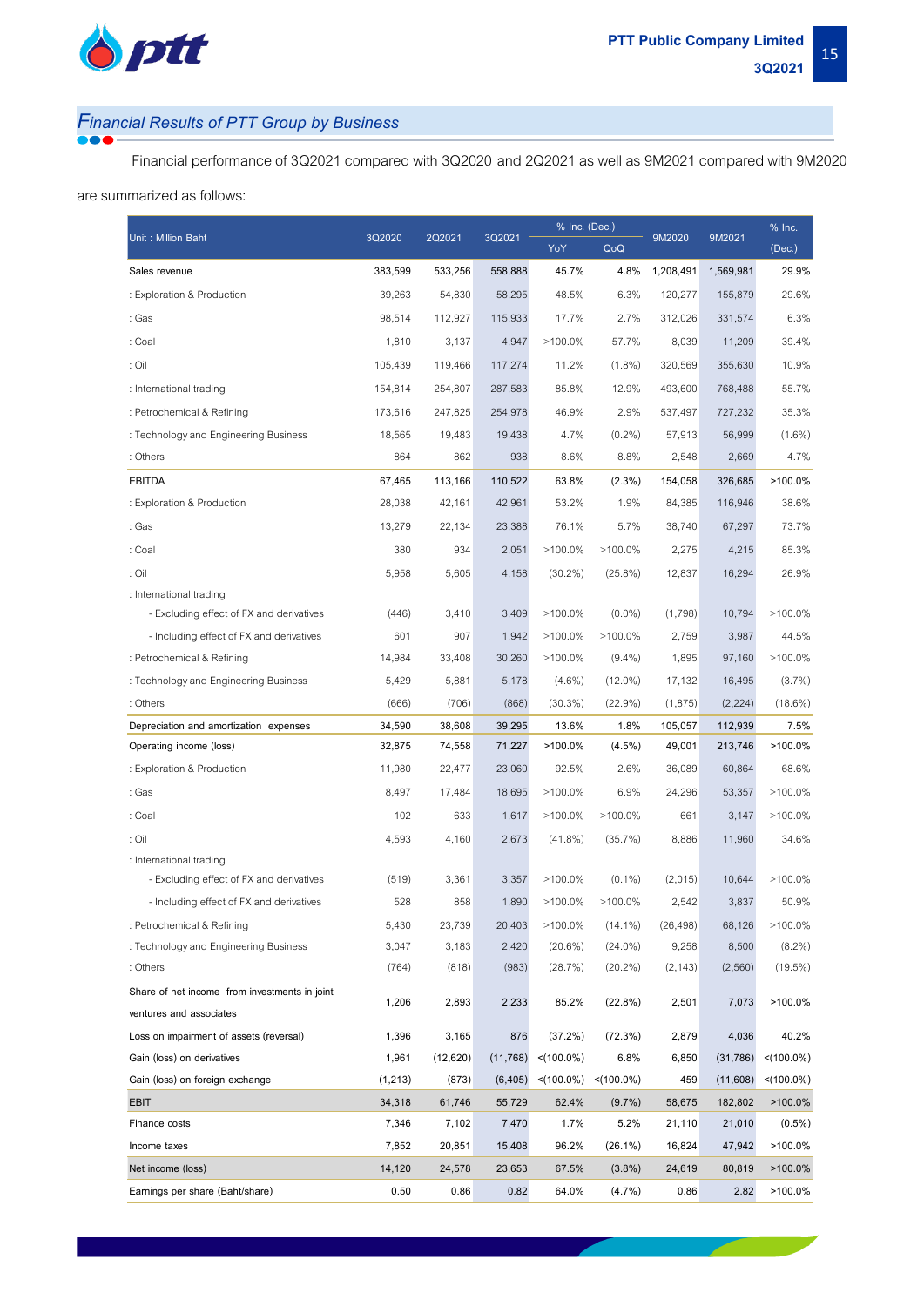

#### *Segmentation performance of PTT Group*



The details of revenue, EBITDA and operating income by segmentation of 9M2021 are as follows;

\* Including PTT own operation and PTT's affilates \*\*Including coal and others.

#### **1. Upstream Petroleum and Gas Business Group**

|                                  |         | $%$ Inc.(Dec.) |         |       |           |         |         |                |  |
|----------------------------------|---------|----------------|---------|-------|-----------|---------|---------|----------------|--|
|                                  | 3Q2020  | 2Q2021         | 3Q2021  | YoY   | QoQ       | 9M2020  | 9M2021  | $%$ Inc.(Dec.) |  |
| Average selling price (US\$/BOE) | 38.8    | 42.2           | 44.3    | 14.2% | 5.0%      | 39.7    | 42.3    | 6.5%           |  |
| Average sales volume (BOED)      | 344,317 | 443.126        | 417.167 | 21.2% | $(5.9\%)$ | 344.909 | 414.516 | 20.2%          |  |

**Petroleum Exploration and Production Business: PTT Exploration and Production Public Co., Ltd. (PTTEP)**

#### **Third quarter of 2021 compared with Second quarter of 2021**

In 3Q2021, sales revenue of PTTEP was Baht 58,295 million, increasing by Baht 3,465 million or 6.3% from 2Q2021. This was from the increase in the average selling price by 5.0% from US\$ 42.2 per BOE in 2Q2021 to US\$ 44.3 per BOE in 3Q2021. While the average sales volume decreased by 5.9% from 443,126 BOED in 2Q2021 to 417,167 BOED in 3Q2021 primarily from Bongkot Project, MTJDA Project, and Yadana Project due to lower gas nomination from buyer.

EBITDA in 3Q2021 was Baht 42,961 million, increasing by Baht 800 million or 1.9% from 2Q2021 mainly due to an increase in sales revenue. However, operating expenses increased primarily from exploration well write-off together with an increase in sales volume mainly from Malaysia Project. Moreover, there were more maintenance activities in Bongkot Project. As a result, operating income in 3Q2021 was Baht 23,060 million, increasing by Baht 583 million or 2.6% from 2Q2021.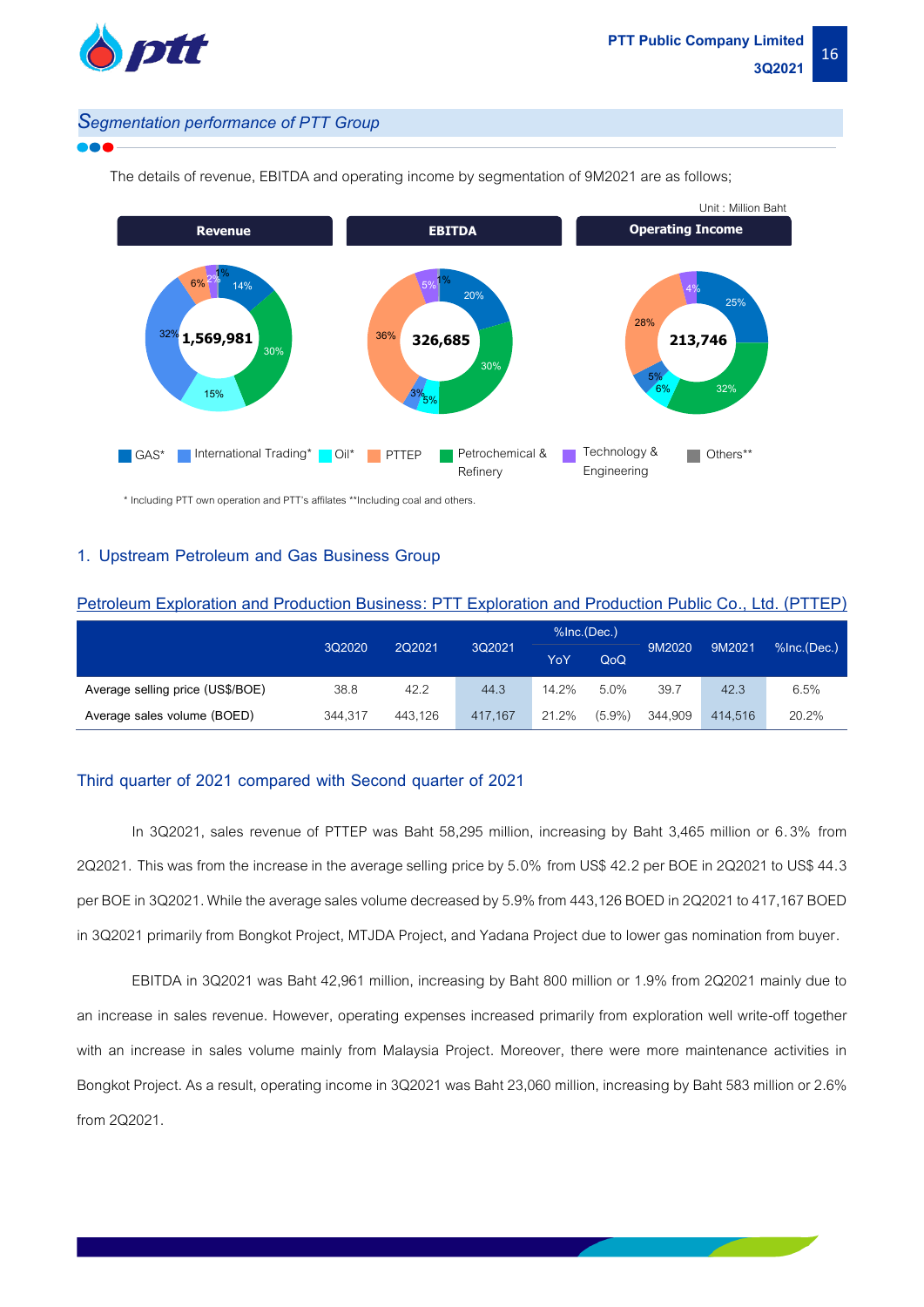

The overall performance of Exploration and Production business increased according to an increase in EBITDA. Additionally, there was lower loss on financial instruments primarily from oil price hedging instruments due to less upward trend of forward oil price than the previous quarter, offset with higher loss on foreign exchange from more depreciation of Thai Baht against US dollar than the previous quarter.

#### **Third quarter of 2021 compared with Third quarter of 2020**

In 3Q2021, sales revenue of PTTEP was Baht 58,295 million, increasing by Baht 19,032 million or 48.5% from 3Q2020. This was mainly from the increase in the average sales volume by 21.2% from 344,317 BOED in 3Q2020 to 417,167 BOED in 3Q2021 primarily from the acquisition of Oman Block 61 Project in March 2021, Malaysia Block H Project first gas production in February 2021, and Contract 4 Projects due to higher gas nomination from buyer. In addition, the average selling price increased by 14.2% from US\$ 38.8 per BOE in 3Q2020 to US\$ 44.3 per BOE in 3Q2021.

EBITDA in 3Q2021 was Baht 42,961 million, increasing by Baht 14,923 million or 53.2% from 3Q2020 mainly due to an increase in sales revenue. However, expenses increased primarily from exploration well write-off together with higher operating expenses from the acquisition of Oman Block 61 Project. As a result, operating income in 3Q2021 was Baht 23,060 million, increasing by Baht 11,080 million or 92.5% from 3Q2020 even though depreciation, depletion and amortization increased primarily from the acquisition of Oman Block 61 Project and S1 Project due to additional completed assets.

The overall performance of Exploration and Production business increased due to an increase in EBITDA. Whereas, income taxes increased mainly from higher profit from projects in Thailand and Oman Block 61 Project regarding a gradual recognition. Besides, there was a higher loss on foreign exchange due to the depreciation of Thai Baht against USD. Additionally, there was a higher loss on financial instruments mainly from loss on oil price hedging instruments due to an upward trend of forward oil price.

#### **First nine month of 2021 compared with First nine month of 2020**

In 9M2021, sales revenue of PTTEP was Baht 155,879 million, increasing by Baht 35,602 million or 29.6% from 9M2020. This was mainly from the increase in the average sales volume by 20.2% from 344,909 BOED in 9M2020 to 414,516 BOED in 9M2021 primarily from the acquisition of Oman Block 61 Project, Bongkot Project and Contract 4 Project due to higher gas nomination from buyer together with Malaysia Block H Project first gas production. As well as the average selling price increased by 6.5% from US\$ 39.7 per BOE in 9M2020 to US\$ 42.3 per BOE in 9M2021.

EBITDA in 9M2021 was Baht 116,946 million, increasing by Baht 32,561 million or 38.6% from 9M2020 mainly due to an increase in sales revenue. However, expenses increased. As a result, operating income in 9M2021 was Baht 60,864 million, increasing by Baht 24,775 million or 68.6% from 9M2020. Whereas, depreciation, depletion and amortization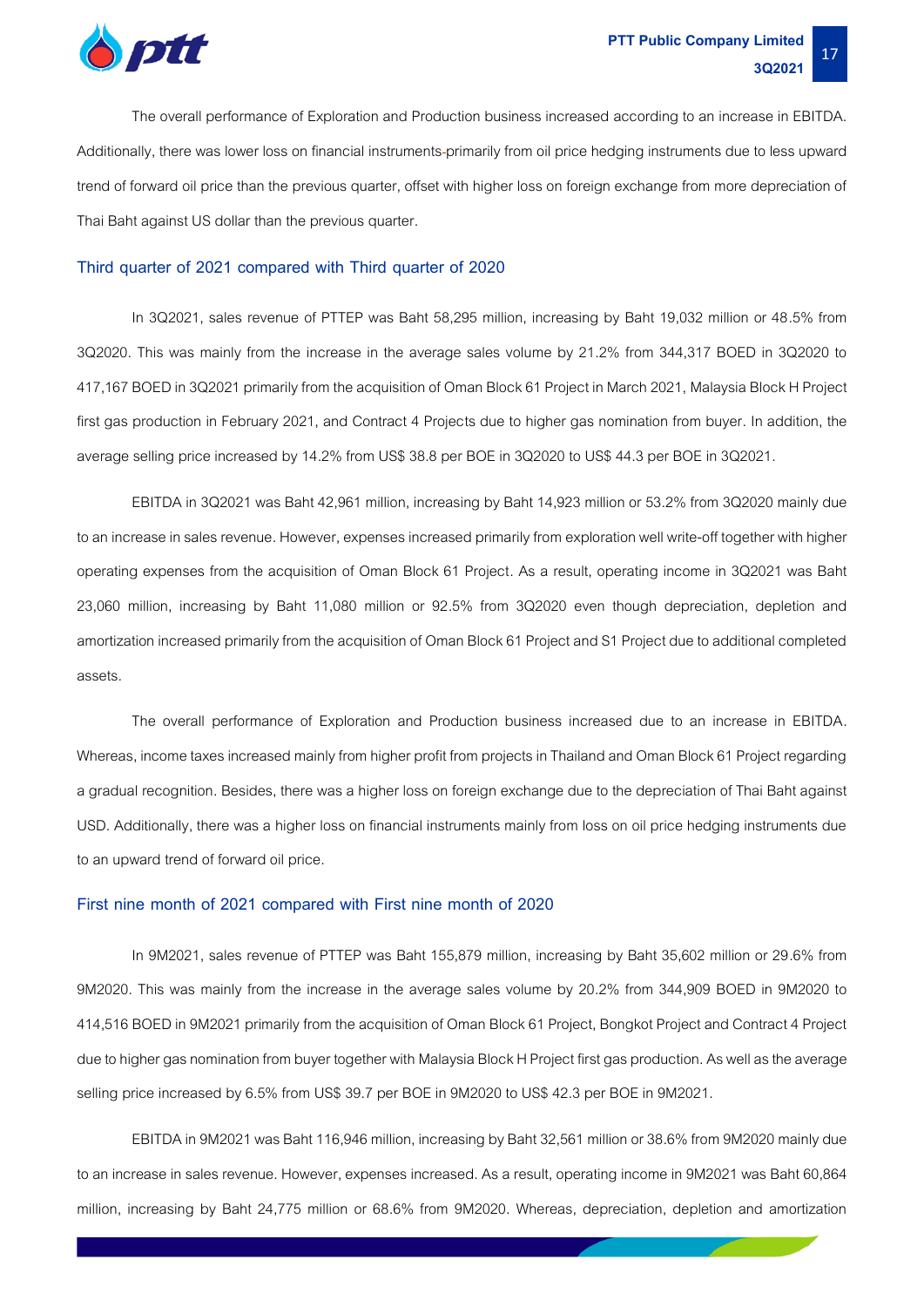

increased primarily from the acquisition of Oman Block 61 Project and S1 Project due to additional completed assets, together with Bongkot Project and Contract 4 Project due to higher sales volume.

The overall performance of Exploration and Production business increased due to an increase in EBITDA. However, there was a higher loss on financial instruments mainly from oil price hedging instruments due to an upward trend of forward oil price while there was gain in 9M2020. Moreover, there was an increase in income taxes mainly from higher profit from projects in Thailand and Oman Block 61 Project regarding a gradual recognition. However, there was the recognition of non-recurring items which were gain from a bargain purchase of Oman Block 61 Project and exploration expenses from partial write-off of exploration and evaluation assets of the exploration project in Brazil.

#### **Gas Business Group**

The details of all product sales volume from GSPs are as follows:

| Unit: Ton     | 3Q2020    | 2Q2021    | 3Q2021    | % Inc.(Dec.) |            | 9M2020<br>9M2021 |           | $%$ Inc.(Dec.) |  |
|---------------|-----------|-----------|-----------|--------------|------------|------------------|-----------|----------------|--|
|               |           |           |           | YoY          | QoQ        |                  |           |                |  |
| <b>LPG</b>    | 745.185   | 782,597   | 815.058   | 9.4%         | 4.1%       | 2.186.530        | 2,345,915 | 7.3%           |  |
| <b>Fthane</b> | 568,002   | 565,493   | 520,591   | $(8.3\%)$    | $(7.9\%)$  | 1,630,111        | 1,668,325 | 2.3%           |  |
| Propane       | 214.822   | 275,908   | 205,175   | $(4.5\%)$    | $(25.6\%)$ | 613,833          | 751,576   | 22.4%          |  |
| <b>NGL</b>    | 155.609   | 160,547   | 144.541   | $(7.1\%)$    | $(10.0\%)$ | 441,981          | 473,391   | 7.1%           |  |
| Pentane       | 6.599     | 11,929    | 8,929     | 35.3%        | $(25.1\%)$ | 30.540           | 31,617    | 3.5%           |  |
| Total         | 1,690,217 | 1,796,474 | 1,694,294 | 0.2%         | $(5.7\%)$  | 4.902.995        | 5,270,824 | 7.5%           |  |

The details of reference product prices of GSPs are as follows:

| Unit: US\$ per Ton    | 3Q2020 | 2Q2021 | 3Q2021 | % Inc.(Dec.) |           | 9M2020 | 9M2021 | % Inc.(Dec.) |  |
|-----------------------|--------|--------|--------|--------------|-----------|--------|--------|--------------|--|
|                       |        |        |        | YoY          | QoQ       |        |        |              |  |
| $LPG$ <sup>1/</sup>   | 355    | 519    | 648    | 82.5%        | 24.9%     | 393    | 583    | 48.3%        |  |
| $L$ DPE $^{2/3/2}$    | 979    | 1,540  | 1,398  | 42.8%        | $(9.2\%)$ | 933    | 1,490  | 59.7%        |  |
| $LLDPE$ $2/3/$        | 884    | 1,185  | 1,185  | 34.0%        | 0.0%      | 828    | 1,172  | 41.5%        |  |
| HDPE $^{2/3/2}$       | 919    | 1,191  | 1,138  | 23.8%        | $(4.5\%)$ | 839    | 1,158  | $38.0\%$     |  |
| Propane <sup>4/</sup> | 363    | 528    | 648    | 78.5%        | 22.7%     | 390    | 590    | 51.3%        |  |

 Note: Global LPG Price (Contract Price Saudi Aramco) as a reference for selling prices of petrochemical customers, calculated from the proportion of Propane and Butane by 50:50

<sup>2/</sup> South East Asia - Spot Price

 $^{\circ\prime}~$  GSP had agreed to new sale and purchase product agreements with GC: The petrochemical reference prices of Ethane selling prices is HDPE, LDPE and LLDPE effective since January 1, 2020

4/ GSP had agreed to new sale and purchase product agreements with GC: The petrochemical referenced prices of Propane selling prices

is global Propane Price (Contract Price Saudi Aramco) effective since January 1, 2020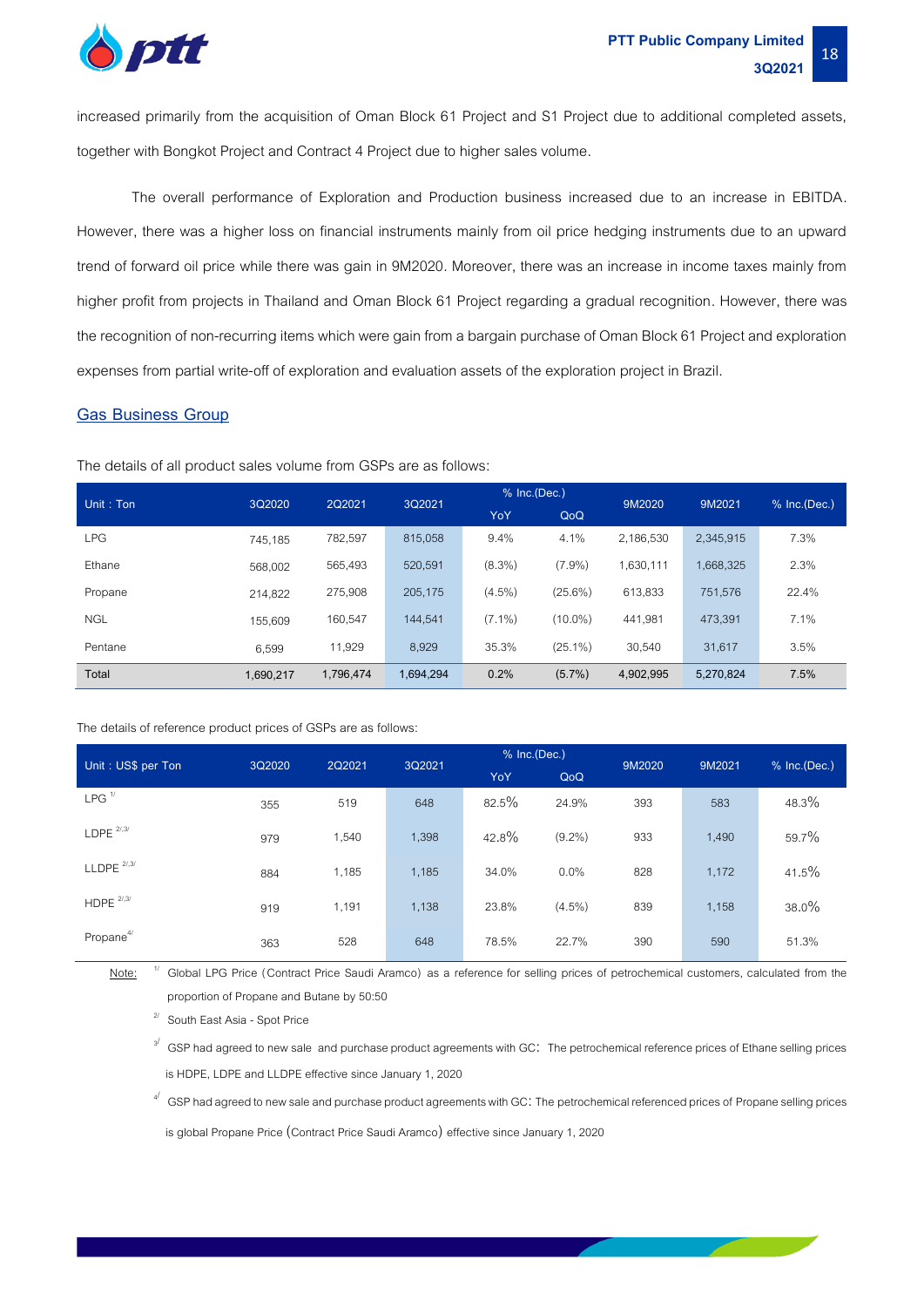

#### **Third quarter of 2021 compared with Second quarter of 2021**

In 3Q2021, gas business reported sales revenue of Baht 115,933 million, increasing by Baht 3,006 million or 2.7% from 2Q2021. This resulted mainly from S&M business due to the higher average selling prices because of the increase in Pool Gas as well as the average selling prices for industrial customers, which increased from the higher fuel oil referenced prices. However, the average sales volume (calculated at heating value of 1,000 BTU per cubic feet) decreased by 527 MMSCFD or 11.1% from 4,751 MMSCFD in 2Q2021 to 4,224 MMSCFD in 3Q2021 from all customer groups mainly due to the decreased in overall electricity demand in Thailand from the seasonal factor, the spread of COVID-19 delta variant and the higher dispatch from hydro power plant during rainy season together with the several emergency shutdown of domestic coal power plants during 2Q2021, causing lower gas demand for power sector in 3Q2021 compared to the previous quarter.

For GSP business, sales revenue increased from higher average selling prices almost all product following the higher petrochemical referenced prices, especially LPG and Propane supported by the rose in global natural gas prices. However, GSP's sales volume (including NGL derived from Dew Point Control units) decreased from 1,796,474 tons in 2Q2021 to 1,694,294 tons in 3Q2021 or 5.7% from almost all products resulting from major planned maintenance shutdown of GSP#6 for 26 days and planned shutdown of GSP#3 which affected on the reduction in ESP's production at the same period for 8 days. Even though, LPG sales volume increased due to the higher demand from petrochemical customers.

In 3Q2021, EBITDA of gas business was reported at Baht 23,388 million, increasing by Baht 1,254 million or 5.7%. The operating income was reported at Baht 18,695 million, increasing by Baht 1,211 million or 6.9%. This was mainly from the higher gross profit of GSP and S&M businessesaccording to the increase in average selling prices in line with higher referenced prices as aforementioned. Meanwhile, in 2Q2021, S&M business has the deduction of gain from LNG export transaction as a commercial pilot cargo of LNG reloading according to the resolution of National Energy Policy Council (NEPC). In addition, NGV's gross profit decreased from the lack in higher selling prices adjustment than the higher gas cost.

#### **Third quarter of 2021 compared with Third quarter of 2020**

In 3Q2021, gas business reported sales revenue of Baht 115,93 3 million, increasing by Baht 17,419 million or 17.7% from 3Q2020. This resulted mainly from S&M business following the increase in average selling prices as a result of the increase in Pool Gas as well as the average selling prices for industrial customers increased from the higher fuel oil referenced prices. However, the average sales volume (calculated at heating value of 1,000 BTU per cubic feet) decreased by 202 MMSCFD or 4.6% from 4,426 MMSCFD in 3Q2020 to 4,224 MMSCFD in 3Q2021 mainly from lower electricity demand as the spread of COVID-19 delta variant and the higher dispatch from hydro power plant due to drought situation in 3Q2020.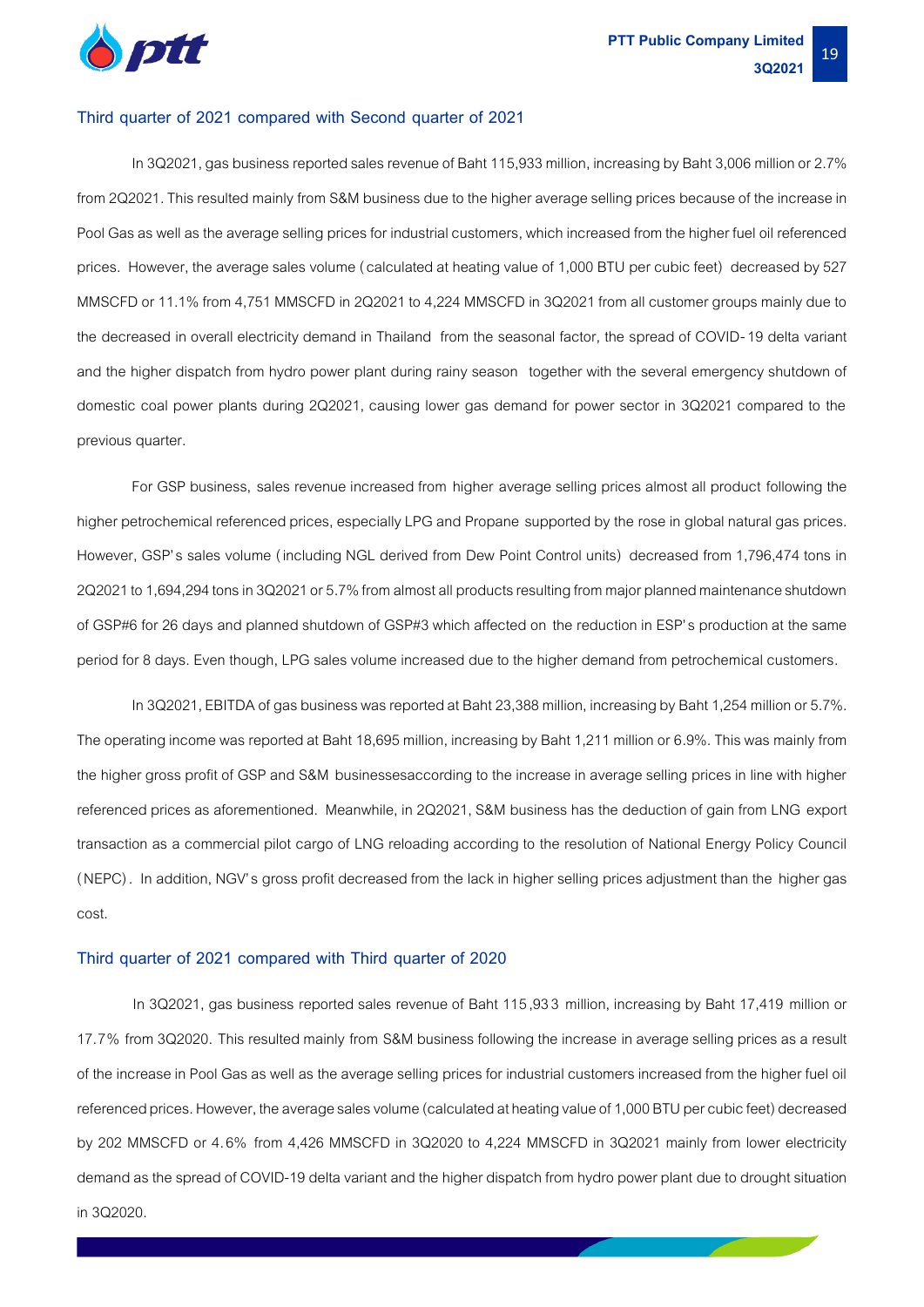

The sales revenue of GSP business increased following the higher average selling prices of all products in accordance with the higher petrochemical referenced prices. In addition, there was an increase in sales volume (including NGL derived from Dew Point Control units) from 1,690,217 tons in 3Q2020 to 1,694,294 tons in 3Q2021 or increased by 0.2%, mainly from higher demand of LPG from petrochemical customers. However, there was a decrease in sales volume of other products resulting from major planned maintenance shutdown of gas separation plant as aforementioned, while there was planned maintenance shutdown of GSP#1 and production turndown in order to optimized operation to cope with lower customers' demand during COVID-19 situation and drought situation of GSP#6 in 3Q2020.

In 3Q2021, EBITDA of gas business was reported at Baht 23,388 million, increasing by Baht 10,109 million or 76.1%. The operating income was reported at Baht18,695 million, increasing by Baht 10,198 million or more than 100.0%. This was mainly from higher gross profit of GSP business according to the increase in average selling prices and the decrease in gulf gas cost. In addition, gross profit of S&M business increased following the higher average selling prices as aforementioned. However, NGV's gross profit decreased from the lack in increasing selling prices adjustment than the higher gas cost.

#### **First nine months of 2021 compared with First nine months of 2020**

In 9M2021, gas business reported sales revenue of Baht 331,574 million, increasing by Baht 19,548 million or 6.3% from 9M2020. This resulted mainly from GSP business due to the higher average selling prices of all products following the higher petrochemical referenced prices. In addition, there was an increase in sales volume (including NGL derived from Dew Point Control units) in all products from 4,902,995 tons in 9M2020 to 5,270,824 tons in 9M2021 or increased by 7.5%, mainly from LPG and Propane due to higher demand of petrochemical customers together with the lower planned maintenance shutdown days compared to previous year.

The sales revenue of S&M business decreased following the lower average selling prices in line with Pool Gas price, even though the average selling prices for industrial customers increased from the higher fuel oil referenced prices. Furthermore, average sales volume (calculated at heating value of 1,000 BTU per cubic feet) increased by 91 MMSCFD or 2.0% from 4,441 MMSCFD in 9M2020 to 4,532 MMSCFD in 9M2021 mainly due to industrial customers, GSP and power plant customers in accordance with the the economic activities recovered from last year.

In 9M2021, EBITDA of gas business was reported at Baht 67,297 million, increasing by Baht 28,557 million or 73.7%. The operating income was reported at Baht53,357 million, increasing by Baht 29,061 million or more than 100.0%. This was mainly from the increase in GSP and S&M's gross profit due to the increase in average selling prices from the higher referenced prices as aforementioned together with lower gas cost. Besides, NGV's gross profit increased as the adjustment of the retail price of NGV for public transportation vehicles to be similar to retail price of private vehicles since 1 January 2021.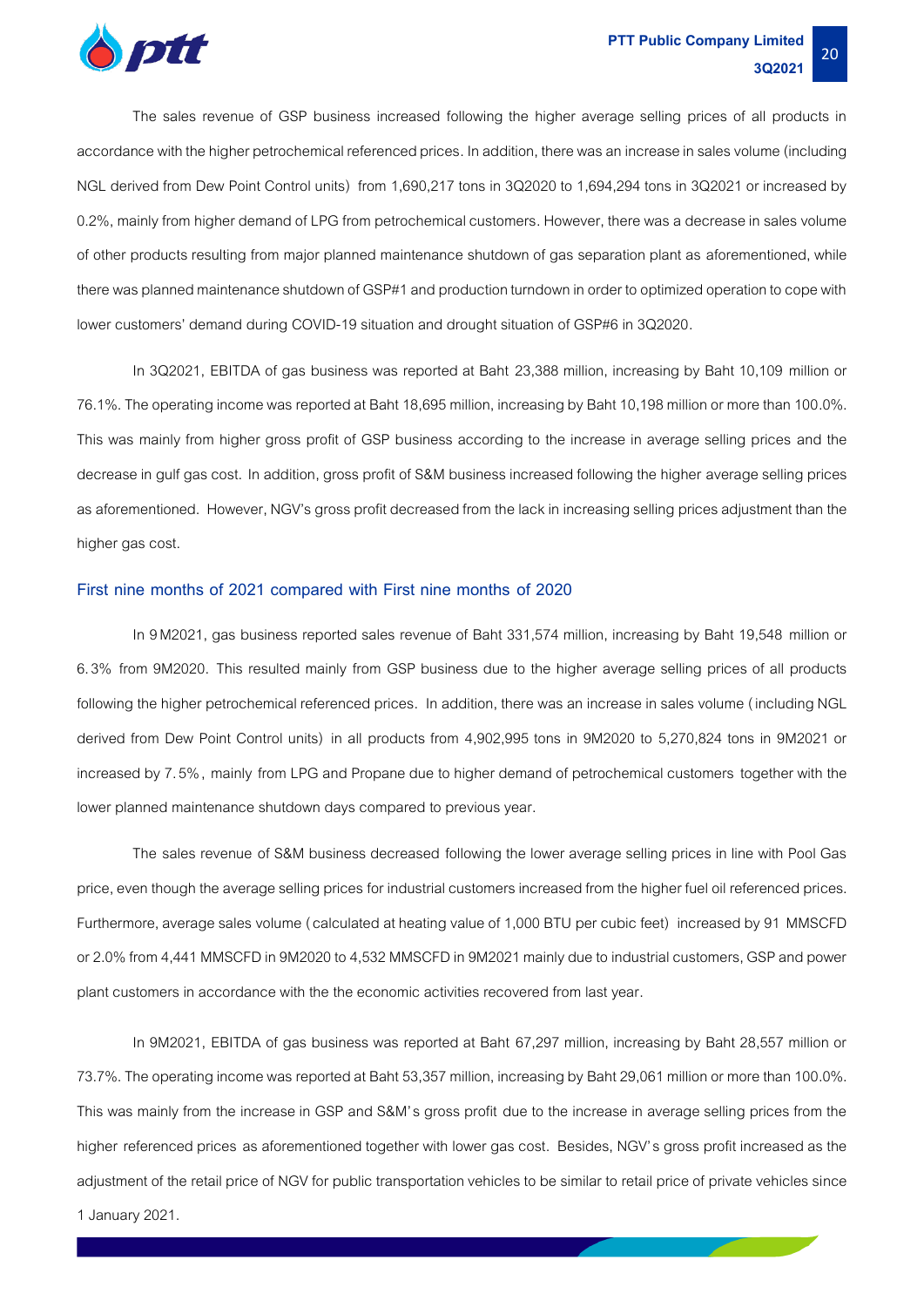

#### **Coal Business**

|                                      |      | 2Q2021<br>3Q2020 |        | %Inc. (Dec.) |       | 9M2020 | 9M2021 | %Inc. (Dec.) |
|--------------------------------------|------|------------------|--------|--------------|-------|--------|--------|--------------|
|                                      |      |                  | 3Q2021 | YoY          | QoQ   |        |        |              |
| Newcastle index price (US\$ per ton) | 51.5 | 109.0            | 167.5  | $>100.0\%$   | 53.7% | 58.2   | 121.7  | $>100.0\%$   |
| Average selling price (US\$ per ton) | 51.8 | 75.9             | 88.6   | 71.0%        | 16.7% | 54.5   | 78.0   | 43.1%        |
| Cash cost (US\$ per ton)             | 40.5 | 49.5             | 51.1   | 26.2%        | 3.2%  | 45.0   | 48.8   | 8.4%         |
| Sales volume (million tons)          | 1.1  | 1.3              | 1.6    | 45.5%        | 23.1% | 4.7    | 4.4    | $(6.4\%)$    |

#### **Third quarter of 2021 compared with Second quarter of 2021**

In 3Q2021, sales revenue of coal business was Baht 4,947 million, increasing by Baht 1,810 million or 57.7% compared with 2Q2021 mainly due to the increase in average selling prices by US\$ 12.7 per ton or 16.7% from US\$ 75.9 per ton in 2Q2021 to US\$ 88.6 per ton in 3Q2021 according to the increase in Newcastle referenced prices. This was resulted from higher global coal demand, especially in China according to its energy controlled policy which leaded to higher coal import, as well as the coal restocking for upcoming winter. Additionally, the sales volume increased by 0.3 million tons or 23.1% from 1.3 million tons in 2Q2021 to 1.6 million tons in 3Q2021, primarily from higher demand in China and some postponed deliveries from 2Q2021 to 3Q2021.

In 3Q2021, EBITDA was Baht 2,051 million, increasing by Baht 1,117 million or more than 100.0% mainly from higher gross margin following higher average selling prices and sales volume. Operating income was Baht 1,617 million in 3Q2021, increasing by Baht 984 million or more than 100.0% according to the increase in EBITDA. However, coal business performance slightly decreased due to incometaxand higher loss on derivatives mainly from commodities price hedging following the increase in Newcastle prices.

#### **Third quarter of 2021 compared with Third quarter of 2020**

In 3Q2021, sales revenue of coal business was Baht 4,947 million, increasing by Baht 3,137 million or more than 100.0% compared with 3Q2020 mainly due to the increase in average selling prices by US\$ 37.3 per ton or 71.0% from US\$ 51.3 per ton in 3Q2020 to US\$ 88.6 per ton in 3Q2021 following the increase in Newcastle referenced prices as aforementioned. In addition, sales volume increased by 0.5 million tons or 45.5% from 1.1 million tons in 3Q2020 to 1.6 million tons in 3Q2021, primarily from higher demand in China despite higher mining cost following higher coal and gasoil prices.

In 3Q2021, EBITDA was Baht 2,051 million, increasing by Baht 1,671 million or more than 100.0% from 3Q2020 mainly from higher gross profit due to higher sales revenue. The operating income was Baht 1,617 million in 3Q2021, increasing by Baht 1,515 million or over 100.0%. Consequently, the overall performance of coal business improved, although there was the recognized impairment loss on coal assetsand tax lawsuit in 3Q2020.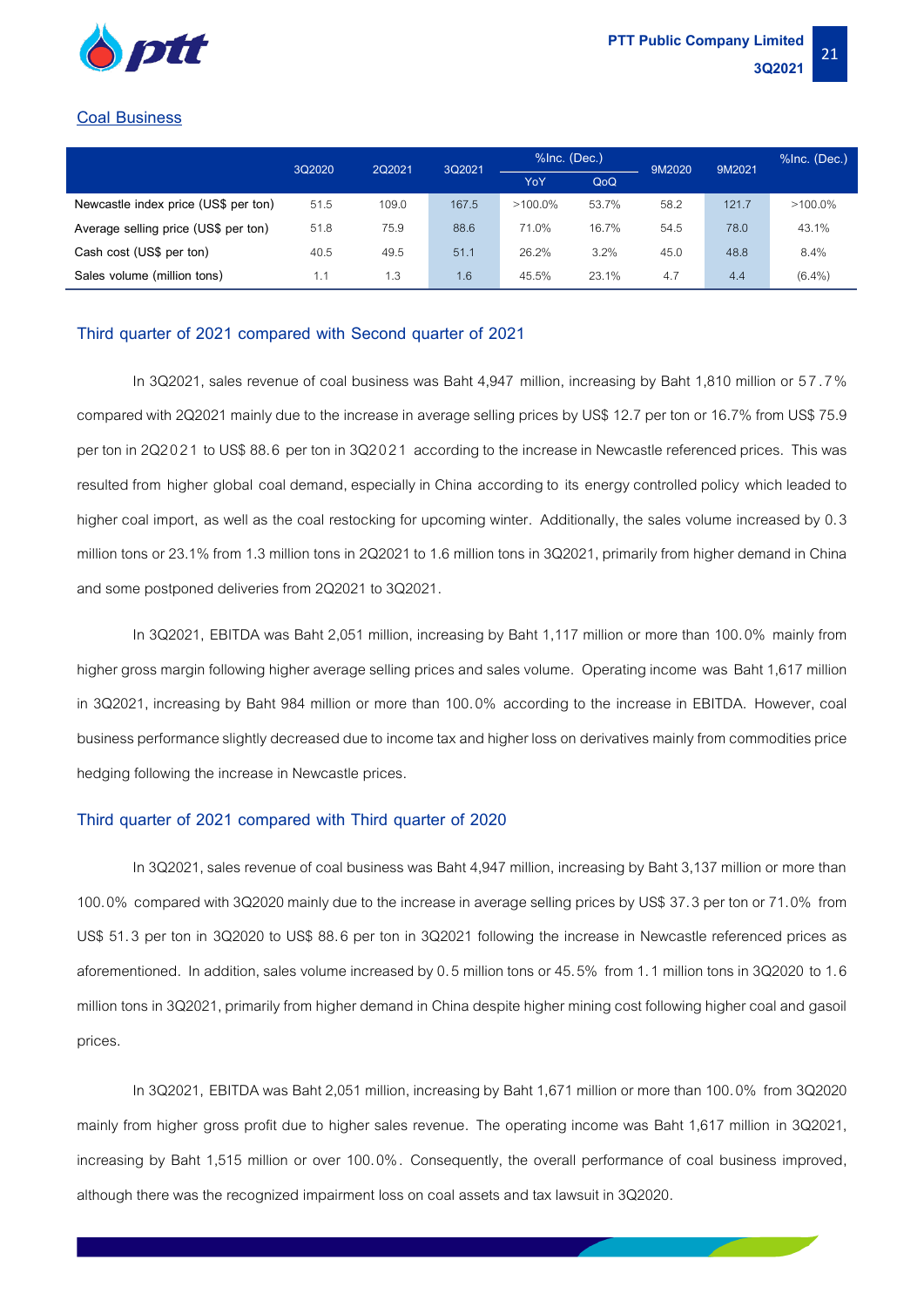

#### **First nine-month of 2021 compared with First nine-month of 2020**

In 9M2021, sales revenue of coal business was Baht 11,209 million, increasing by Baht 3,170 million or 39.4% compared with 9M2020 mainly due to the increase in the average selling prices by US\$ 23.5 per ton or 43.1% from US\$ 54.5 per ton in 9M2020 to US\$ 78.0 per ton in 9M2021 following the increase in Newcastle referenced prices. Meanwhile, sales volume decreased by 0.3 million ton or 6.4% from 4.7 million ton in 9M2020 to 4.4 million ton in 9M2021 mainly from the decrease in Jembayan coal mine following lower production plan and cease operating of the Sebuku coal mine since early 2021.

EBITDA in 9M2021 was Baht 4,215 million, increasing by Baht 1,940 million or 85.3% from 9M2020 mainly due to the increase in gross profit following charp increased average selling prices despite lower sales volume as aforementioned. The operating income in 9M2021 was Baht 3,147 million, increasing by Baht 2,486 million in line with the increase in EBITDA. While in 9M2020, there was an impairment loss on coal assets despite payback of past tax lawsuit case.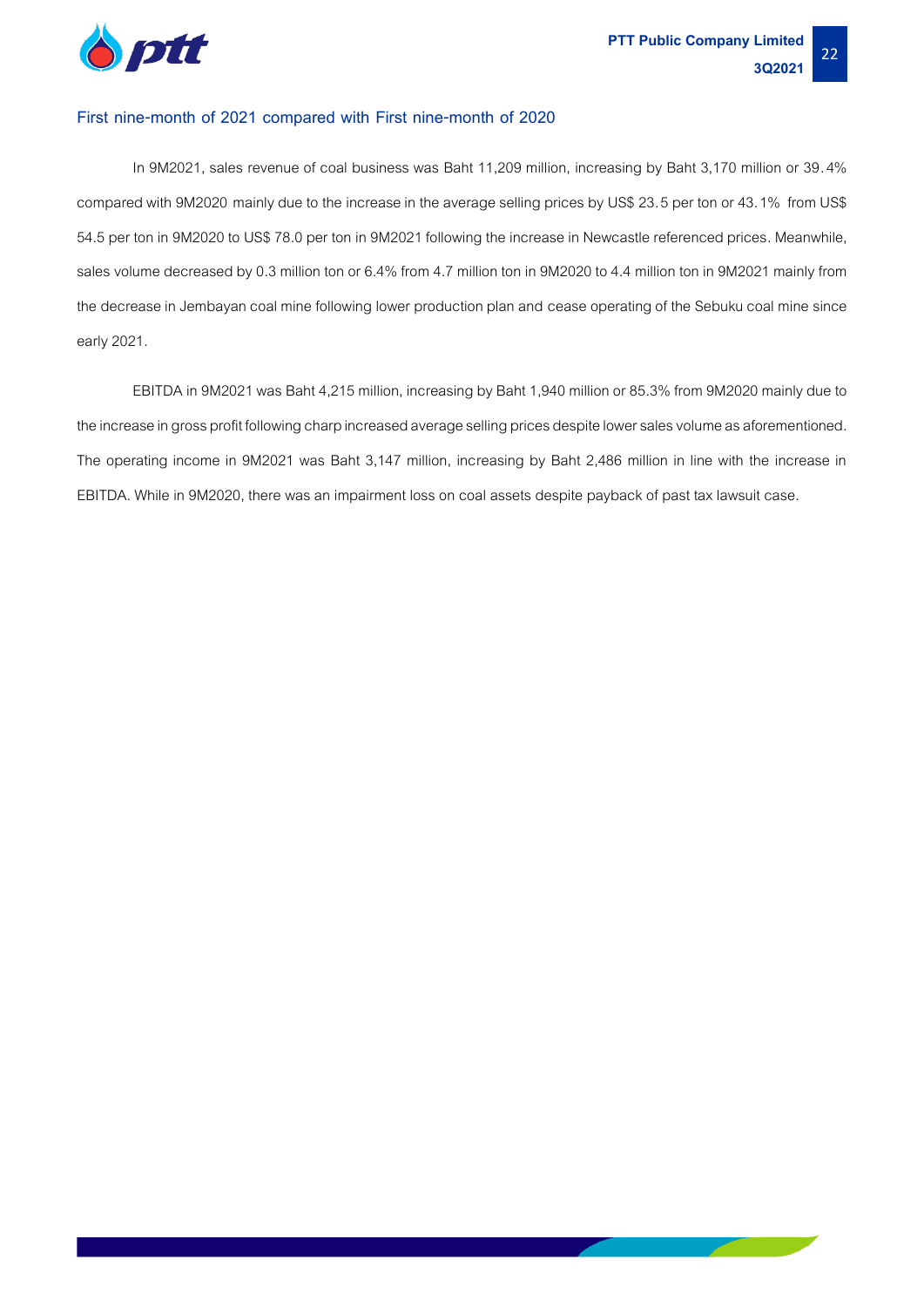

#### **2. Downstream Petroleum Business Group**

#### **Oil Business Group**

|                         | 3Q2020 | %Inc. (Dec.)<br>2Q2021<br>3Q2021<br>9M2563 |       | 9M2564     | %Inc. (Dec.) |        |        |           |  |
|-------------------------|--------|--------------------------------------------|-------|------------|--------------|--------|--------|-----------|--|
|                         |        |                                            |       | YoY        | QoQ          |        |        |           |  |
| Average Sales Volume*   |        |                                            |       | $(13.9\%)$ | $(5.9\%)$    | 18,118 |        |           |  |
| (Unit: Million Liter)   | 6,062  | 5,542                                      | 5,217 |            |              |        | 16,669 | $(8.0\%)$ |  |
| Average selling prices  |        |                                            |       |            |              |        |        |           |  |
| (Unit: US\$ per barrel) |        |                                            |       |            |              |        |        |           |  |
| Gasoline                | 47.4   | 76.8                                       | 83.4  | 75.9%      | 8.6%         | 46.0   | 75.8   | 64.8%     |  |
| Aviation                | 42.2   | 71.5                                       | 77.0  | 82.5%      | 7.7%         | 44.0   | 70.6   | 60.5%     |  |
| Diesel                  | 47.1   | 72.2                                       | 77.1  | 63.7%      | 6.8%         | 48.4   | 71.3   | 47.3%     |  |

\*The average sales volume of domestic oil segment only

#### **Third quarter of 2021 compared with Second quarter of 2021**

In 3Q2021, sales revenue of oil business group was Baht 117,274 million, decreasing by Baht 2,192 million or 1.8% from previous quarter mainly due tothe decrease of sales volume by 325 million liters or 5.9% from 5,542 million liters or equivalent to 383,064 barrels per day in 2Q2021 to 5,217 million liters or equivalent to 356,681 barrels per day in 3Q2021, mainly from diesel and gasoline, as more severe of the Delta COVID-19 variant in 3Q2021. However, average selling prices increased in accordance with higher global refined products prices. In addition, non-oil business revenue decreased in line with the decline in consumer purchasing power according to the economy and operating-hours limitation due to the Delta COVID-19 pandemic.

EBITDA in 3Q2021 was Baht 4,158 million, decreasing by Baht 1,447 million or 25.8% due to lower gross profit, which was mainly from the decrease of oil and non-oil business's sales revenue as aforementioned. The operating income in 3Q2021 was Baht 2,673 million, decreasing by Baht 1,487 million or 35.7% in line with lower EBITDA.

#### **Third quarter of 2021 compared with Third quarter of 2020**

In 3Q2021, sales revenue of oil business group was Baht 117,274 million, increasing by Baht 11,835 million or 11.2% from 3Q2020 due to higher average selling prices which were in line with higher global oil prices. While sales volume decrease by 845 million liters or 13.9% from 6,062 million liters or equivalent to 414,452 barrels per day in3Q2020 to 5,217 million liters or equivalent to 356,681 barrels per day in 3Q2021, mainly from diesel and gasoline due to more stringent measures of the Delta COVID-19 pandemic than 3Q2020. Whereas non-oil business revenue decreased as aforementioned.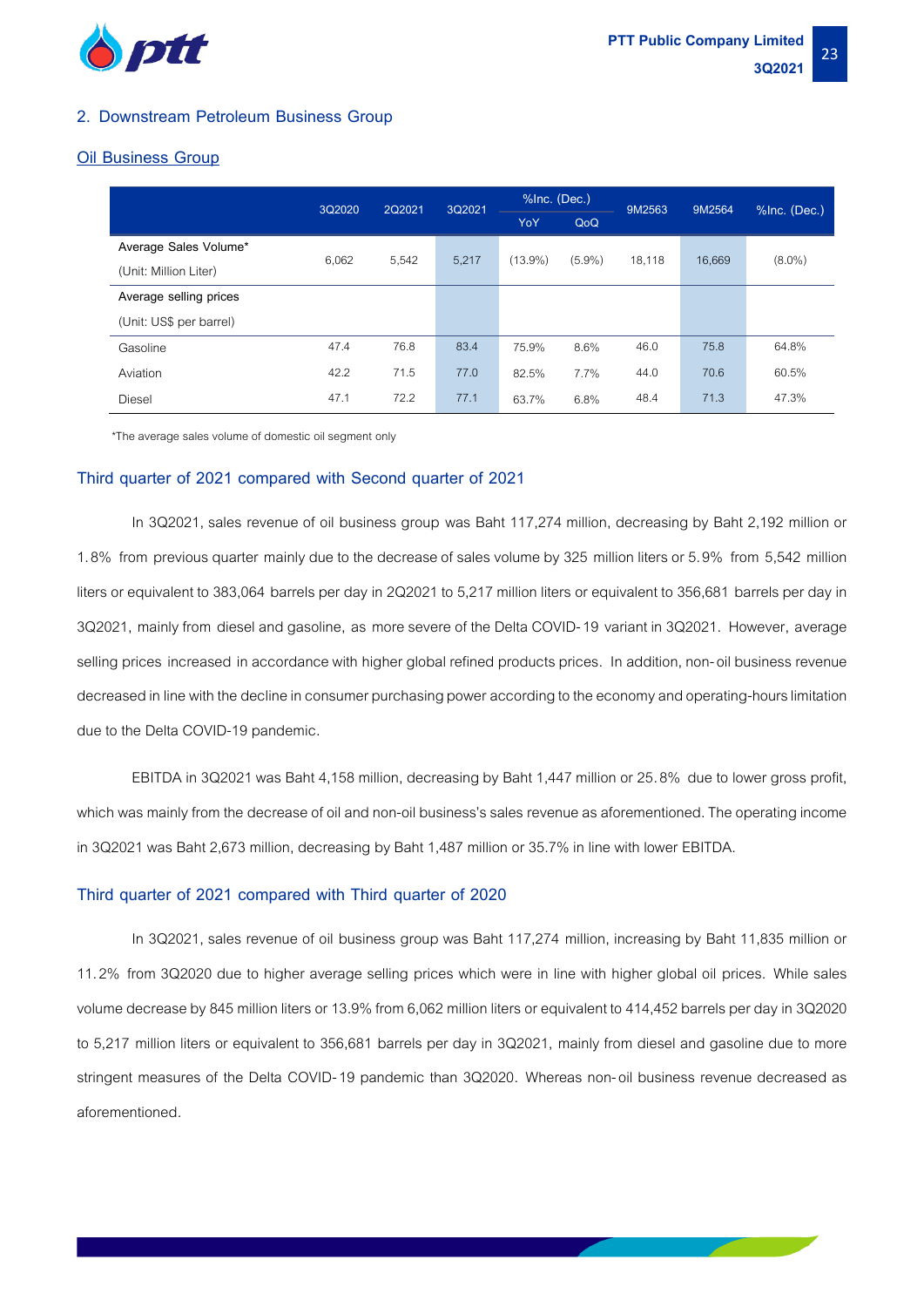

In 3Q2021, EBITDA was Baht 4,158 million, decreasing from 3Q2020 by Baht 1,800 million or 30.2%, mainly from oil business following lower gross margin of fuel oil, and non-oil businessfollowing lower sales revenue as aforementioned. The operating income in 3Q2021 was Baht 2,673 million, decreasing by Baht 1,920 million or 41.8% according to lower EBITDA.

#### **First nine months of 2021 compared with First nine months of 2020**

In 9M2021, sales revenue of oil business group was Baht 355,630 million, increasing by Baht 35,061 million or 10.9% from 9M2020, mainly from higher average selling prices of refined products following global oil prices. While sales volume decreased by 1,449 million liters or 8.0% from 18,118 million liters or equivalent to 417,438 barrels per day in 9M2020 to 16,669 million liters or equivalent to 384,055 barrels per day in 9M2021, mainly fromsales volume of diesel and gasoline which was from the Delta COVID-19's variant, caused the government to issue more stringent lockdown measures than last year. Moreover, sales volume of aviation fuel which was waiting for the recovery of international tourism sector. However, non-oil business revenue slightly decreased due to the decrease in convenient stores' average sales revenue per store per day from operating-hours limitation in many areasand the decline in consumer purchasing power.

In 9M2021, EBITDA was Baht 16,294million, increasing by Baht 3,457 million or 26.9% from 9M2020.Oil business increased mainly from the increase in average gross margin per liter of gasoline and diesel. In addition, net operating expenses decreased, mainly from the decrease in aviation fuel filling expense due to the impact of the Delta COVID-19 variant , while non-oil business's EBITDA slightly decreased following its decreasing sales revenue decrease. In 9M2021, the operating income was Baht 11,960 million, increasing by Baht 3,074 million or 34.6% in line with the increase in EBITDA.

#### **International Trading Business Group**

| Unit: Million Litre  | 3Q2020 | 202021 | 3Q2021 | $%$ Inc. (Dec.) |           | 9M2020 | 9M2021 | $%$ Inc. (Dec.) |
|----------------------|--------|--------|--------|-----------------|-----------|--------|--------|-----------------|
|                      |        |        |        | YoY             | QoQ       |        |        |                 |
| Average sales volume | 18.360 | 18,224 | 16,906 | $7.9\%$         | $(7.2\%)$ | 56,786 | 54,052 | $(4.8\%)$       |

#### **Third quarter of 2021 compared with Second quarter of 2021**

Sales revenue of International Trading business in 3Q2021 was Baht 287,583 million, increasing by Baht 32,776 million or 12.9% from 2Q2021 due to the increase in product selling prices following the rise in global oil prices, despite lower sales volume of International Trading business by 1,318 million liters or 7.2% from 18,224 million liters or equivalent to 1,259,647 barrels per day in 2Q2021 to 16,906 million liters or equivalent to 1,155,845 barrels per day in 3Q2021, mainly from lower volume of crude from Out-Out activity due to a widen Dubai/Brent spread resulted in the drop in demand of crude product referenced to Brent crude in the Asia region. While sales volume of crude and condensate from Out-In activity improved.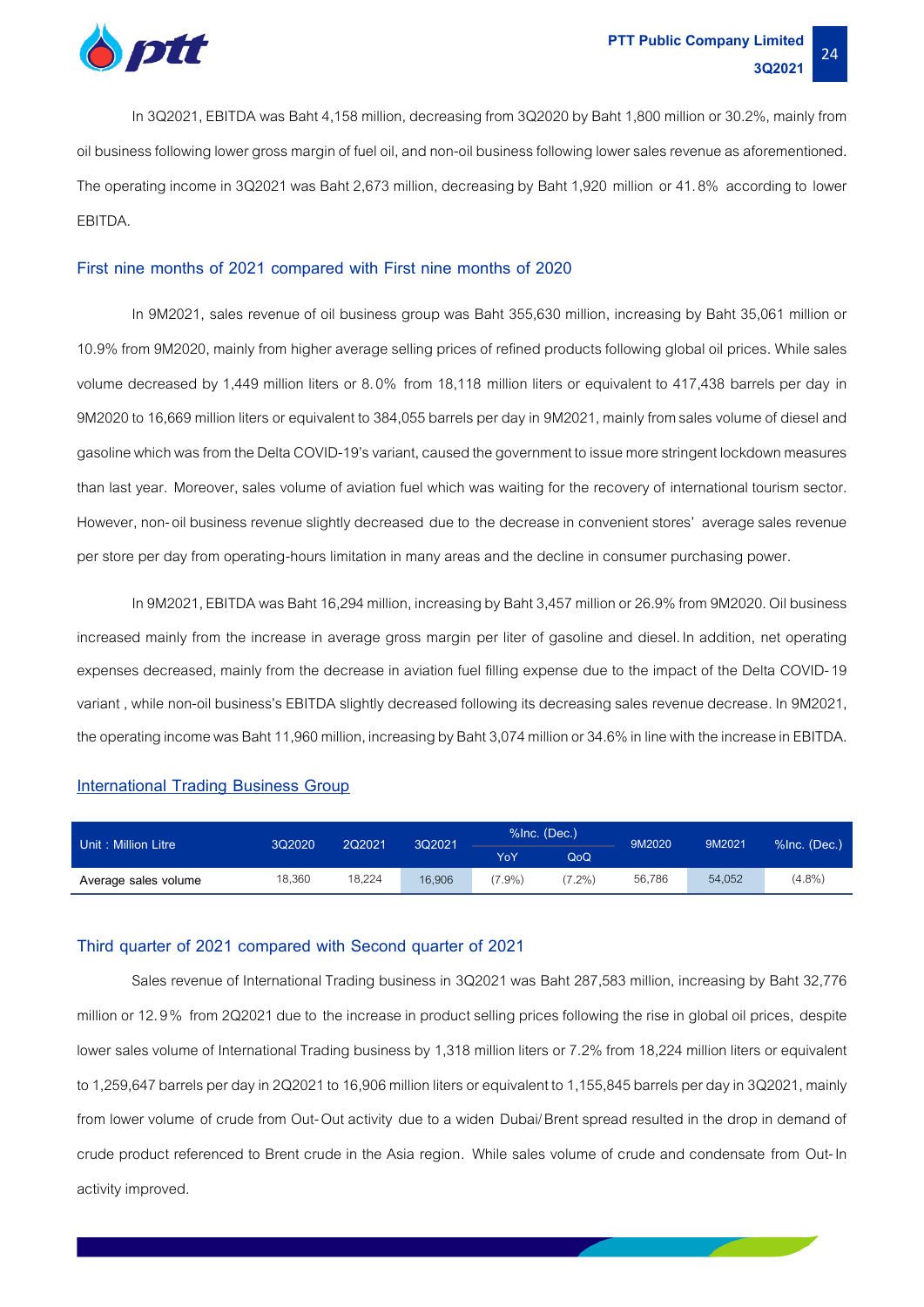

EBITDA, adjusted by the impact from foreign exchange rate and derivatives, in 3Q2021 was Baht 1,942 million, increasing by Baht 1,035 million or more than 100.0% mainly from cross-regional trade at the right moment with the use of excellent risks management together with the increase in spreads of domestic crude and condensate following oil referenced price The operating income, adjusted by the impact from foreign exchange rate and derivatives, in 3Q2021 was Baht 1,890 million, increasing by Baht 1,032 million or more than 100.0%.

#### **Third quarter of 2021 compared with Third quarter of 2020**

Sales revenue of International Trading business in 3Q2021 was Baht 287,583 million, increasing by Baht 132,769 million or 85.8% from 3Q2020. This was due to the increase in product selling price following the rise in global oil price. However, sales volume of International Trading business decreased by 1,454 million liters or 7.9% from 18,360 million liters or equivalent to 1,255,253 barrels per day in 3Q2020 to 16,906 million liters or equivalent to 1,155,845 barrels per day in 3Q2021, mainly from lower sales volume of crude products from Out – Out activity due to a widen Dubai/Brent spread resulted in the drop in demand of crude product referenced to Brent crude in Asian region as aforementioned.

EBITDA, adjusted by the impact from foreign exchange rate and derivatives, in 3Q2021 was Baht 1,942 million, increasing by Baht 1,341 million or more than 100.0% mainly from cross-regional trade at the right moment with the use of excellent risks management together with the increase in spreads of domestic crude and condensate following oil referenced price. The operating income, adjusted by the impact from foreign exchange rate and derivatives, in 3Q2021 was Baht 1,890 million, increasing by Baht 1,362 million or more than 100.0%.

#### **First nine months of 2021 compared with First nine months of 2020**

In 9M2021, sales revenue of International Trading business was Baht 768,488 million, increasing by Baht 274,888 million or 55.7% from 9M2020 following the increase in product selling prices as aforementioned. Meanwhile, sales volume of International Trading business decreased by 2,734 million liters or 4.8% from 56,786 million liters or equivalent to 1,303,579 barrels per day in 9M2020 to 54,052 million liters or equivalent to 1,245,362 barrels per day in 9M2021 due to lower sales volume of crude products from Out – Out activity and the lower imported crude and condensate from Out – In activity for domestic refineries. This is due to new wave of COVID-19 pandemic resulting to lower oil and petroleum demand in 9M2021 compared to 9M20 which affected by the first wave of COVID-19 pandemic since March 2020.

EBITDA, adjusted by the effect of foreign exchange rate and derivatives, in 9M2021 was Baht 3,987 million, increasing by Baht 1,228 million or 44.5% mainly due to higher sales revenue as aforementioned. In addition, margin per unit of LNG, LPG, and aromatics products from Out-Out activity increased from cross-regional trade at the right moment with the use of excellent risks management together with higher spreads of domestic crude and condensate increased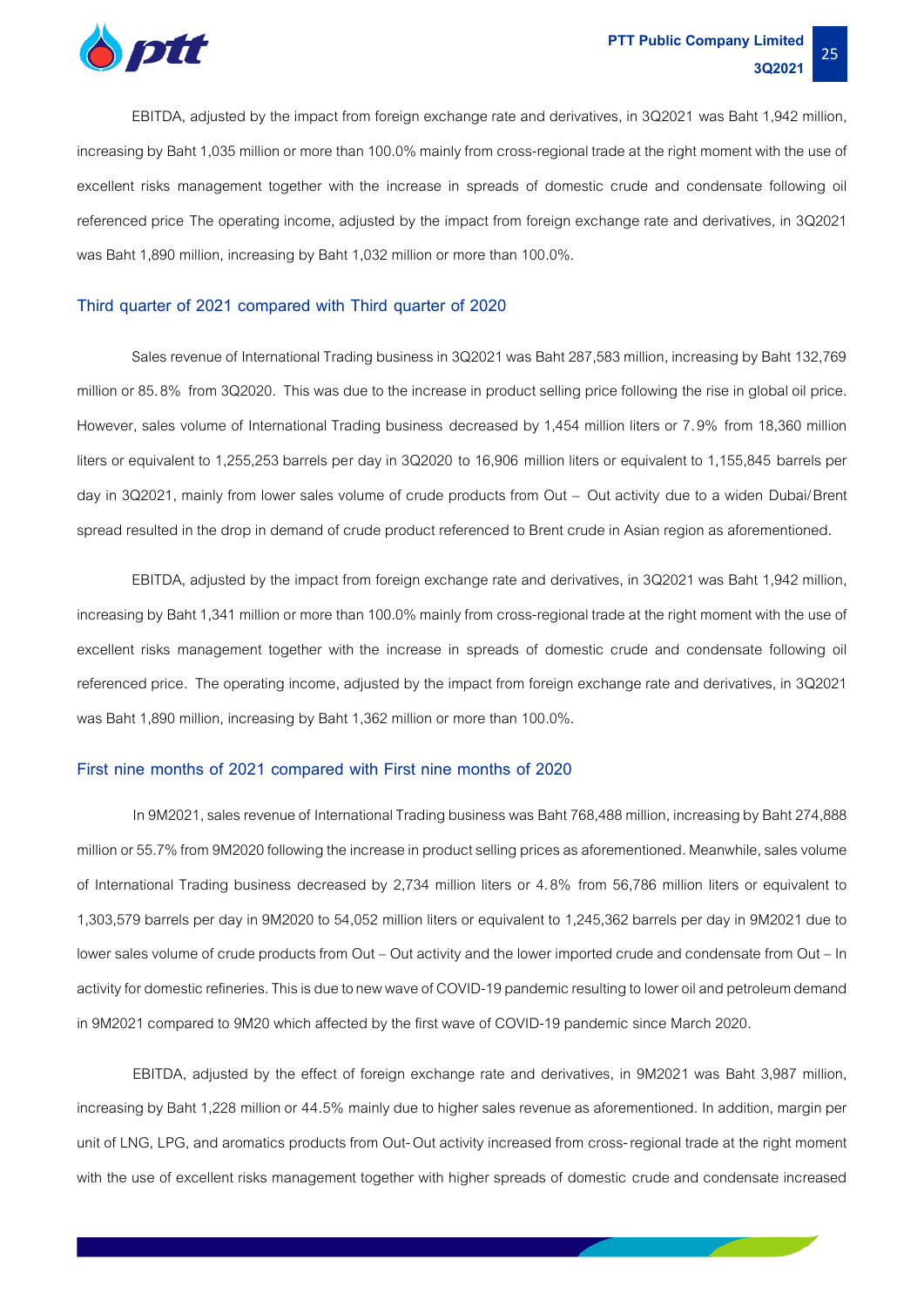

following oil referenced price. The operating income, adjusted by the effect of foreign exchange rate and derivatives in this quarter was Baht 3,837 million, increasing by 1,295 million or 50.9%.

#### **Petrochemical and Refinery Business Group**

| Unit: US\$ per barrel           | 3Q2020 | 2Q2021 | 3Q2021 |               | %Inc. (Dec.)  | 9M2020 | 9M2021 | $%$ Inc.(Dec.) |
|---------------------------------|--------|--------|--------|---------------|---------------|--------|--------|----------------|
|                                 |        |        |        | YoY           | QoQ           |        |        |                |
| Market GRM                      | 0.2    | 1.6    | 2.1    | $>100.0\%$    | 31.3%         | 0.9    | 1.8    | 100.0%         |
| Inventory gain (loss) excl. NRV | 3.4    | 3.2    | 3.3    | $(2.9\%)$     | 3.1%          | (3.2)  | 3.9    | $>100.0\%$     |
| Hedging gain (loss)             | 0.6    | (0.6)  | (2.2)  | $< (100.0\%)$ | $< (100.0\%)$ | 0.5    | (0.8)  | $< (100.0\%)$  |
| Accounting GRM                  | 4.2    | 4.2    | 3.2    | $(23.8\%)$    | $(23.8\%)$    | (1.8)  | 4.9    | $>100.0\%$     |
| Refinery Utilization rate (%)   | 92.6%  | 96.1%  | 87.5%  | $(5.1\%)$     | $(8.6\%)$     | 96.5%  | 93.0%  | $(3.5\%)$      |

\*From 3 Refineries: TOP, GC and IRPC

| Unit: US\$ per Ton   | 3Q2020 | 2Q2021 | 3Q2021 | %Inc. (Dec.) |           | 9M2020<br>9M2021<br>370<br>613<br>839<br>1,158 | % Inc.(Dec.) |            |
|----------------------|--------|--------|--------|--------------|-----------|------------------------------------------------|--------------|------------|
|                      |        |        |        | YoY          | QoQ       |                                                |              |            |
| Olefins              |        |        |        |              |           |                                                |              |            |
| Naphtha (MOPJ)       | 397    | 606    | 676    | 70.3%        | 11.6%     |                                                |              | 65.7%      |
| <b>HDPE</b>          | 919    | 1,191  | 1,138  | 23.8%        | $(4.5\%)$ |                                                |              | 38.0%      |
| <b>LDPE</b>          | 979    | 1,540  | 1,398  | 42.8%        | $(9.2\%)$ | 933                                            | 1,490        | 59.7%      |
| <b>LLDPE</b>         | 884    | 1,185  | 1,185  | $(34.0\%)$   | 0.0%      | 828                                            | 1,172        | 41.5%      |
| PP                   | 968    | 1,338  | 1,250  | 29.1%        | $(6.6\%)$ | 943                                            | 1,318        | 39.8%      |
| Aromatics            |        |        |        |              |           |                                                |              |            |
| Condensate           | 357    | 572    | 616    | 72.5%        | 7.7%      | 344                                            | 567          | 64.8%      |
| PX (TW)              | 546    | 859    | 919    | 68.3%        | 7.0%      | 583                                            | 848          | 45.5%      |
| PX (TW) – Condensate | 189    | 287    | 303    | 60.3%        | 5.6%      | 239                                            | 281          | 17.6%      |
| <b>BZ</b>            | 427    | 966    | 993    | $>100.0\%$   | 2.8%      | 471                                            | 904          | 91.9%      |
| BZ - Condensate      | 71     | 393    | 377    | $>100.0\%$   | $(4.1\%)$ | 127                                            | 337          | $>100.0\%$ |

#### **Third quarter of 2021 compared with Second quarter of 2021**

In 3Q2021, sales revenue of petrochemical and refining business was Baht 254,978 million, increasing by Baht 7,153 million or 2.9% primarily from the increase in sales revenue of petrochemical business due to olefins business from higher sales volume compared to previous quarter despite the decrease in selling prices of PE following the Delta variant of COVID-19 situation in Asia. Sales revenue of aromatics business also increased from higher both sales volume and selling prices following the increase in crude oil price as well as the decrease in supply as Chinese producers' maintenance shutdown.

Overall sales revenue of refinery business decreased mainly due to PTT Group refineries' utilization rates decreased from 96.1% in 2Q2021 to 87.5% in 3Q2021 due to GC's planned refinery maintenance shutdown in 3Q2021 for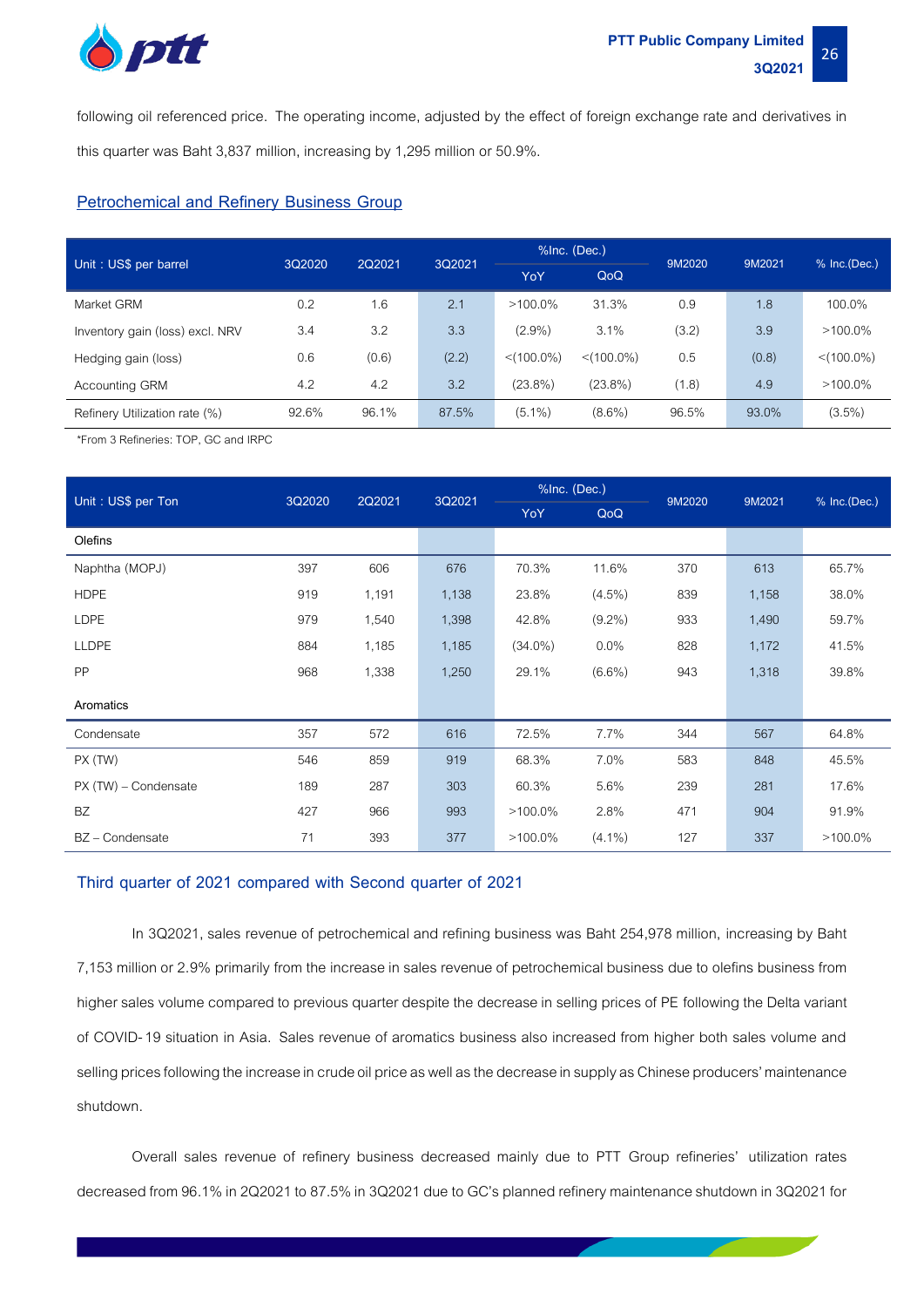

25 days, IRPC's HYVAHL unit of RDCC plant maintenance shutdown for45 days, and TOP's plant optimization as a result of domestic market situation despite the increase in selling price following the improved referenced price in global market.

EBITDA of petrochemical and refining business in 3Q2021 were Baht 30,260 million decreasing by Baht 3,148 million from Baht 33,408 million in 2Q2021. There was operating income of Baht 20,403 million in 3Q2021, decreasing by Baht 3,336 million when compared to Baht 23,739 million in 2Q2021, details as follows:

- **Refinery performance** decreased, according tothe lower Accounting GRM from US\$ 4.2 per bbl in 2Q2021 to US\$ 3.2 per bbl in 3Q2021 due to higher hedging loss from US\$ 0.6 per bbl in 2Q2021 to loss US\$ 2.2 per bbl in 3Q2021. Conversely, Market GRM increased from US\$ 1.6 per bbl in 2Q2021 to US\$ 2.1 per bbl in 3Q2021 mainly from the increase in most of all petroleum product spreads due to the better COVID-19 situation and the alleviation of Lockdown in Europe and US. Moreover, there was slightly increased stock gain (There was stock gain of US\$ 3.3 per bbl in 3Q2021 versus US\$ 3.2 per bbl in 2Q2021) while crude premium increased.
- **Petrochemical performance**also decreased mainly from olefins business due to the decrease in selling prices mainly from selling price of PE following the Delta variant of COVID-19 situation in Asia and the increase in Naphtha price from 2Q2021 as the increase in crude oil price as well as GC obtained less natural gas resulted in the increased Naphtha portion for its production in 3Q2021. However, the performance of aromatics business increased from higher PX spread due to the decrease in supply as Chinese producers' maintenance shutdown**.**

#### **Third quarter of 2021 compared with Third quarter of 2020**

In 3Q2021, sales revenue of petrochemical and refining business was Baht 254,978 million, increasing by Baht 81,362 million or 46.9% primarily due to the increase in sales revenue of petrochemical business mainly due to olefins business from higher selling prices of PE following the increase in the global market price and the increase in sales volume of PP. Moreover, sales revenue of aromatics business also increased due to both higher sales volume from the increase in utilization rate when compared to 3Q2020 and higher selling prices of BZ and PX due to the increase in crude oil price as well as the decrease in supply as Chinese producers' maintenance shutdown.

Overall sales revenue of refinery business also increased mainly from the increase in selling price due to the better COVID-19 situation. However, PTT Group refineries' utilization rates decreased from 92.6% in 3Q2020 to 87.5% in 3Q2021 due to GC and IRPC had planned refinery maintenance shutdown, including TOP's plant optimization as aforementioned.

EBITDA of petrochemical and refining business in 3Q2021 were Baht 30,260 million increasing by Baht 15,276 million from Baht 14,984 million in 3Q2020. There was operating income of Baht 20,403 million in 3Q2021, increasing by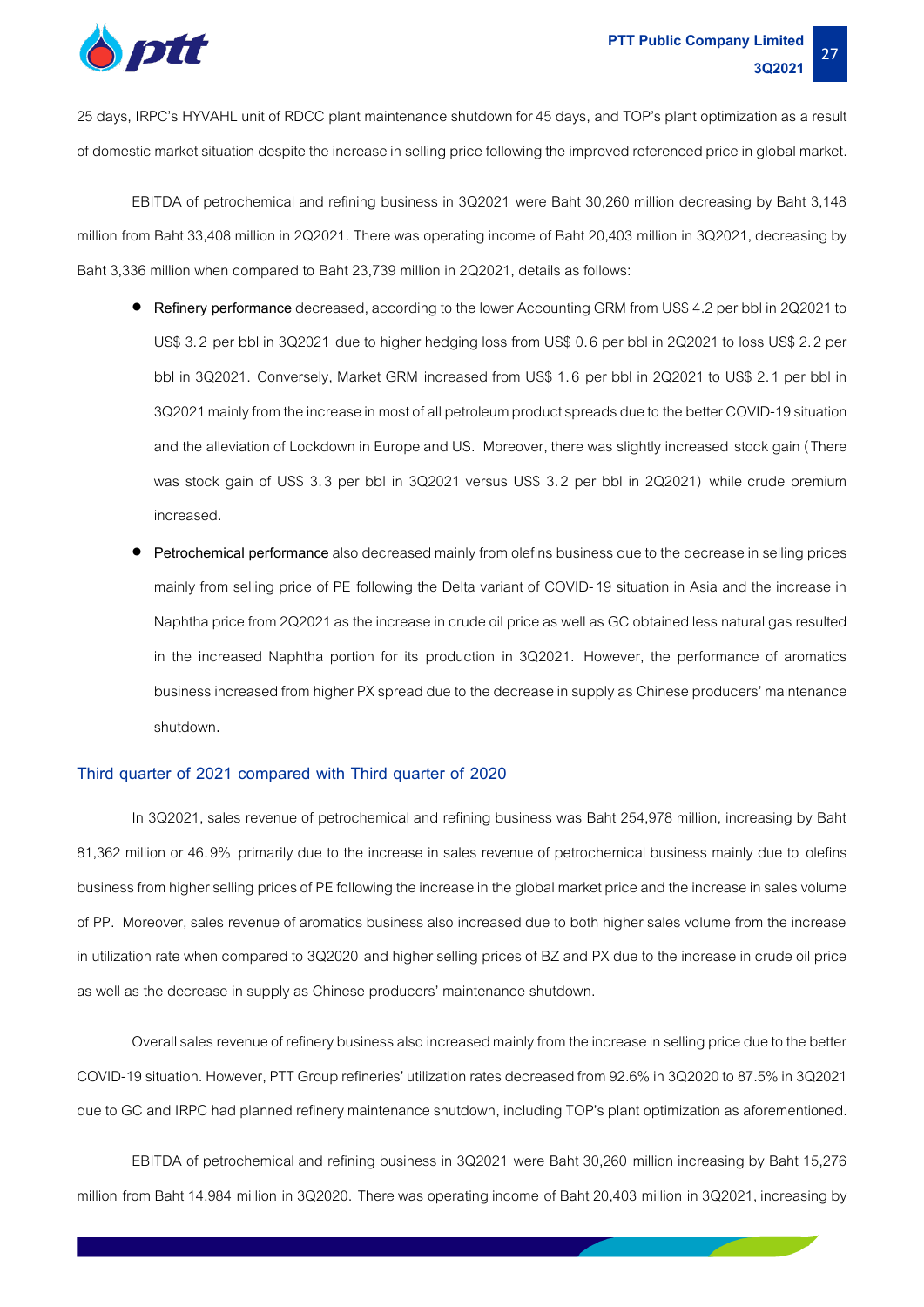

Baht 14,973 million when compared to Baht 5,430 million in 3Q2020 primarily from petrochemical business, details as follows:

- **Petrochemical performance**increased from aromatics business due to both higher BZ and PX spread following the increase in crude oil price and naphtha from lower supply as Chinese producers' maintenance shutdown as well as the higher sales volume from the increase in utilization rate when compared to 3Q2020 due to GC's planned maintenance shutdown of Aromatics plant 2 for 19 days. Olefins business's performance also increased as the increase of selling prices of PE and sales volume.
- Refinery performance decreased, according to the lower Accounting GRM from US\$ 4.2 per bbl in 3Q2020 to US\$ 3.2 per bbl in 3Q2021 due to higher hedging loss from gain of US\$ 0.6 per bbl in 3Q2020 to loss of US\$ 2.2 per bbl in 3Q2021, as well as lower stock gain (There was stock gain of US\$ 3.3 per bbl in 3Q2021 versus US\$ 3.4 per bbl in 3Q2020). However, Market GRM increased from US\$ 0.2 per bbl in 3Q2020 to US\$ 2.1 per bbl in 3Q2021 mainly from the increase in most of all petroleum product spreads due to the better COVID-19 situation as aforementioned.

#### **First nine months of 2021 compared with First nine months of 2020**

In 9M2021, sales revenue of petrochemical and refining business was Baht 727,232 million, increasing by Baht 189,735 million or 35.3% primarily due to the increase in sales revenue of refinery business mainly from the recovery of oil price as aforementioned. PTT Group refineries' utilization rates decreased from 96.5% in 9M2020 to 93.0% in 9M2021 because GC and IRPC had refinery maintenance shutdown in 3Q2021 as mentioned, including TOP's plant optimization as a result of lower jet demand caused by COVID-19.

Overall sales revenue of petrochemical business also increased mainly due to olefins business from higher selling prices of PE as the increase in feed cost and the increase in sales volume of PP. Moreover, sales revenue of aromatics business increased because higher selling prices of PX and BZ due to the increase in crude oil price.

EBITDA of petrochemical and refining business in 9M2021 were Baht 97,160 million increasing by Baht 95,265 million from Baht 1,895 million in 9M2020. There was operating income of Baht 68,126 million in 9M2021, increasing by Baht 94,624 million when compared to loss of Baht 26,498 million in 9M2020, details as follows:

- **Refinery performance** increased, according to the higher Accounting GRM from loss of US\$ 1.8 per bbl in 9M2020 to gain of US\$ 4.9 per bbl in 9M2021 due to higher stock gain (There was stock gain of US\$ 3.9 per bbl in 9M2021 versus stock loss of US\$ 3.2 per bbl in 9M2020). Moreover, Market GRM increased from US\$ 0.9 per bbl in 9M2020 to US\$ 1.8 per bbl in 9M2021 mainly due to the increase in gasoiline product spreads.
- **Petrochemical performance**increased from both olefins and aromatics business due to the increase in overall product spreads as aforementioned and the higher overall sales volume regarding the economic recovery.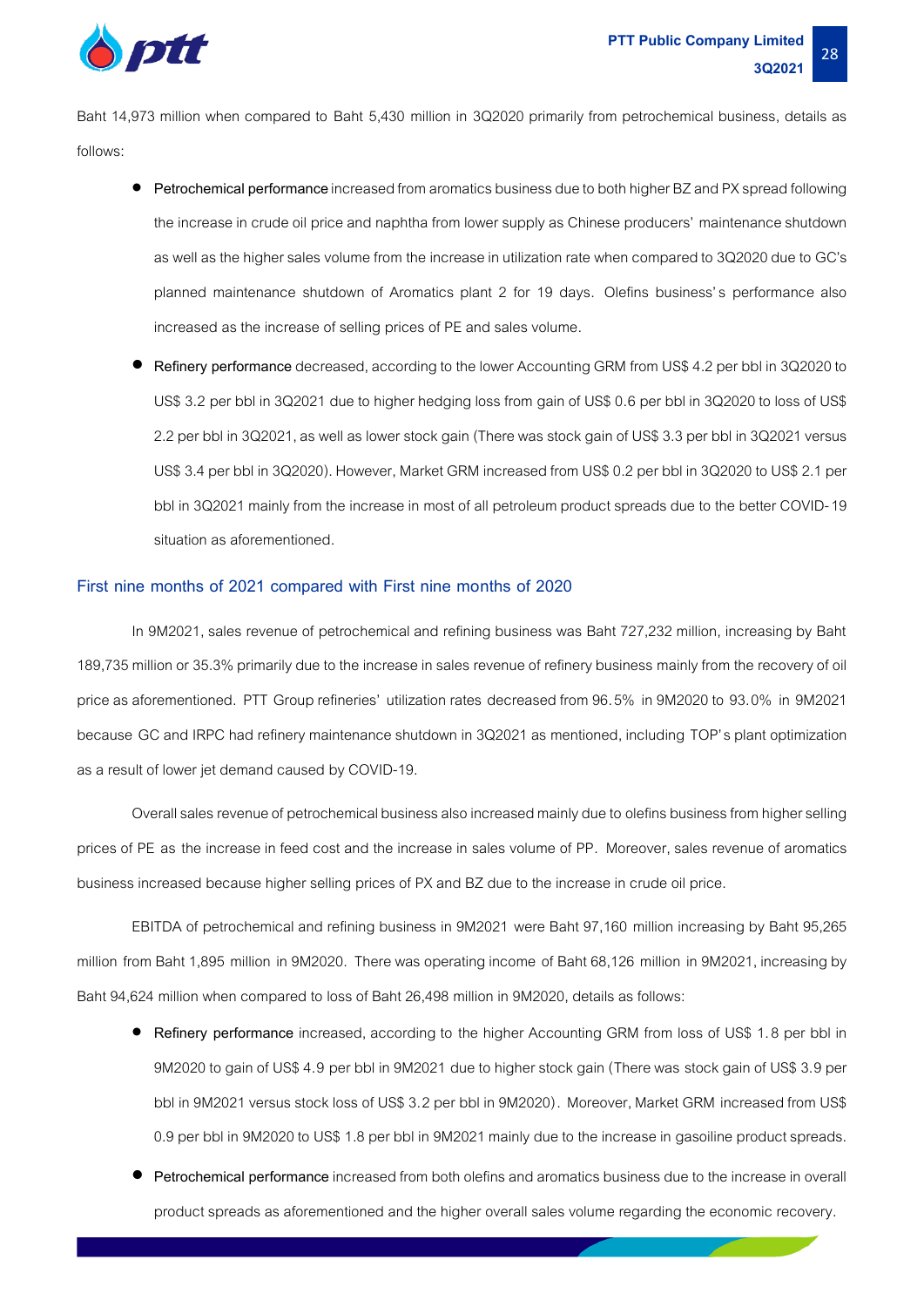

#### **3. Technology and Engineering Business Group**

|                                    | 3Q2020 | 2Q2021 | 3Q2021 | %Inc. (Dec.) |            | 9M2020 | 9M2021 | %Inc. (Dec.) |
|------------------------------------|--------|--------|--------|--------------|------------|--------|--------|--------------|
|                                    |        |        |        | YoY          | QoQ        |        |        |              |
| Power sales volume (GWh)           | 4.564  | 5,251  | 4,653  | 1.9%         | $(11.4\%)$ | 14.682 | 14,845 | $1.1\%$      |
| Steam sales volume (Thousand tons) | 3.440  | 3.779  | 3,866  | 12.4%        | 2.3%       | 10.131 | 11,349 | 12.0%        |

#### **Third quarter of 2021 compared with Second quarter of 2021**

In 3Q2021, sales revenue of Technology and Engineering business group was Baht 19,438 million, decreased by Baht 45 million or 0.2% mainly from GPSC. This was due to the lower electricity sales volume of Independent Power Producer (IPP) and the lower Availability Payment (AP) from GHECO-One Power Plant as a result of higher unplanned shutdown days in this quarter.

EBITDA in 3Q2021 was Baht 5,178 million, decreased by Baht 703 million or 12.0% mainly from the lower gross profit of GPSC following lower sales revenue as aforementioned and higher gas and coal cost. Furthermore, there was the lower recognition of other income mainly from the partial insurance claim of Glow Energy Phase 5 power plant in 2Q2021. Therefore, the operating income in 3Q2021 was Baht 2,420 million, decreasing by Baht 763 million or 24.0% from previous quarter. As a result, the overall performance of Technology and Engineering business group decreased mainly from lower GPSC's performance following lower EBITDA, despite higher share profit from Xayaburi Power Plant due to higher water level during the rainy season.

#### **Third quarter of 2021 compared with Third quarter of 2020**

In 3Q2021, sales revenue of Technology and Engineering business group was Baht 19,438 million, increasing by Baht 873 million or 4.7% mainly from the higher sales revenue of GPSC. This was due to higher Small Power Producer (SPP)'s electricity sales volume to Electricity Generating Authority of Thailand (EGAT) and industrial customers, together with higher stream sales volume.

EBITDA in 3Q2021 was Baht 5,178 million, decreasing by Baht 251 million or 4.6% mainly due to the lower gross profit of GPSC from higher gas and coal cost, together with maintenance cost of GHECO-One Power Plant. In this regard, operating income in 3Q2021 was Baht 2,420 million, decreasing by Baht 627 million or 20.6% owing to the decrease in EBITDA, as mentioned. The overall performance of Technology and Engineering business group decreased mainly from lower GPSC's performance following the lower EBITDA and dividend income from Ratchaburi Power Company Limited (RPCL), despite higher share profit from Xayaburi Power Plant as a result of higher water level than last year which facing drought situation.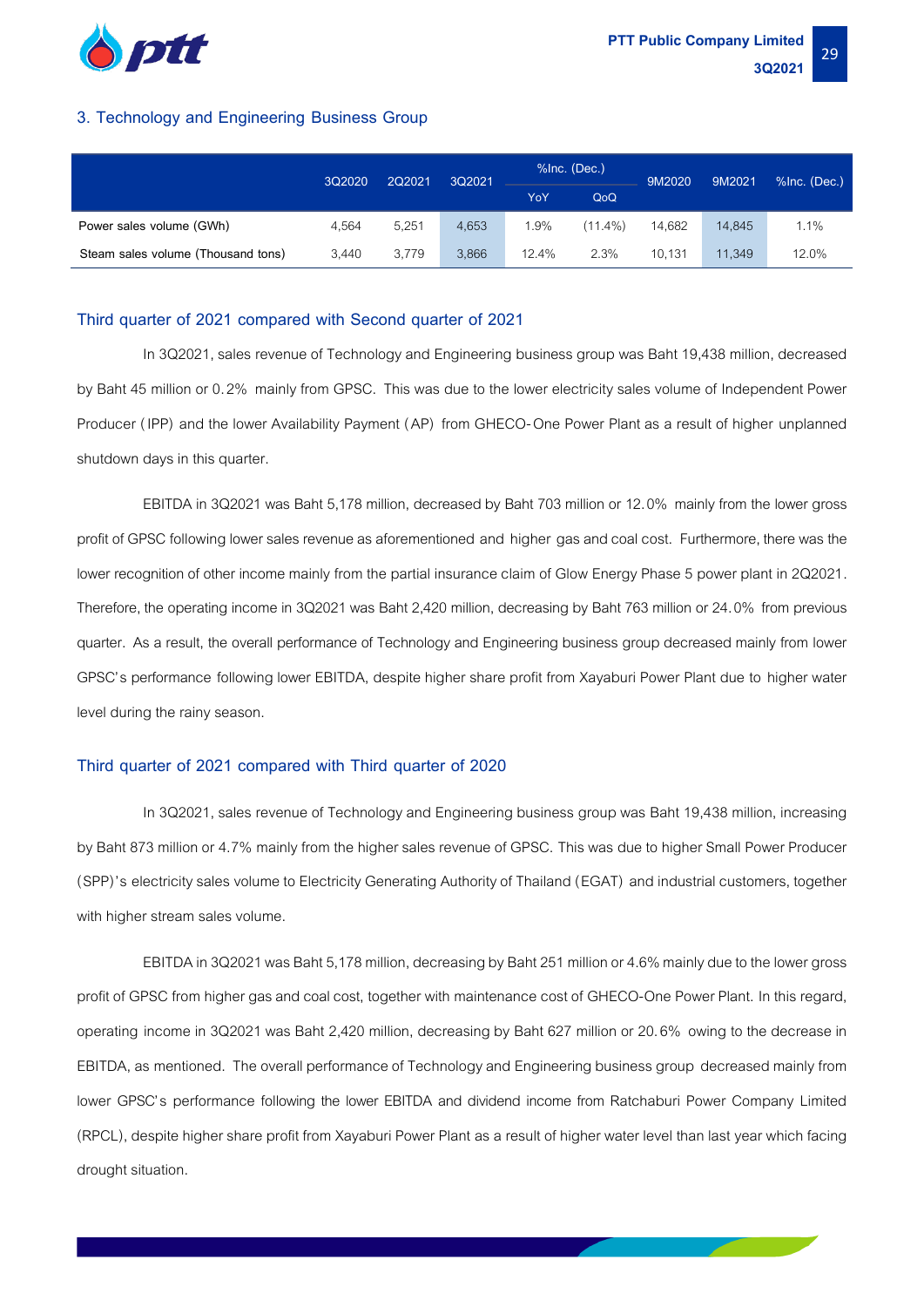

#### **First nine months of 2021 compared with First nine months of 2020**

In 9M2021, sales revenue of Technology and Engineering Business was Baht 56,999 million, decreasing by Baht 914 million or 1.6% mainly from GPSC. This was due to the decrease in revenue of GHECO-One Power Plant from higher maintenance shutdown days compared to the same period last year resulting in lower Availability Payment (AP) and Energy Payment (EP), despite increases in overall electricity and steam sales volume of SPP.

EBITDA in 9M2021 was Baht 16,495 million, decreasing by Baht 637 million or 3.7% mainly from GPSC's lower gross profit according to lower sales revenue as mentioned with higher coal cost, despite the lower gas cost. In this regard, in 9M2021, operating income was Baht 8,500 million, decreasing by Baht 758 million or 8.2% in accordance with lower EBITDA. However, GPSC's performance increased primarily from higher share profit from Xayaburi Power Plant due to higher water level compared to the same period last year which facing drought situation.Consequently, the overall performance of Technology and Engineering Business group increased.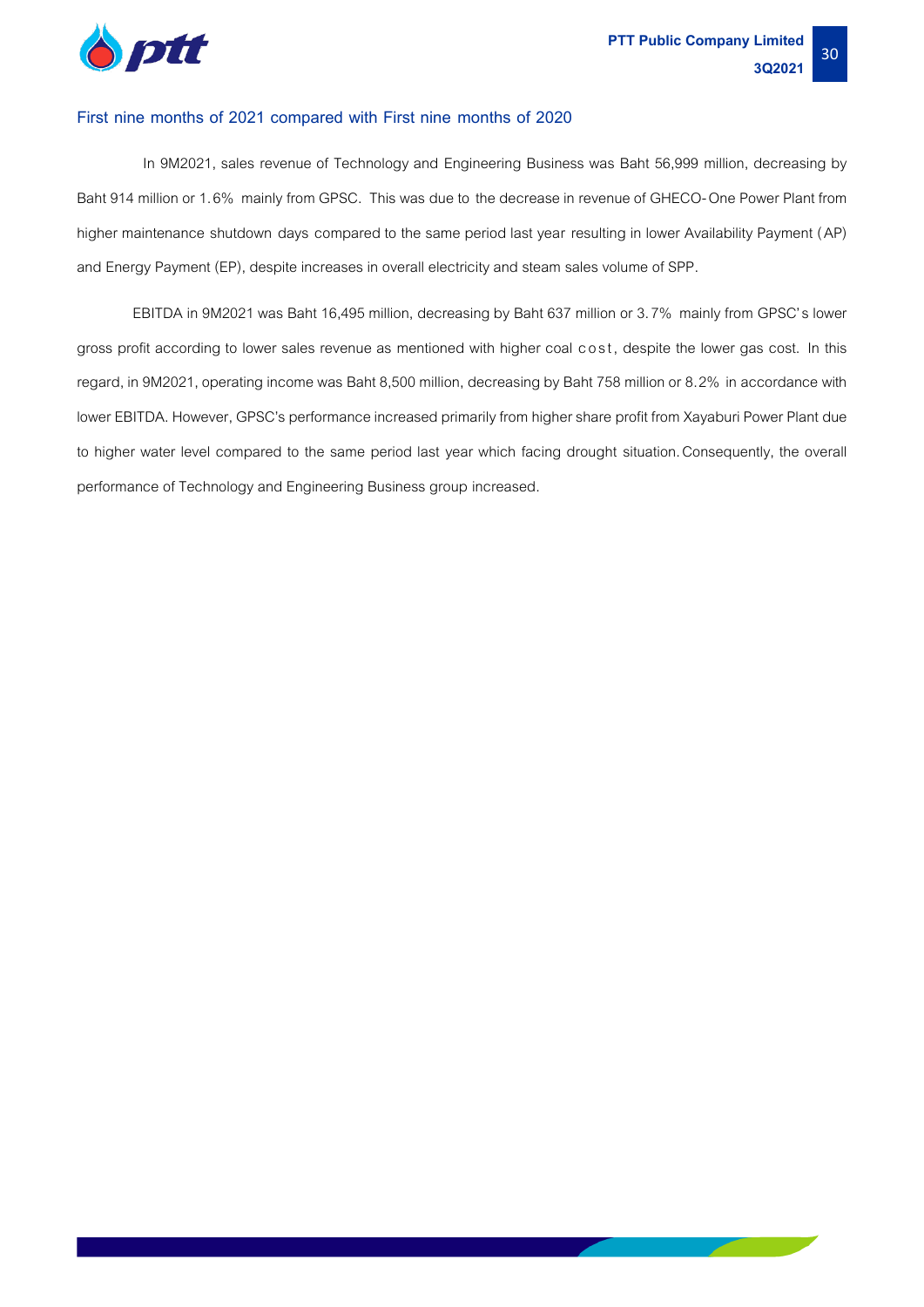

#### *Overall performance of PTT and its subsidiaries*

#### **Third quarter of 2021 compared with Second quarter of 2021**

In 3Q2021, PTT and its subsidiaries' sales revenue was reported at Baht 558,888 million, increased by Baht 25,632 million or 4.8% from 2Q2021 primarily from increased in revenues of International Trading business, Petrochemical and Refining businesses and Exploration and Production business due to higher average selling prices according to increasing global oil price despite lower sales volume from Delta COVID-19 pandemic. Moreover, Gas business's revenue increased mainly from the higher fuel oil referenced selling prices for industrial customers of S&M as well as the increase in the average selling prices reference to the higher petrochemical prices of GSP.

EBITDA in 3Q2021 was Baht 110,552 million, decreased by Baht 2,644 million or2.3% mostly from the decrease in the performance of Petrochemical and Refining businesses due to lower sales volume from PTT group's refinery maintenance shutdown, higher crude premium and increased petrochemical feedstock as well as higher hedging loss. The performance of Oil business decreased mainly from lower sales volume. Additionally. PTT Group's stock gain decreased approximately by Baht 1,400 million becauseof the lower extent of the crude oil prices' increase compared to the previous quarter. Meanwhile, the performances of Gas business and Exploration and Production business improved due to the increase in average selling prices.

The depreciation and amortization expenses of 3Q2021 were Baht 39,295 million which was close to 2Q2021.



#### **Share of profit from investments in joint ventures and associates**

In 3Q2021, the share of profit from investments in joint ventures and associates was Baht 2,233 million, decreased by Baht 660 million or 22.8% mainly from the lower performance of joint venture in Petrochemical and Refining businesses mainly due to lower petrochemical product spreads. Despite, overall performance of associates in Technology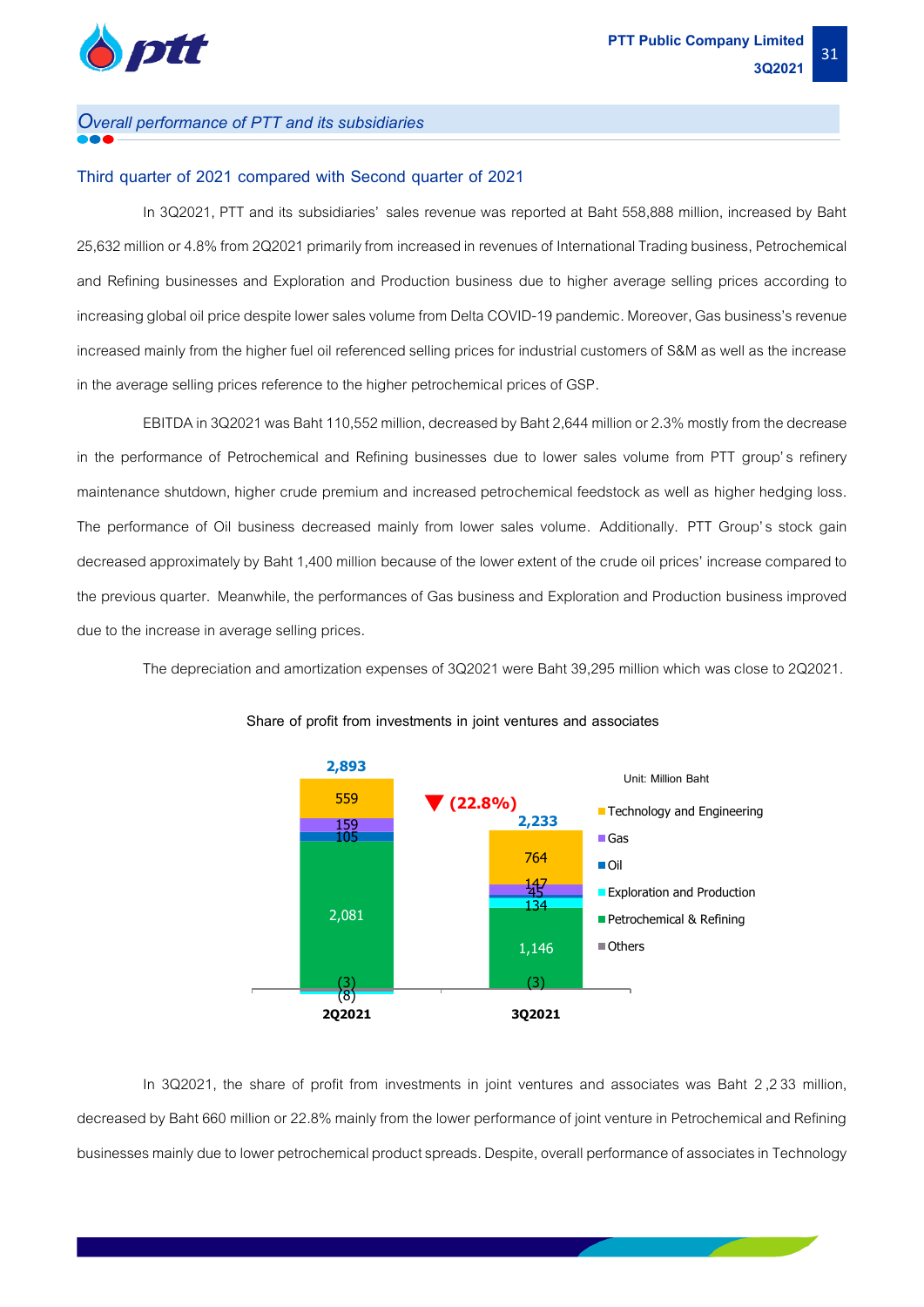

and Engineering increased due to Xayaburi Power Plant as a result of higher electricity generation from the rise of water volume in the rainy season.

In 3Q2021, there was loss on derivatives amounting to Baht 11,768 million, decreased by Baht 852 million or 6.8% mainly due to loss on oil price hedging instruments from PTTEP.

In 3Q2021, loss on foreign exchange was Baht 6,405 million, increased by Baht 5,532 million or more than 100.0% mainly due to higher unrealized loss on foreign currency loan (US Dollar loan) as a result of more Baht depreciation at the end of this quarter compared to the previous quarter (Thai Baht depreciation in 3Q2021 of Baht 1.87 per US Dollar, Thai Baht depreciation in 2Q2021 of Baht 0.71 per US Dollar)

Finance costs was Baht 7,470 million in 3Q2021 which was close to 2Q2021.

In 3Q2021, there was the recognition of non-recurring items (PTT's portion) mainly from the write-off on obsolete materials and supplies approximately by Baht 900 million from PTT net off gain on fair value measurement of UBE approximately Baht 290 million from TOP. While, in 2Q2021, there was GC's impairment loss from JV approximately by Baht 1,500 million.

The corporate income taxes in 3Q2021 was Baht 15,408 million, decreased by Baht 5,443 million or 26.1% resulted primarily from GC's income tax from gain on sale of the investment in GPSC transaction in 2Q2021.

As previously mentioned, this was resulted in PTT and its subsidiaries' net profit in 3Q2021 amounting to Baht 23,653 million, which decreased by Baht 925 million or 3.8% from net profitof Baht 24,578 million in 2Q2021.

#### **Third quarter of 2021 compared with Third quarter of 2020**

In 3Q2021, sales revenue of PTT and its subsidiaries was reported at Baht 558,888 million, increased from 3Q2020 by Baht 175,289 million or 45.7% from all businesses. Sales revenue of International Trading business, Petrochemical and Refining businesses, Gas business and Oil business increased due to higher average selling prices following the rise in global petroleum and petrochemical product prices. In addition, Exploration and Production business's revenue increased mainly from the rise of both average selling prices and sales volume.

EBITDA in 3Q2021 was Baht 110,522 million, increased by Baht 43,057 million or 63.8%. This was mainly from the Petrochemical and Refining businesses especially, the Petrochemical business's performance increased the higher of overall petrochemical product spreads both of olefins and aromatics as well as sales volume offset with the decline in Refining business's performance due tolower sales volume and increased hedging loss in 3Q2021. However, PTT Grroup's stock gain increased approximately by Baht 2,000 million following crude oil price increased in higher extent compared to 3Q2020. Exploration and Production business's performance increased due to higher sales volume mainly from the acquisition of Oman Block 61 in March 2021 as well as the higher average selling prices. Moreover, Gas business's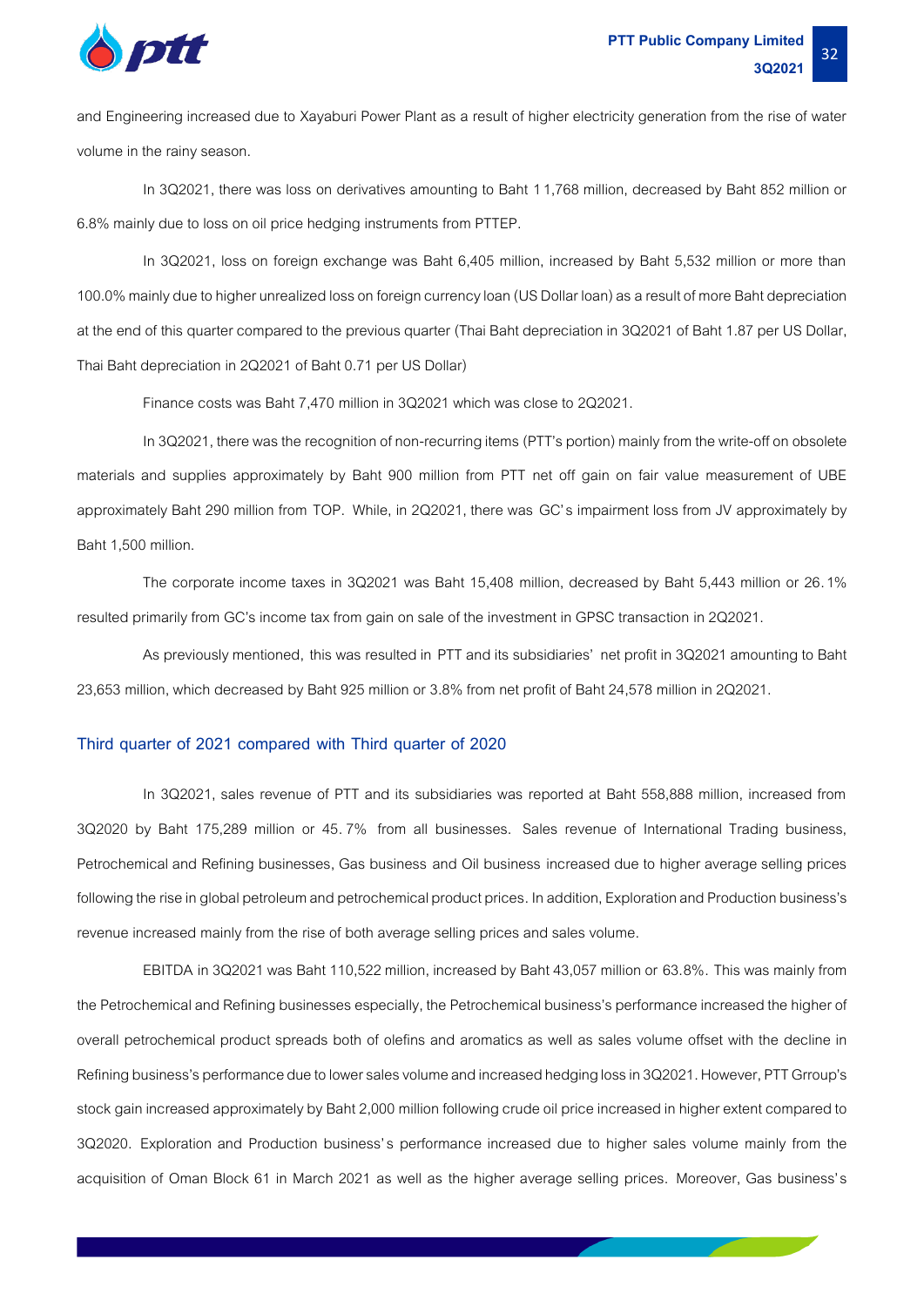

performance also improved primarily due to the GSP and S&M businesses due to the higher average referenced selling prices as aforementioned.

The depreciation and amortization expenses of 3Q2021 were Baht 39,295 million, increased by Baht 4,705 million or 13.6% mainly from Exploration and Production business due to Oman Block 61 Project acquisition along with additional completed assets from S1 Project.



**Share of profit from investments in joint ventures and associates**

In 3Q2021, the share of profit from investments in joint ventures and associates was Baht 2,233 million, increasing by Baht 1,027 million or 85.2%. This was primarily from higher performance of joint venture in Petrochemical and Refining businesses due to the rise in petrochemical prices and product spreads together with higher performance of associates in Technology and Engineering Business from Xayaburi Power Plant as a result of higher electricity generation from the rise of water volume.

In 3Q2021, loss on derivatives was Baht 11,768 million, increasing by Baht 13,729 million from gain on derivative of Baht 1,961 million in 3Q2020 mainly due to higher loss on oil price hedging transactions from PTTT, TOP, PTTEP and GC.

There was loss on foreign exchange rate in 3Q2021 by Baht 6,405 million, increased by Baht 5,192 million or more than 100.0% mainly due to higher unrealized losses of US currency loans as a result of the higher depreciation of Thai Baht against US Dollar in 3Q2021 compared to the 3Q2020. (Thai Baht depreciation in 3Q2021 of Baht 1.87 per US Dollar, Thai Baht depreciation in 3Q2020 of Baht 0.76 per US Dollar).

Finance costs was Baht 7,470 million in 3Q2021 which was close to 3Q2020.

In 3Q2021, there was the recognition of non-recurring items (PTT's portion) mainly from the write-off on obsolete materials and supplies approximately by Baht 900 million from PTT net off gain on fair value measurement of UBE approximately Baht 290 million from TOP. While, in 3Q2020, there was PTTGM's impairment loss from coal assets approximately by Baht 1,000 million.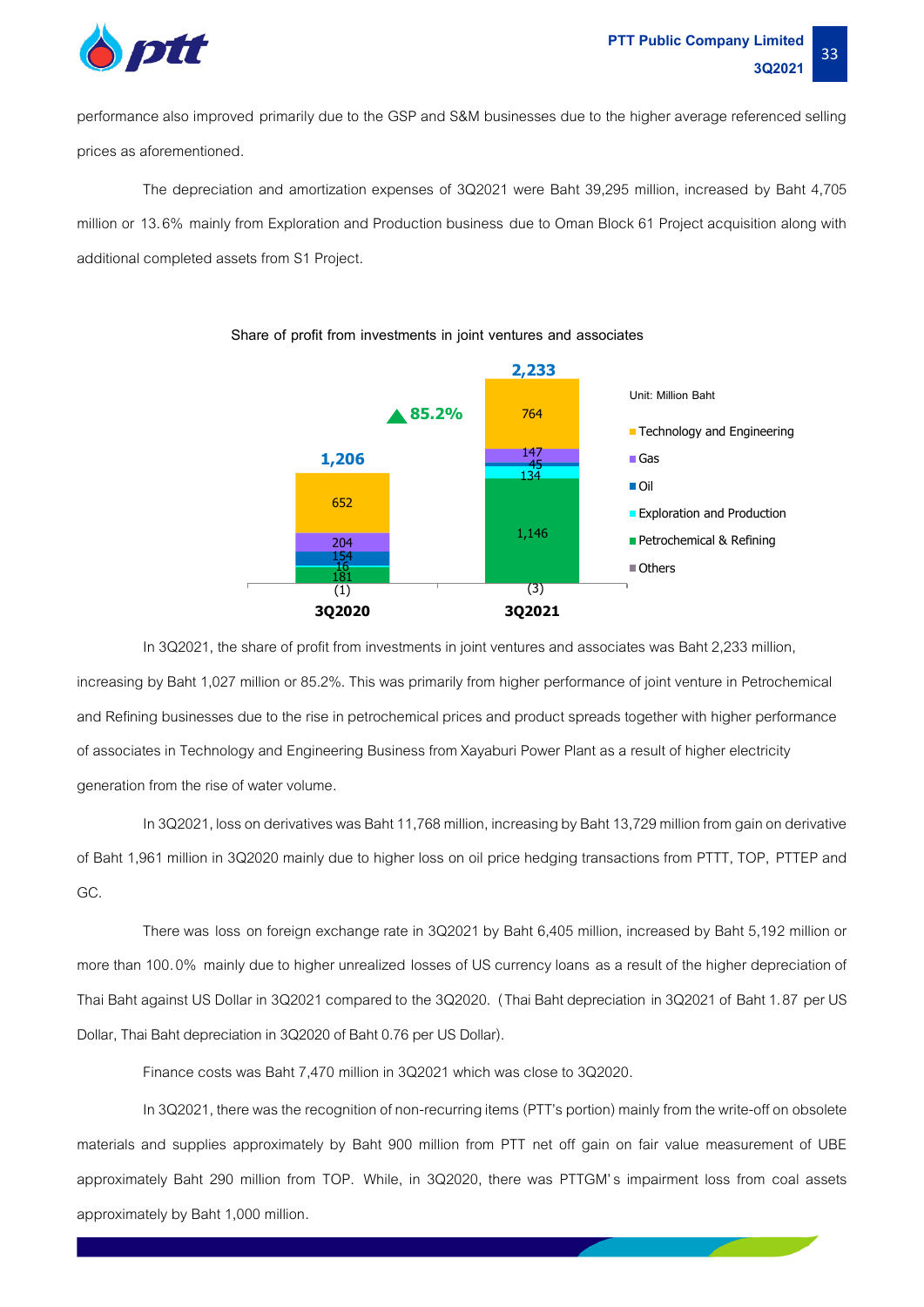

The corporate income taxes in 3Q2021 was Baht 15,408 million, increased by Baht 7,556 million or 96.2%mainly from the increase in operating income taxes following the higher performance of PTT Group in 3Q2021 and a gradual recognition of tax expense of PTTEP's Oman Block 61 Project.

As aforementioned, this was resulted in PTT Group's net profit in 3Q2021 amounting to Baht 23,653 million, which increased by Baht 9,533 million or 67.5% from the net profit amounting to Baht 14,120 million in 3Q2020.

#### **First nine months of 2021 compared with First nine months of 2020**

In 9M2021, sales revenue of PTT and its subsidiaries' was reported at Baht 1,569,981 million, increased from 9M2020 by Baht 361,490 million or 29.9% from most of all businesses mainly from International Trading business and Petrochemical and Refining businesses due to higher average selling prices following the economic activities recovered from last year.

EBITDA in 9M2021 was Baht 326,685 million, increased by Baht 172,627 million orover 100.0%. This was mainly from the Petrochemical and Refining businesses which significantly improved from the increased Accounting GRM, from loss US\$1.8 per barrel in 9M2020 to gain US\$4.9 per barrel in 9M2021. In addition, petrochemical product spreads both of the olefins and aromatics were increased. Besides, PTT Group had stock gain approximately by Baht 39,000 million in 9M2021 following the higher crude oil price compard with at the end of 2020 compared to stock loss approximately by Baht 27,000 million in 9M2020. Furthermore, Exploration and Production business's performance enhanced according to the higher sales volume and average selling prices. Moreover, Gas business's performance increased mainly from GSP and S&M businesses. The performance of GSP rose due to the higher average selling prices and sales volume. Additionally, S&M business's performance also increased from higher sales volume and the fuel oil referenced selling prices for industrial customers as well as the lower gas cost.

The depreciation and amortization expenses of 9M2021 were Baht 112,939 million, increased by Baht 7,882 million or 7.5% mainly from Exploration and Production business due to the acquisition of Oman Block 61 Project, additional completed assets from S1 Project and higer sales volume of Bongkot Project and Contract 4 Project.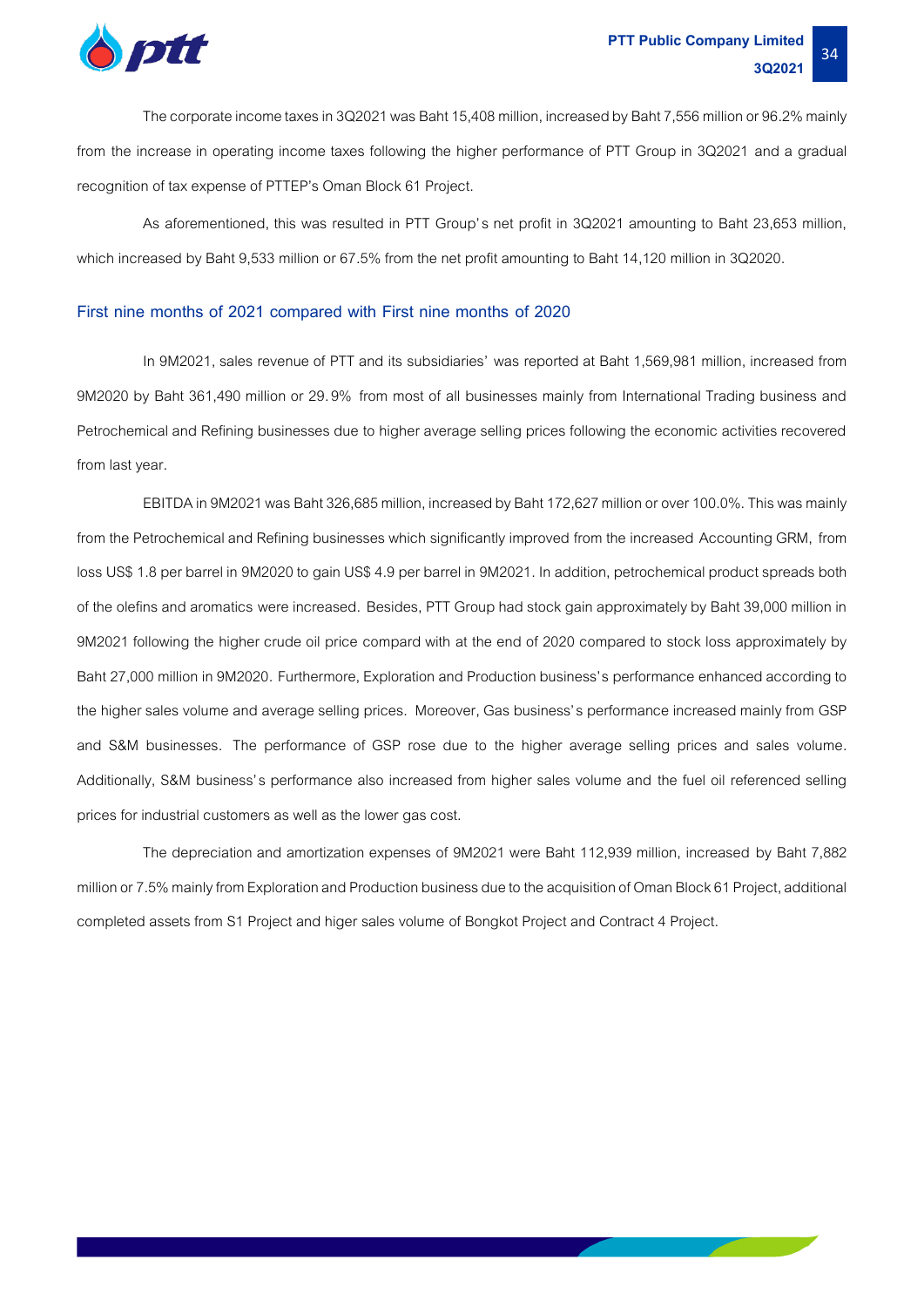



#### **Share of profit from investments in joint ventures and associates**

 In 9M2021, the share of profit from investments in joint ventures and associates was Baht 7,073 million, increasing by Baht 4,572 million or over 100.0% . This was primarily from higher performance of joint venture in Petrochemical and Refining businesses due to higher petrochemical prices and product spreads together with higher performance of associates in Technology and Engineering Business from Xayaburi Power regarding drought situation 9M2020.

In 9M2021, loss on derivatives increased Baht 38,636 million, from gain on derivatives of Baht 6,850 million in 9M2020 to loss on derivatives of Baht 31,786 million in 9M2021 mainly due to loss on oil price hedging transactions from PTTEP, PTTT, GC, PTT, and TOP.

Loss on foreign exchange rate increased by Baht 12,067 million from gain on foreign exchange rate Baht 459 million in 9M2020 to loss on foreign exchange rate Baht 11,608 million in 9M2021 mainly due to unrealized loss of US currency loans as a result of higher Baht depreciation compared to the same period of last year (Thai Baht depreciation in 9M2021 of Baht 3.88 per US Dollar, while Thai Baht depreciation in 9M2020 of Baht 1.50 per US Dollar).

In 9M2021, there were the recognition of non-recurring items (PTT's portion) mainly from PTTEP's gain on bargain purchase in Oman Block 61 approximately by Baht 7,000 million and TOP's gain on fair value measurement of UBE approximately by Baht 290 million. Meanwhile, there were PTTEP's partial write-off of exploration and evaluation assets of the exploration project in Brazil approximately by Baht 2,900 million, GC's impairment loss on investment in joint venture approximately by Baht 1,500 million, and PTT's write-off on obsolete materials and supplies approximately by Baht 900 million. In 9M2020, there were impairment loss on assets approximately Baht 2,000 million mainly from Mariana Oil Sands Project of PTTEP and Coal Mining of PTTGM.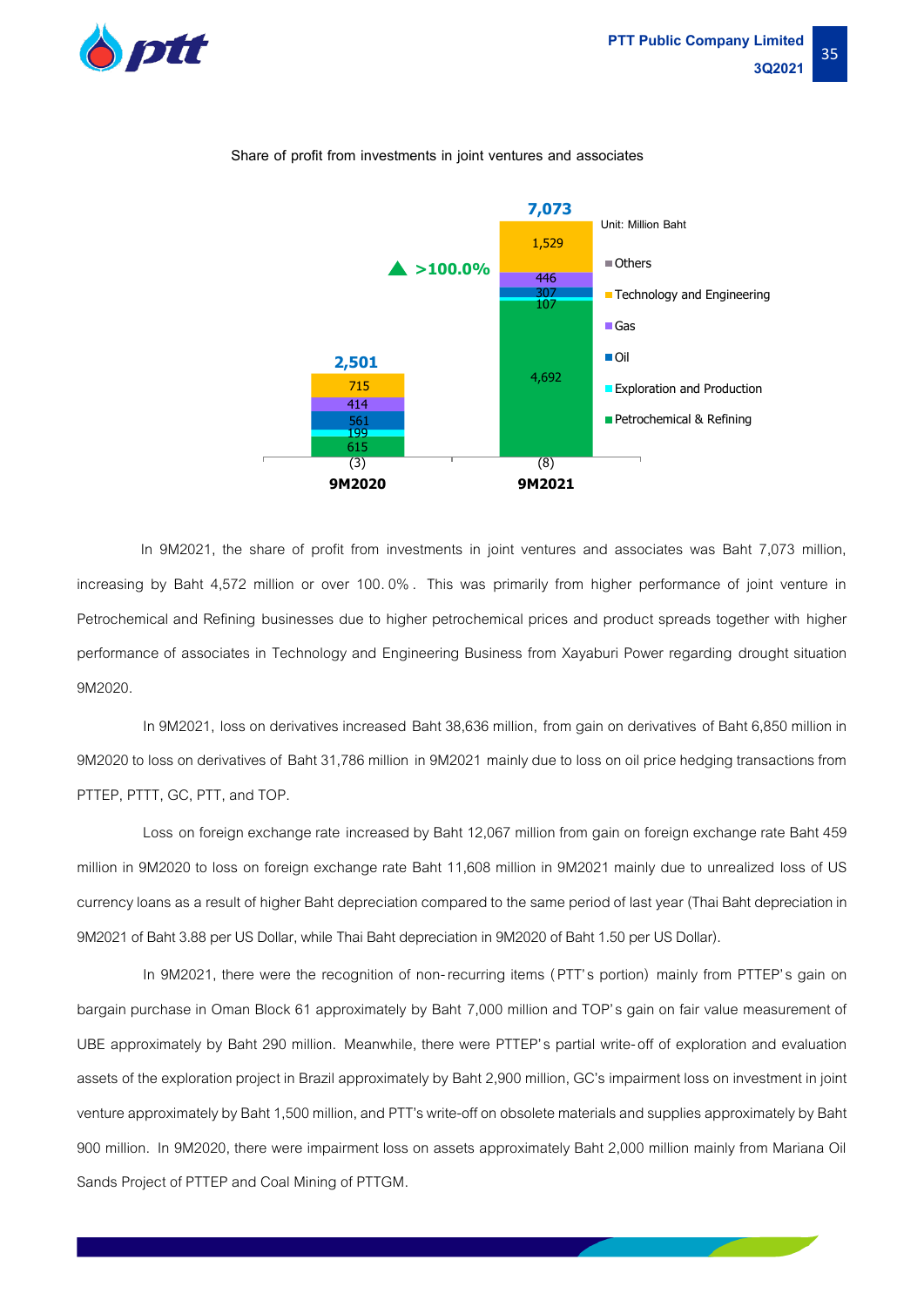

Finance costs was Baht 21,010 million in 9M2021 which was close to 9M2020

The corporate income taxes in 9M2021 was Baht 47,942 million, increased by Baht 31,118 million or over 100.0% mainly from the better performance of PTT Group in 9M2021 and GC's income tax from gain on sale of the investment in GPSC transaction.

As aforementioned, this was resulted in PTT Group's net profit in 9M2021 amounting to Baht 80,819 million,

which increased by Baht 56,200 million or over 100.0% from the net profit amounting to Baht 24,619 million in9M2020.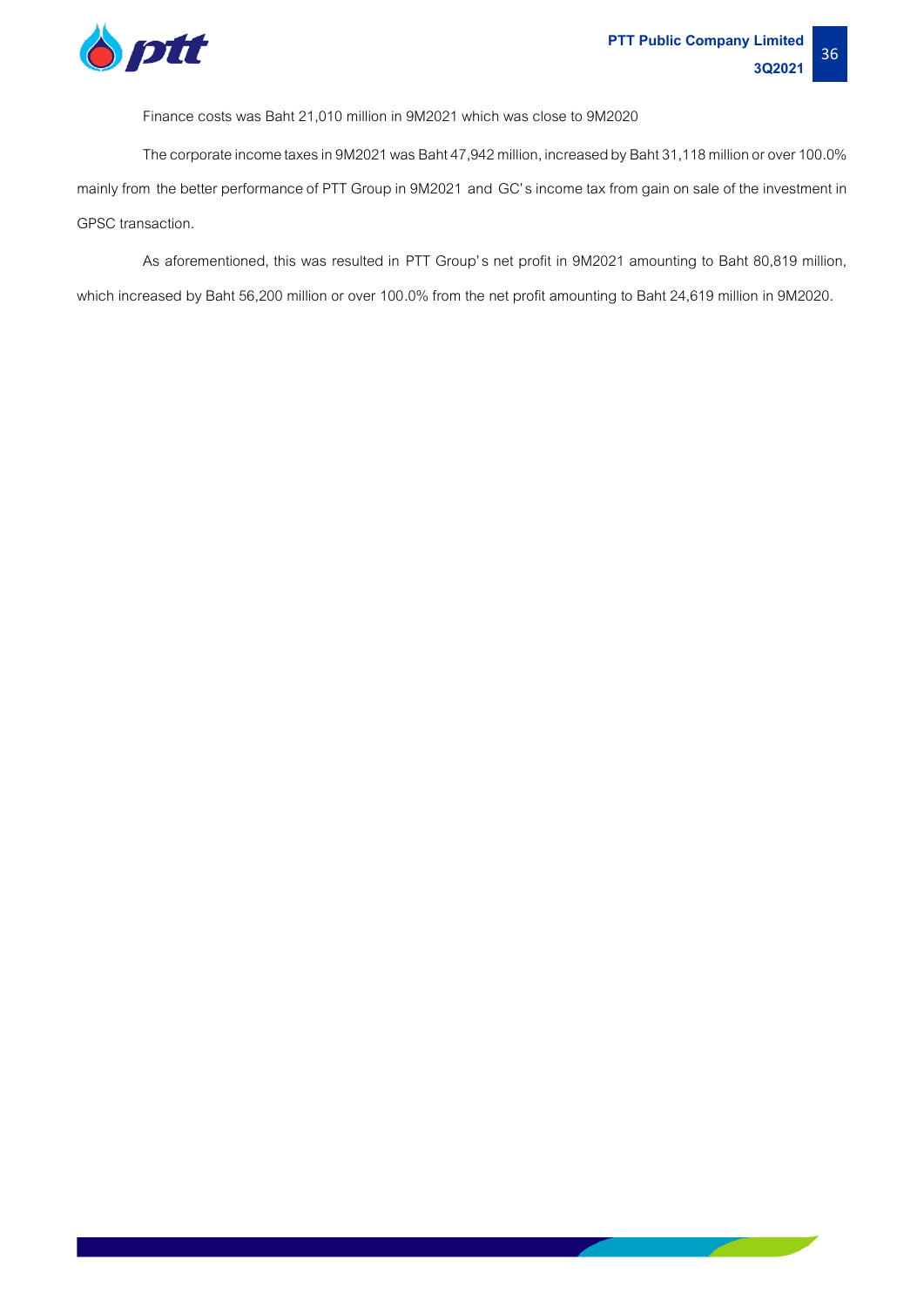

*The analysis of PTT Groupconsolidated financial position*

*As of30 September 2021 compared with 31 December 2020*



#### **Assets**

As of 30 September 2021, total assets of PTT Group were Baht 2,970,002 million, increasing by Baht 425,819 million or 16.7% compared with 31 December 2020 mainly from the net effect as follows:

: Current assets increased by 188,010 million or 26.1% mainly from the following:

- Cash and cash equivalents and current investments increased by Baht 40,042 million mainly from bond issuance and maturity of fixed deposits of PTT, including the issued ordinary shares of OR, despite cash declined from the purchases of business in the Oman Project Block 61 of PTTEP.
- Trade accounts receivables increased by Baht 49,161 million mainly from higher average selling prices of PTT, GC, TOP, PTTT, IRPC, and PTTEP.
- Inventories increased by Baht 69,258 million due to higher prices of crude oil and refined products of GC, TOP, IRPC, PTT, and PTTT.

: Long-term investments increased by Baht 66,849 million or 67.7% mainly from TOP's investment in CAP and GPSC's investment in Avaada.

: Property, plant and equipment (PPE) increased by Baht 117,515 million or 9.1% mainly from PTTEP's business acquisition of Oman Block 61 and TOP's additional construction in progress of Clean Fuel Project (CFP).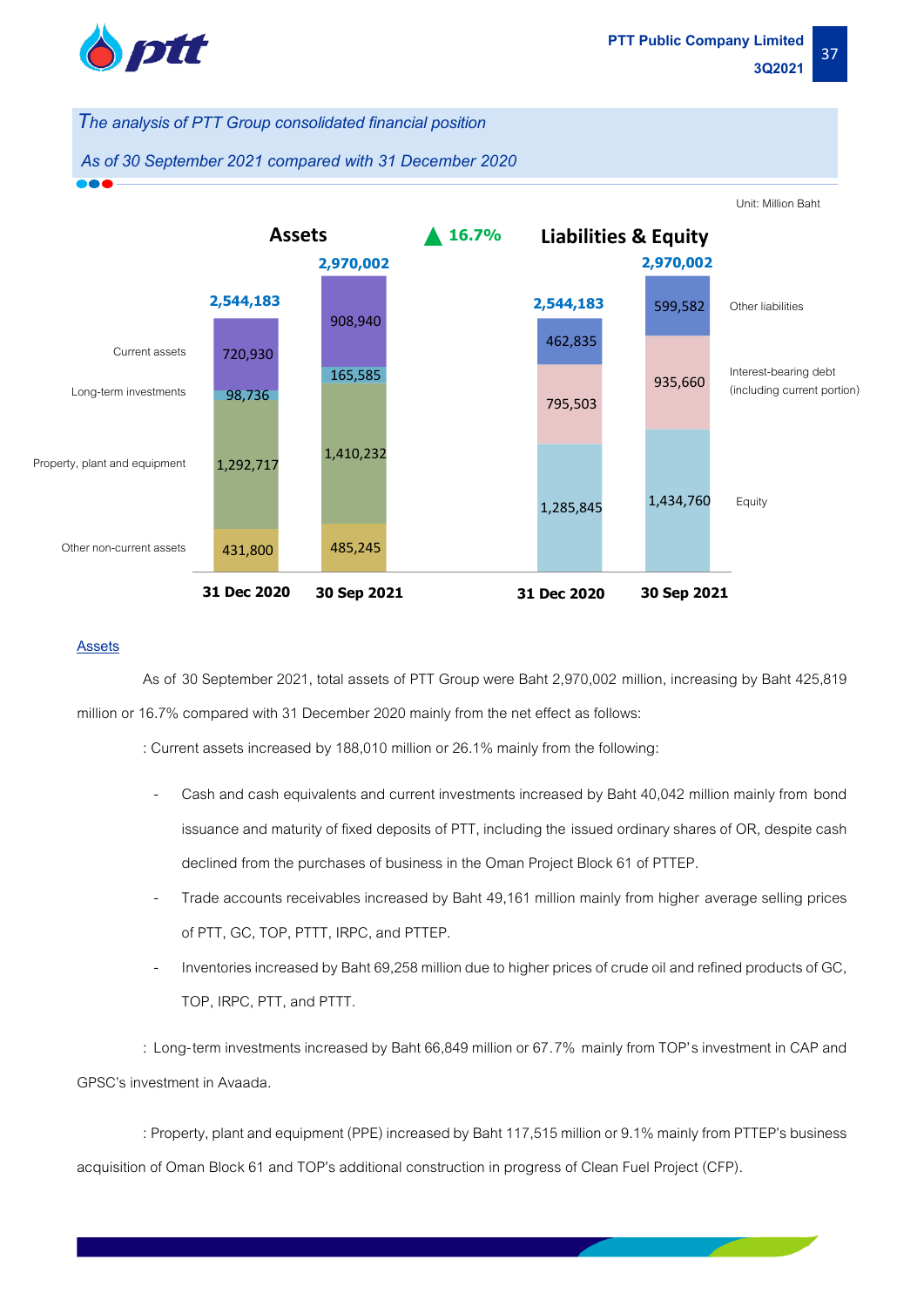

: Other non-current assets increased by Baht 53,445 million or 12.4% mainly from the increase in exploration and evaluation assets and deferred tax assets from PTTEP's business acquisition of Oman Block 61.

#### **Liabilities**

As of 30 September 2021, PTT Group had total liabilities of Baht 1,535,242 million, increasing by Baht 276,904 million or 22.0% from 31 December 2020, mainly from the following:

: Other liabilities increased by Baht 136,747 million or 29.5% mainly from the increase in trade accounts payables from the increase in overall purchase prices of PTT, PTTT, GC, and PTTEP.

: Interest-bearing debt increased by Baht 140,157 million or 17.6% primarily due to the increase in long-term loans and bonds amounting to Baht 113,691 million mainly from PTT, GC, TOP, and PTTEP. Additionally, there was the increase in short-term loans amounting to Baht 15,756 million from PTTT and GC.

#### **Equity**

As of 30 September2021, PTT Group had total shareholders' equity of Baht 1,434,760 million, increasing by Baht 148,915 million or 11.6% from 31 December 2020 as PTT Group reported 9M2021 net income amounting to Baht 80,819 million. Additionally, non-controlling interests increased by Baht 52,327 million mainly from issued ordinary shares of OR and gain of subsidiaries.

#### **Liquidity**

For the nine-month ended 30 September 2021, PTT Group had net increase in cash and cash equivalents amounting to Baht 40,042 million. There was cash and cash equivalents at the beginning of the period of Baht 332,032 million. As a result, cash and cash equivalents at the end of the period was Baht 372,074 million. Details of cash flow by activities are as follows:

|                                                             | Unit: Million Baht |
|-------------------------------------------------------------|--------------------|
|                                                             | <b>PTT Group</b>   |
| Net cash provided by operating activities                   | 216,728            |
| Net cash used in investing activities                       | (235, 480)         |
| Net cash provided by financing activities                   | 71,738             |
| Effects of exchange rates on cash and cash equivalents      | 2,350              |
| Exchange differences on translation                         | (15,294)           |
| Net increase in cash and cash equivalents during the period | 40,042             |
| Cash and cash equivalents at the beginning of the period    | 332,032            |
| Cash and cash equivalents at the end of the period          | 372,074            |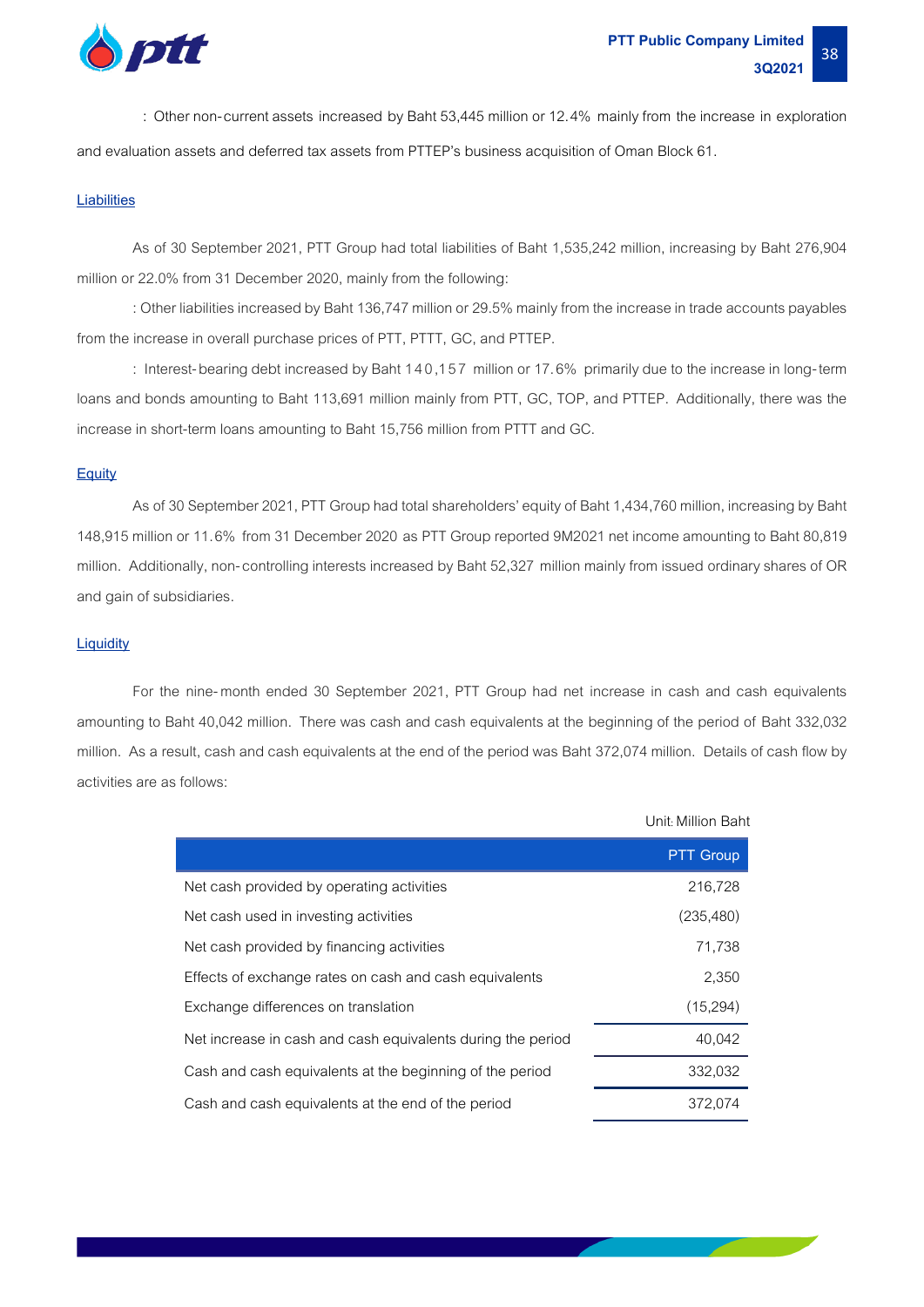

Net cash provided by operating activities of Baht 216,728 million was derived from Baht 161,792 million of profit before income taxes, adjusted to net cash provided by (used in) operating activities. The increase in net cash flow from operating activities mainly resulted from Baht 112,939 million of depreciation and amortization expenses, Baht 21,010 million of finance costs, Baht 19,135 million of loss on foreign exchange rate. The decrease in net cash flow from operating activities mainly resulted from Baht 10,772 million of gain on bargain purchase, Baht 7,073 million of share of profit from investments in joint ventures and associates, the change in net operating assets resulting in the decrease in cash flow of Baht 57,314 million and income taxes paid of Baht 44,358 million.

Net cash used in investing activities was Baht 235,480 million mainly resulted from the following:

: The cash outflow of business acquisition and other long-term investments amounting to Baht 127,206 million, mainly from the acquisition of Oman Block 61 project by PTTEP and the investment in associates of TOP and GPSC.

:The cash outflow of investments in property, plant and equipment, investment property, intangible assets, and exploration and evaluation assets amounting to Baht 101,023 million, mainly due to additional investment in exploration and production assets in S1 Project, Mozambique Area 1 Project, and Arthit Project of PTTEP, additional investment of TOP's CFP and expand the capacity of electricity and steam of TOP SPP Company Limited (TOP SPP), GC's Olefins Reconfiguration project, LNG receiving terminal at Nong Fab of PTT LNG Company Limited (PTTLNG), PTT's the 5th transmission pipeline project, and investment in expansion of service stations, food and beverage outlets, warehouses, and investment in LPG cylinders and related equipment.

: The cash outflow from short-term investment in financial assets totaling Baht 12,521 million, mainly from the investment in fixed deposits, debt and equity instruments of GC and OR which were amounting to Baht 46,586 million, Baht 20,942 million, respectively, despite the maturities of fixed deposits, treasury bills and government bonds of PTT amounting to Baht 31,068 million.

Net cash provided by financing activities was Baht 71,738 million, mainly from the following:

: The net cash inflow of issuance of ordinary shares of subsidiaries amounting to Baht 53,798 million mainly from OR.

- : The net cash inflow of long-term loans amounting to Baht 75,190 million mainly from PTT, GC, and TOP.
- : The net cash inflow of short-term loans amounting to Baht 13,462 million mainly from PTTT.
- : Dividend payment amounting to Baht 43,406 million mainly from PTT, GC, and PTTEP.

: Finance costs paid amounting to Baht 22,050 million mainly from GC,TOP, PTT, GPSC and PTTEP.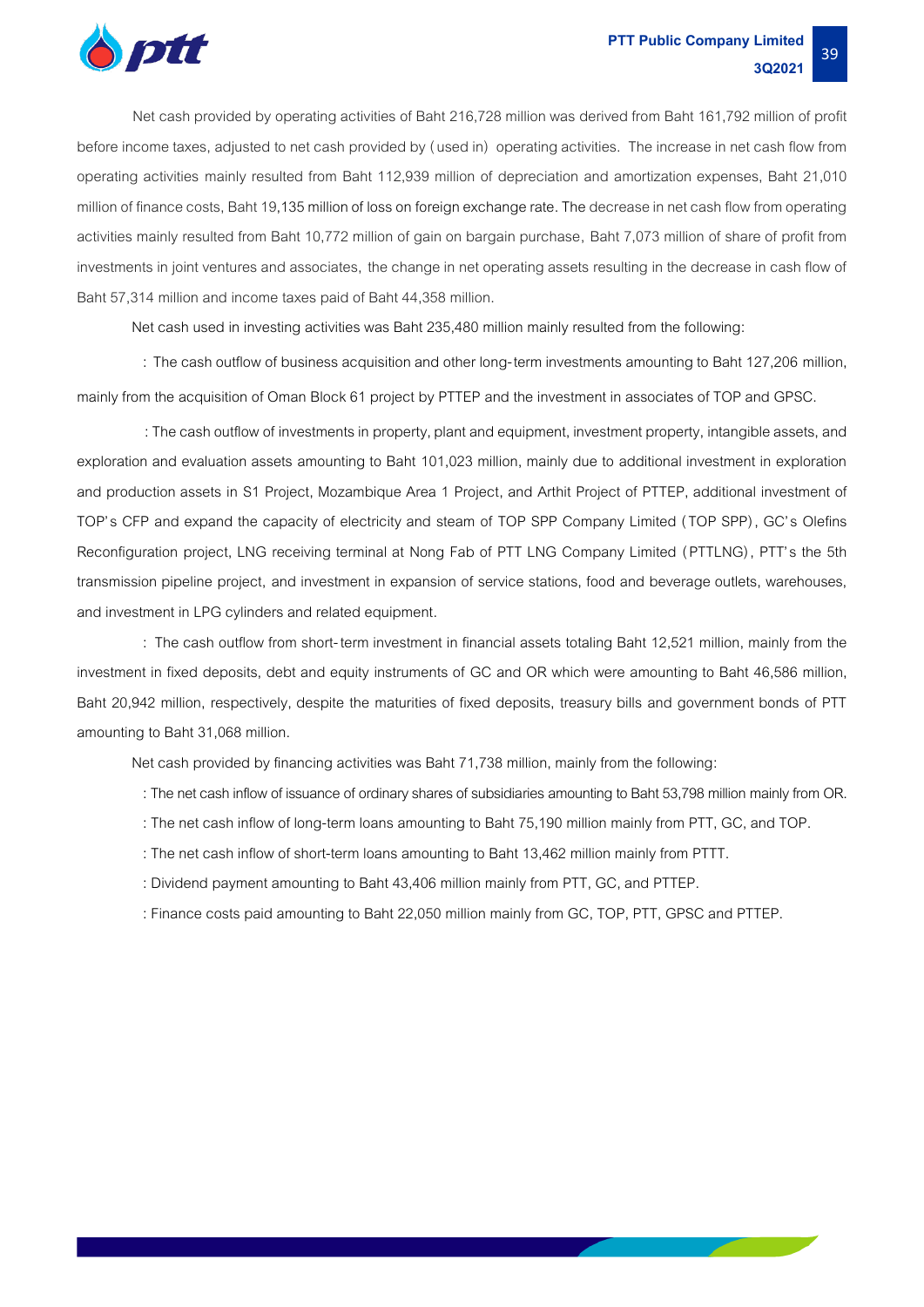

I

the company of the company

┍

#### **Financial ratios and earnings per share of PTT and its subsidiaries**

| <b>Financial Ratio</b>      | <b>Unit</b>  | 9M2020 | 9M2021 |
|-----------------------------|--------------|--------|--------|
| <b>Profitability Ratios</b> |              |        |        |
| Gross profit margin         | $\%$         | 8.97   | 17.81  |
| Net profit margin           | $\%$         | 1.72   | 7.25   |
|                             |              |        |        |
| <b>Solvency Ratios</b>      |              |        |        |
| Interest coverage           | <b>Times</b> | 10.29  | 11.84  |
|                             |              |        |        |
| Earnings per share          |              |        |        |
| Earnings per share          | Baht/Share   | 0.86   | 2.82   |

| <b>Financial Ratio</b>  |           | <b>Unit</b>                                                         | 31 Dec 2020 | 30 Sep 2021 |  |
|-------------------------|-----------|---------------------------------------------------------------------|-------------|-------------|--|
| <b>Liquidity Ratios</b> |           |                                                                     |             |             |  |
| Current ratio           |           | <b>Times</b>                                                        | 2.42        | 2.03        |  |
| Quick ratio             |           | Times                                                               | 1.77        | 1.41        |  |
|                         |           |                                                                     |             |             |  |
| <b>Solvency Ratios</b>  |           |                                                                     |             |             |  |
| Debt to equity          |           | <b>Times</b>                                                        | 0.62        | 0.65        |  |
|                         |           |                                                                     |             |             |  |
| Note:                   |           |                                                                     |             |             |  |
| Gross profit margin     | $\equiv$  | Gross profit divided by Sales and service income                    |             |             |  |
| Net profit margin       | $=$       | Net profit divided by Sales and service income                      |             |             |  |
| Interest coverage       | $=$       | (Net cash flow from operating activities +Taxes paid from operating |             |             |  |
|                         |           | activities) divided by Finance costs paid                           |             |             |  |
| Earnings per share      | $\equiv$  | Net income attributable to ordinary shareholders divided by the     |             |             |  |
|                         |           | weighted average number of ordinary shares which are held by third  |             |             |  |
|                         |           | parties during the periods                                          |             |             |  |
| Current ratio           | $\quad =$ | Current assets divided by Current liabilities                       |             |             |  |
| Quick ratio             | $\equiv$  | (Cash and cash equivalent + Current investments + Accounts          |             |             |  |
|                         |           | receivable) divided by Current Liabilities                          |             |             |  |
| Debt to equity          | $=$       | Interest bearing debt divided by Total shareholder's equity         |             |             |  |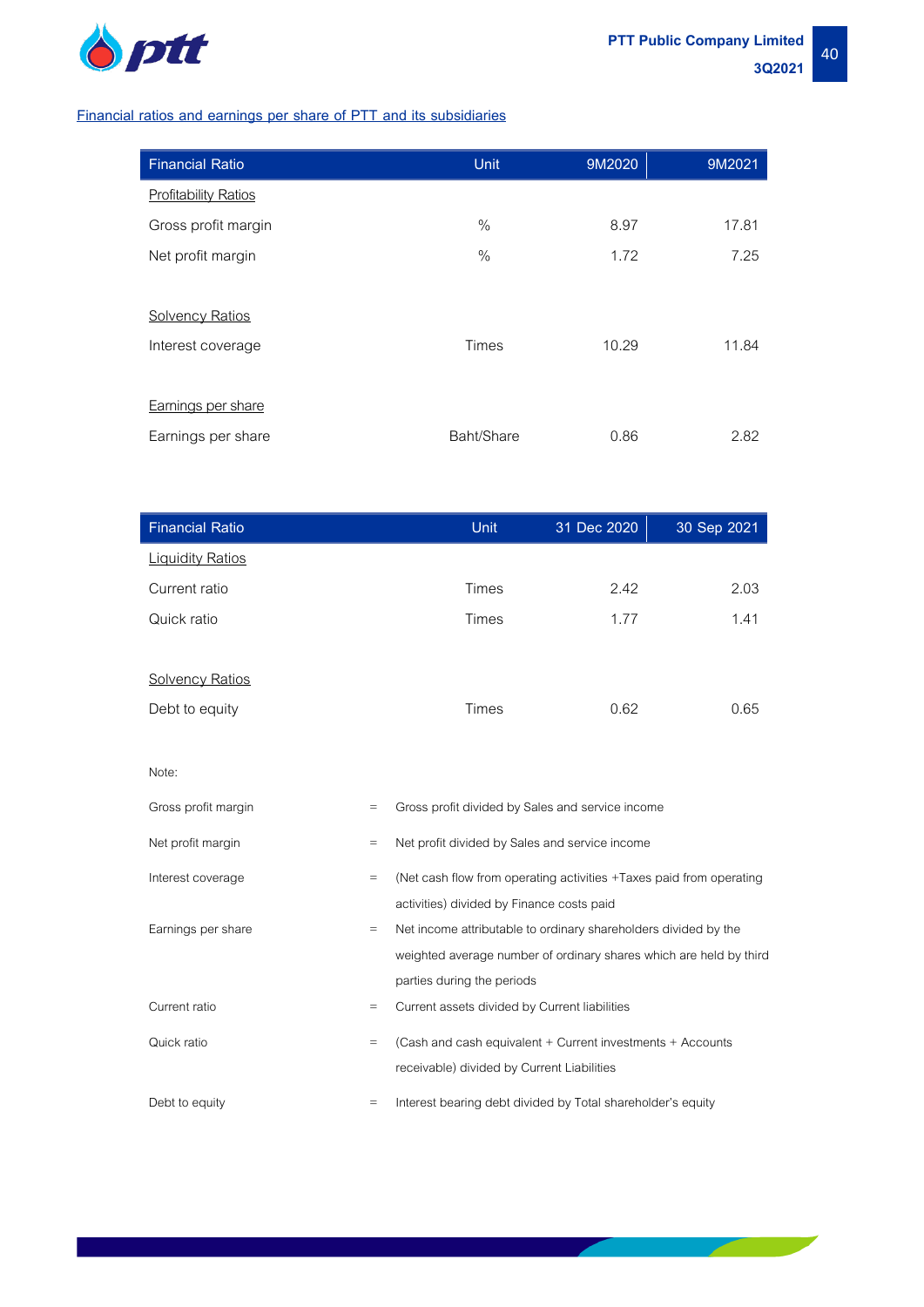

#### *Economic Outlook in the Fourth Quarter of 2021 and Year 2022*

The **world economy** in 4Q2021 is expected to continue its recovery from 3Q2021 due to the improvement in the Delta variant of COVID-19 situation in many countries, and also the containment measures are expected to be more relaxed, amid the widespread vaccinations. Although, the recovery is being dragged down by global supply chain disruption, and the high level of commodity prices, especially a skyrocketing energy prices in early October 2021. Downside risks to the world economy include the COVID-19 variants that could be more severe and contagious, the premature withdrawal of government economic support measures, and extreme weather-related events. **Consequently, IMF in October 2021 projected 2022 global growth at 4.9%.**

Thai economy in 4Q2021 is expected to recover from 3Q2021, as the COVID-19 crisis is likely to ease. Private consumption, and private investment are likely to recover, due to easing lockdown restrictions since the beginning of September, and higher numbers of Thai population getting fully vaccination. Besides, government spending will be partially supported by the 500-billion-baht emergency loan and disbursement of the remaining 1-trillion-baht loan, which allow the government to continue financing existing relief measures, including subsidies for social welfare card holders (Round 3), "Khon La Khrueng" phase 3, "Ying Chai Ying Dai" scheme. Meanwhile, merchandiseexport is expected to rise in line with global economic recovery, amid greater access to vaccines, particularly in developing countries, though momentum moderating due to global supply chain disruptions. According to tourism sector, although the government introduced quarantine free entry to fully vaccinated visitors from low risk countries, and expand pilot sandbox projects to other areas, including Bangkok, Chonburi, and Chiang Mai, started since 1 November 2021, some countries are still likely to strictly restrict their citizens to travel aboard, such as China, Japan, and Australia. However, Thai economic recovery would remain highly uncertain and could face downside risks due to potential risk of the COVID-19 resurgence in Thailand and some trading partners following the easing of lockdown, the impact of new virus variants which lower the effectiveness of COVID-19 vaccines, uncertainty of re-opening plan to foreign tourists, and increasing likelihood of business and household debt defaults. **The Bank of Thailand in September 2021 expected Thai economic to grow 3.9% in 2022 as the COVID-19 crisis is likely to ease.**

According to the IHS's report of October 2021, global oil demand in 4Q2021 is expected to increase 1.3 MMBD from 3Q2021 to 99.6 MMBD from faster vaccination in many countries and global economic recovery especially in China, US, and Europe. The crude oil price in 4Q2021 is expected to average at US\$82 per barrel, increasing from 3Q2021 at US\$71.7 per barrel due to increase in oil demand from economic stimulus packages and gradual increase of OPEC+oil production which may result in oil supply deficit. However, the resurgence of new COVID-19 variants in many countries still pressure in the rising of oil demand. **Dubai crude oil price is expected to average at US\$68-73 per barrel in 2021**; whereas, Singapore Gross Refining margin is expected to average at US\$3.1-4.1 per barrel in 2021. For 2022, global oil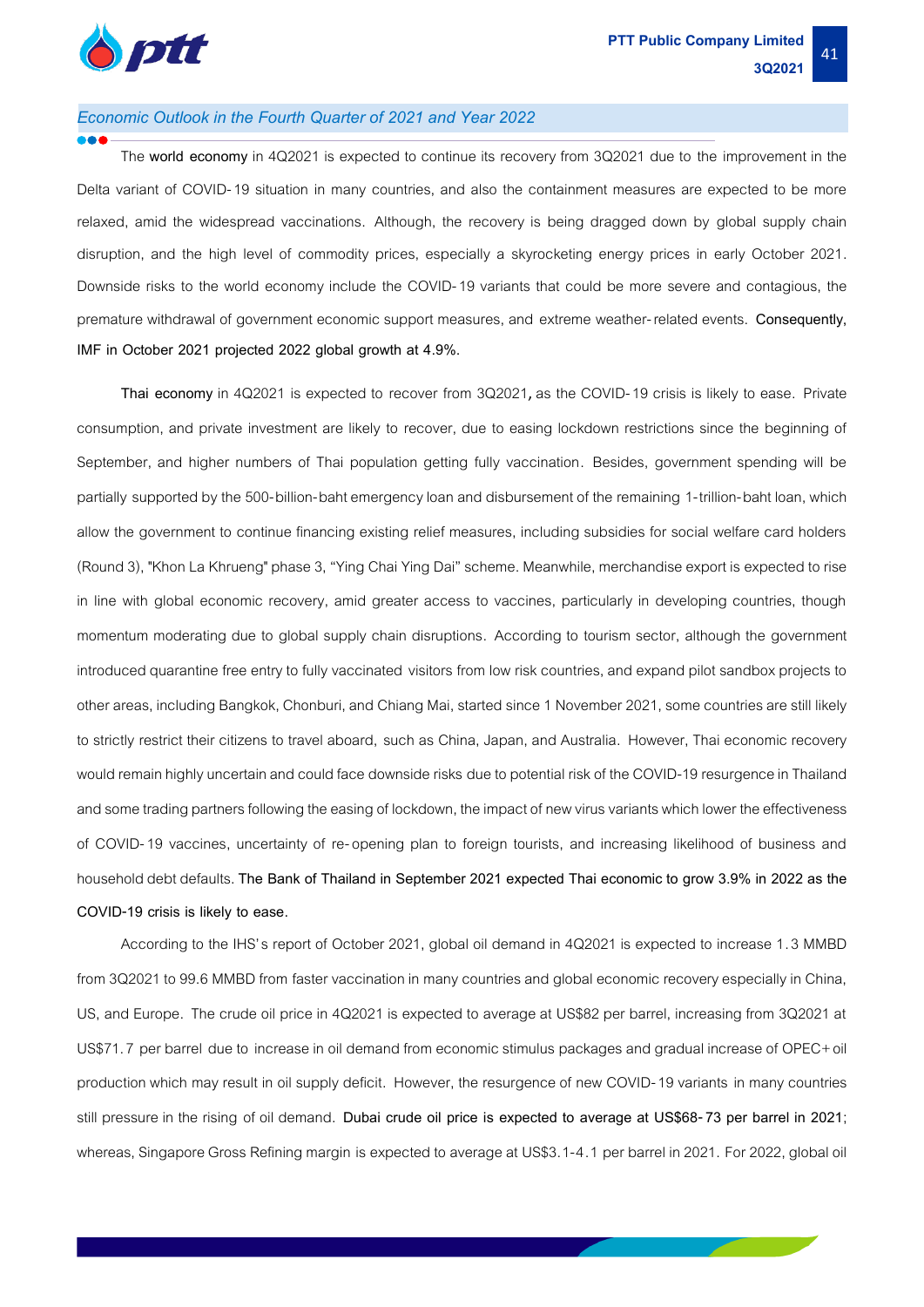

demand is expected to increase 4.2 MMBD from 2021 to 100.9 MMBD and **Dubai crude oil price is expected to average at US\$71-76 per barrel in 2022** and Singapore GRM is expected to average at US\$4.0.-5.0 per barrel.

Petrochemical prices of Olefins and Aromatics in 4Q2021 are likely to increase from 3Q2021 following the increase of crude oil and naphtha prices, widespread COVID-19 vaccination globally, and the easing of COVID-19 restriction measures, particularly in ASEAN. In 2022, the market is likely to remain under pressure due to new capacities, and the uncertainty of China's dual control policy on petrochemical supply chains.

- **Olefins prices** in 4Q2021 is expected to increase from 3Q2021, with average price of US\$1,230 1,250 per ton for HDPE, and US\$1,360 -1,380 per ton for PP, due to seasonal festival demand at the end of the year. For 2022, HDPE and PP prices are projected to average at US\$1,120 – 1,170 per ton and US\$1,275 -1,325 per ton, respectively. In 2022, new supply in Asia is expected to increase significantly. Moreover, the further impact of dual control policy to other provinces, and severe shortage of containers for delivery is likely to continuously affect the market.
- **Aromatics prices** in 4Q2021, PX price is expected to be higher comparing with 3Q2021 at US\$945-965 per ton while BZ prices is projected to average US\$975-995 per ton, decreasing compared to 3Q2021. Aromatics spread over naphtha tends to decrease as crude oil and naphtha prices are expected to increase. Besides, the strict dual control policy of China will pressure the downstream demand. In addition, there will be the upcoming new large-scale capacities in China and Saudi Arabia. For 2022, PX and BZ prices are projected to average at US\$870-920 per ton and US\$850-900 per ton, respectively. New supply for Aromatics is expected to continue increasing faster than the recovery in demand, and the strict dual control policy in China is also likely to impact to downstream demand.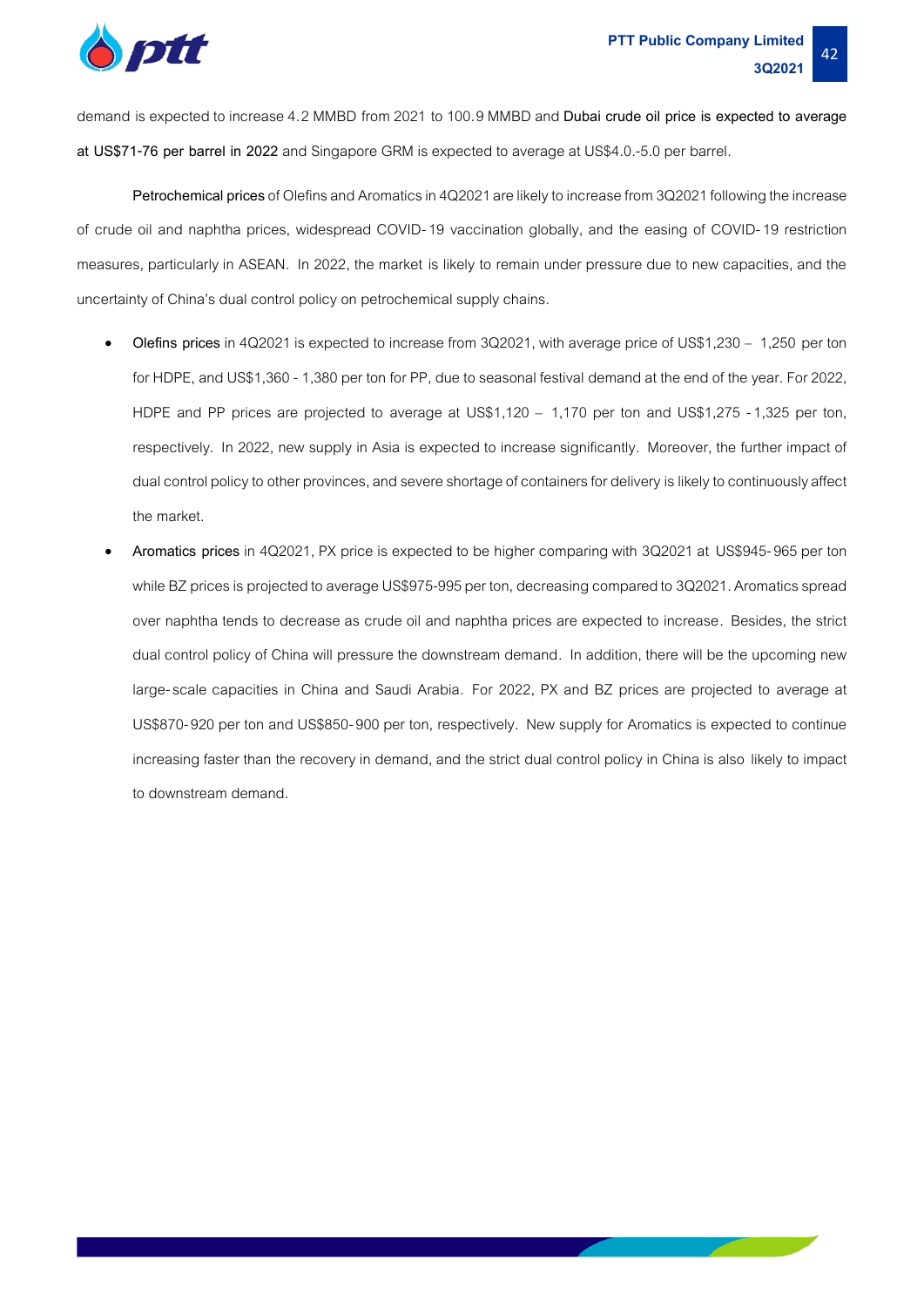

## *Major Project Plan*

#### **Gas Business Group: The progress of major projects**

#### **Pipelines Transmission Projects**

- **The 5th Transmission Pipeline (Rayong - Sai Noi – North/South Bangkok power plants)** 
	- Total Project Progress as of September 2021: 86.72% (Including 3 phases construction)
	- COD: Year 2022
- **The Ratchaburi Transmission Pipeline Project** 
	- Total Project Progress as of September 2021: 99. 95%
	- COD: Year 2021

#### **LNG Project:**

Currently, PTT have long term LNG contracts with Qatargas, Shell, BP, and Petronas at 5.2 MTA and has a capability to procure LNG in order to fulfill the country demand growth in the future.

• **LNG Receiving Terminal #2:**

Total Project progress as of September 2021: 83.43%

- Total Capacity of 7.5 MTA be approved by the Cabinet meeting on 11 April 2017
- COD: Year 2022
- **Other LNG Receiving Terminal Project (LNG Receiving Terminal 3):**
	- On 24 September 2019, the Cabinet approved the private entity selection, negotiations and the draft of the contract between Public Private Partnership ( PPP) and the Industrial Estate Authority of Thailand ("IEAT") on the development of Map Ta Phut seaport phase III (Section 1) as proposed by the Eastern Economic Corridor Office. Gulf MTP LNG Terminal Company Limited, a new joint venture company between PTT Tank Terminal Company Limited ("PTT Tank") and Gulf Energy Development Public Company Limited ("GULF") with shareholding of 30%, and 70%, respectively, is to proceed land reclamation with the investment cost of approximately Baht 12,900 million which is expected to be completed by 2023, as well as having the right to construct LNG terminal 3 phase 1 with the capacity not less than 5 million tons per annum. The LNG terminal 3 phase 1 has an investment cost approximately Baht 28,000 million which is expected to be completed by the year 2027.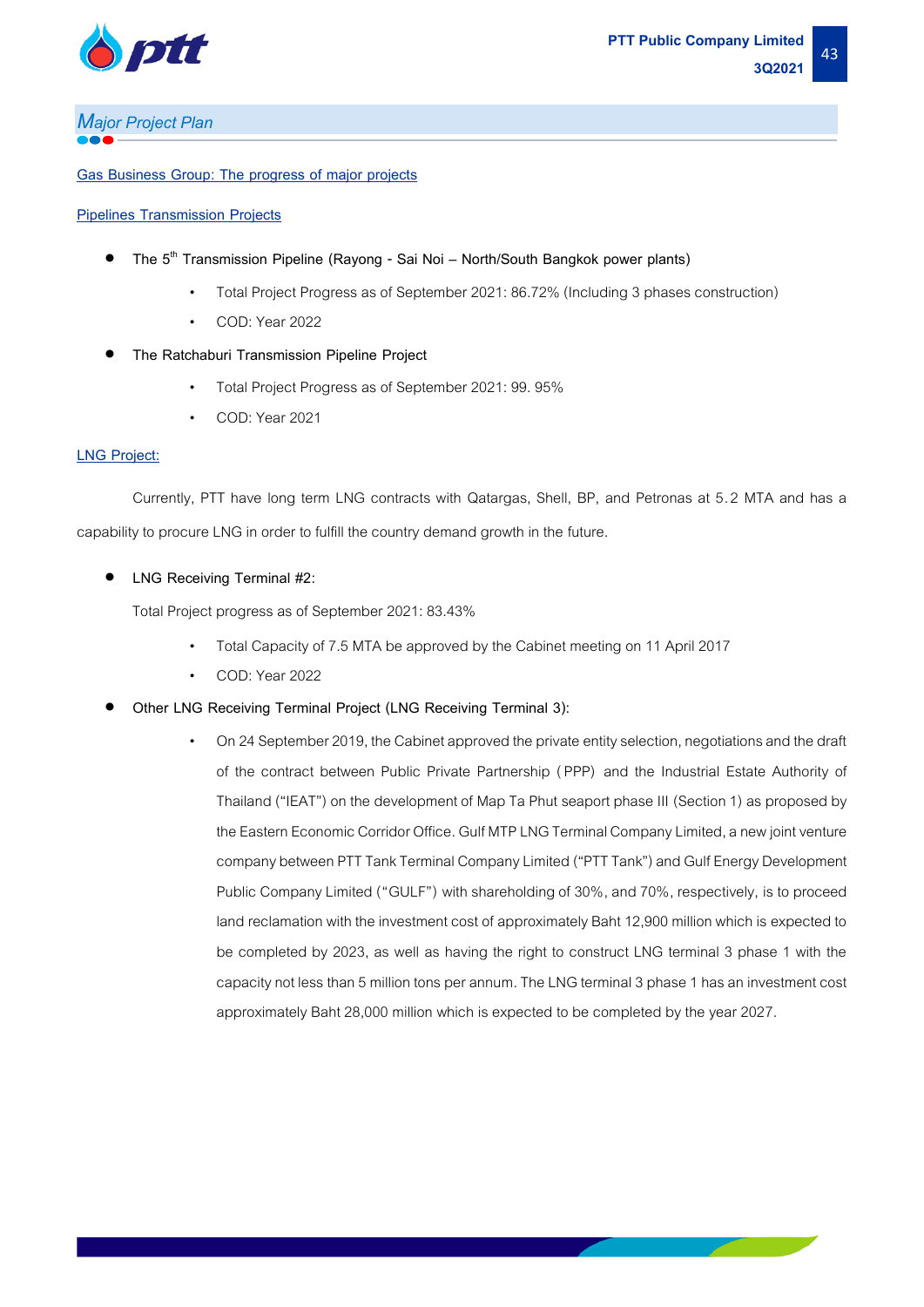

#### **Summary Planned Shutdown for Gas Separation Plants in 2021**

| Plant             | 1Q2021                                 | 2Q2021                  | 3Q2021                   | 4Q2021                                 |
|-------------------|----------------------------------------|-------------------------|--------------------------|----------------------------------------|
| GSP <sub>#2</sub> | <b>SD</b>                              |                         |                          |                                        |
|                   | $(1 - 2$ Jan : 2 days)                 |                         |                          |                                        |
| <b>GSP #3</b>     |                                        | TD 70%                  | <b>SD</b>                | SD                                     |
|                   |                                        | $(12$ Apr: 1 day)       | (23 - 30 Sep: 8 days)    | $(1 - 6 Oct : 6 days)$                 |
| <b>GSP #5</b>     | TD 27-50%                              | TD 50%                  |                          |                                        |
|                   | $(1 - 9$ Jan : $9$ days)               | (17 - 27 Apr : 11 days) |                          |                                        |
| GSP#6             |                                        | TD 20%                  | Major SD                 | SD                                     |
|                   |                                        | $(13$ Apr : 1 day)      | $(1 - 26$ Jul : 26 days) | $(7 - 15 \text{ Oct}: 9 \text{ days})$ |
| <b>ESP</b>        |                                        |                         |                          |                                        |
|                   | TD 40%                                 |                         | TD 60%                   | TD 60%                                 |
|                   | $(1 - 2 \text{ Jan} : 2 \text{ days})$ |                         | $(23 - 30$ Sep: 8 days)  | $(1 - 6 Oct : 6 days)$                 |

#### **Summary Planned Shutdown for Gas Separation Plants in 2022**

| Plant         | 1Q2022 | 2Q2022               | 3Q2022 | 4Q2022       |
|---------------|--------|----------------------|--------|--------------|
| GSP #2        |        | TD                   |        |              |
|               |        | (1-23 May : 23 วัน)  |        |              |
| GSP#3         |        | TD                   |        |              |
|               |        | (1-23 May : 23 วัน)  |        |              |
| <b>GSP #5</b> |        |                      |        | Minor SD     |
|               |        |                      |        | (Dec 15 วัน) |
| <b>ESP</b>    |        | Major SD             |        |              |
|               |        | $(23 \tilde{)}$ ไม่) |        |              |

\*TD: Turndown

\*\*SD: Shutdown